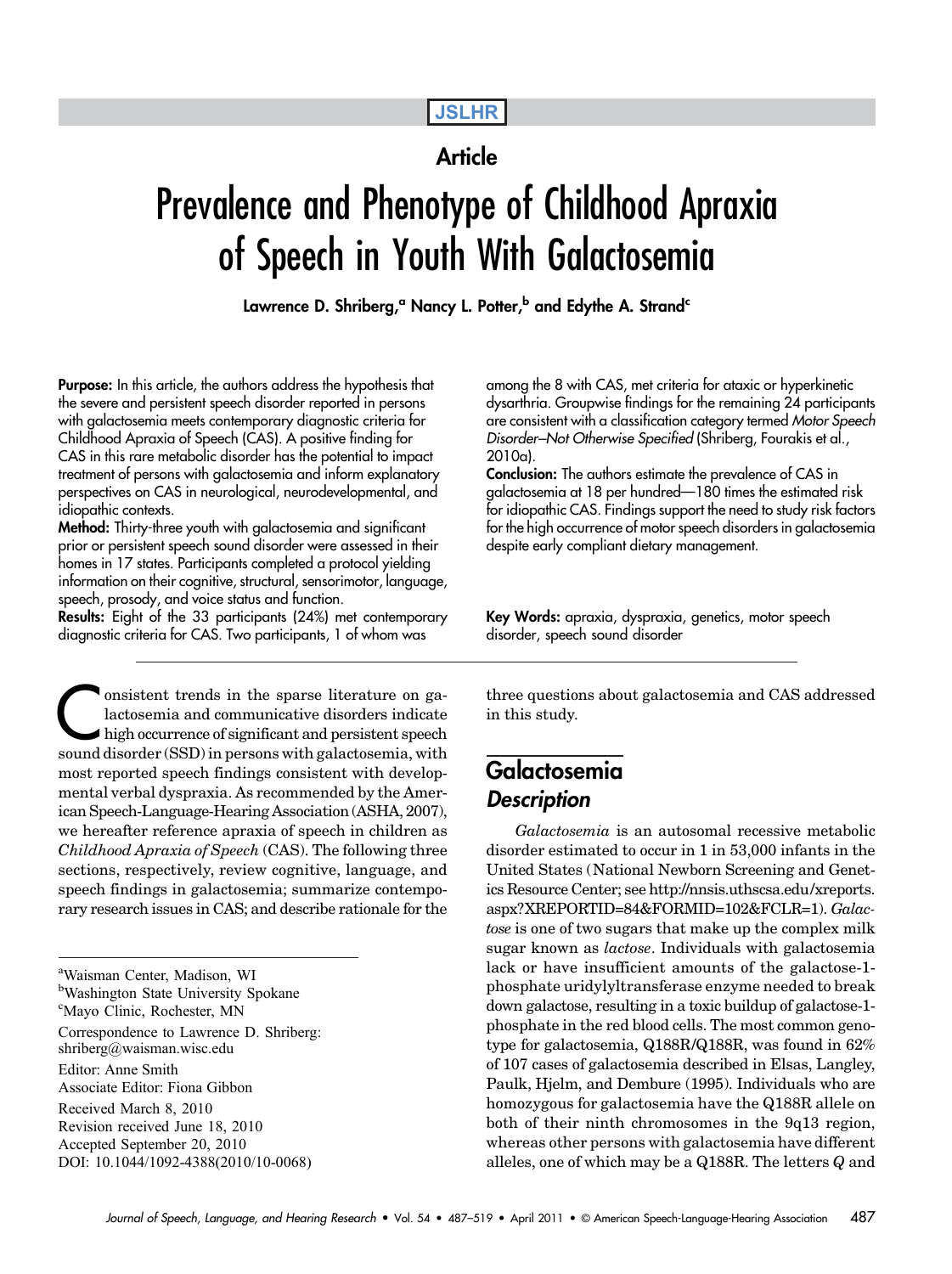R are symbols for the amino acids glutamine  $(Q)$  and arginine  $(R)$ . Q188R indicates that this allele results in a replacement of arginine for glutamine at position 188 in the galactosemia (GALT) protein. Significant cognitive, language, and speech disorders have been reported for all genotypes conferring risk for galactosemia, with homozygous Q188R associated with the largest risk for cognitive and verbal trait deficits (Elsas et al., 1995; Powell et al., 2009; Webb, Singh, Kennedy, & Elsas, 2003).

Infants in the United States and many European countries are tested for galactosemia in newborn screening programs by means of a heelstick blood sample. Because there is no requirement for the timeliness of notification, there is often a delay in providing screening results to doctors and parents. Within days of the initiation of milk feeding, infants with galactosemia develop jaundice and have liver and kidney dysfunction. The treatment for galactosemia is to immediately restrict from the diet all foods containing more than trace amounts of galactose, including human, cow, and goat milk. If infants are left untreated, the second week of life may include the development of cerebral edema, coagulopathy, muscle hypotonia, and E. coli septicemia, followed by death (Ridel, Leslie, & Gilbert, 2005). Of 53 reported births of infants with galactosemia in the United States in 2000, 35 (66%) had treatment initiated in the first week of life, 10 (19%) had treatment initiated in the second week of life, and 8 (15%) had treatment initiated in the third week of life or later (http://genes-r-us.uthscsa.edu/resources/ newborn/00/ch5\_complete.pdf ). Botkin (2005) estimated that prior to newborn screening, 20%–30% of infants with galactosemia died. Newborn screening has reduced mortality from 33% to 15% in Ireland. Mortality statistics for galactosemia in the United States are not available.

# Cognitive and Language Findings

Even with early initiation of a lactose-restricted diet, approximately 45% of children with galactosemia have IQs below standard scores of 85, and it has been estimated that approximately 52% have language impairments (Nelson, Waggoner, Donnell, Tuerck, & Buist, 1991; Waggoner, Buist, & Donnell, 1990). In a study of the same sample of 33 children with galactosemia and speech disorder to be described in the present report, 15 of the 17 (88%) participants with borderline-low cognition had receptive and expressive language impairment, and nine of the 16 (56%) participants with typical cognition had language impairment, most often affecting only expressive language (Potter, Lazarus, Johnson, Steiner, & Shriberg, 2008). It is crucial to note that, as found in a sample of 350 persons with galactosemia reported by Waggoner et al. (1990), the presence and severity of cognitive and language disorders in the sample of individuals whose speech characteristics are described in the present article

were not associated with the duration of exposure to dietary lactose (Potter et al., 2008).

More recently, in a study using a birth order design, Hughes et al. (2009) reported cognitive-speech-language findings for the first child in the family diagnosed with galactosemia compared with outcomes for all the laterborn children who have this autosomal recessive disorder. Whereas a lactose-restricted diet was initiated on or before 7 days after birth of the first sibling diagnosed with galactosemia, the younger siblings had essentially 0 days of exposure to lactose. Hughes et al. reported that maternal lactose restriction during pregnancy did not determine severity of cognitive-speech-language outcomes. The most neurologically affected participant in the Hughes et al. study was a later-born child whose mother had restricted her lactose intake throughout pregnancy. Toxic effects of lactose likely occurred during prenatal development due to the endogenous production of galactose. Waggoner and colleagues (1990) also reported that maternal lactose restriction during pregnancy did not appear to affect outcome severity.

# Speech Findings

Table 1 is a summary of findings from a literature search on the speech of persons with galactosemia. The validity and reliability of lifetime estimates of the prevalence of CAS in galactosemia is constrained by the notable lack of consensus on the speech and other features that are sensitive to and specific for CAS. As shown in Table 1, speech assessment methods ranged from parent questionnaire information to the use of measures with limited sensitivity to and specificity for pediatric motor speech disorders. This limitation is shared by all reports of CAS in idiopathic and other contexts because, as discussed later, currently there is no validated standardized protocol and validated classification criteria to identify a speaker as true positive for CAS (ASHA, 2007; McCauley & Strand, 2008).

In a sample of 243 persons with galactosemia assessed by questionnaire more than 2 decades ago, the lifetime prevalence of speech disorders in persons with galactosemia was estimated at approximately 60% (Waggoner et al., 1990). In a subsample of 13 of the Waggoner et al. study participants who were evaluated by an in-person speech assessment, eight were diagnosed with apraxia of speech (AOS). An additional five of 11 children who were evaluated by telephone assessment were diagnosed with apraxia of speech (Nelson et al., 1991; Waggoner et al., 1990). The most widely cited speech finding from these and other studies is that approximately 55% (or one of every two children with galactosemia) meet clinical criteria for apraxia of speech (Nelson et al., 1991; Robertson, Singh, Guerrero, Hundley, & Elsas, 2000; Webb et al., 2003). Hughes and colleagues (2009) reported that 77% of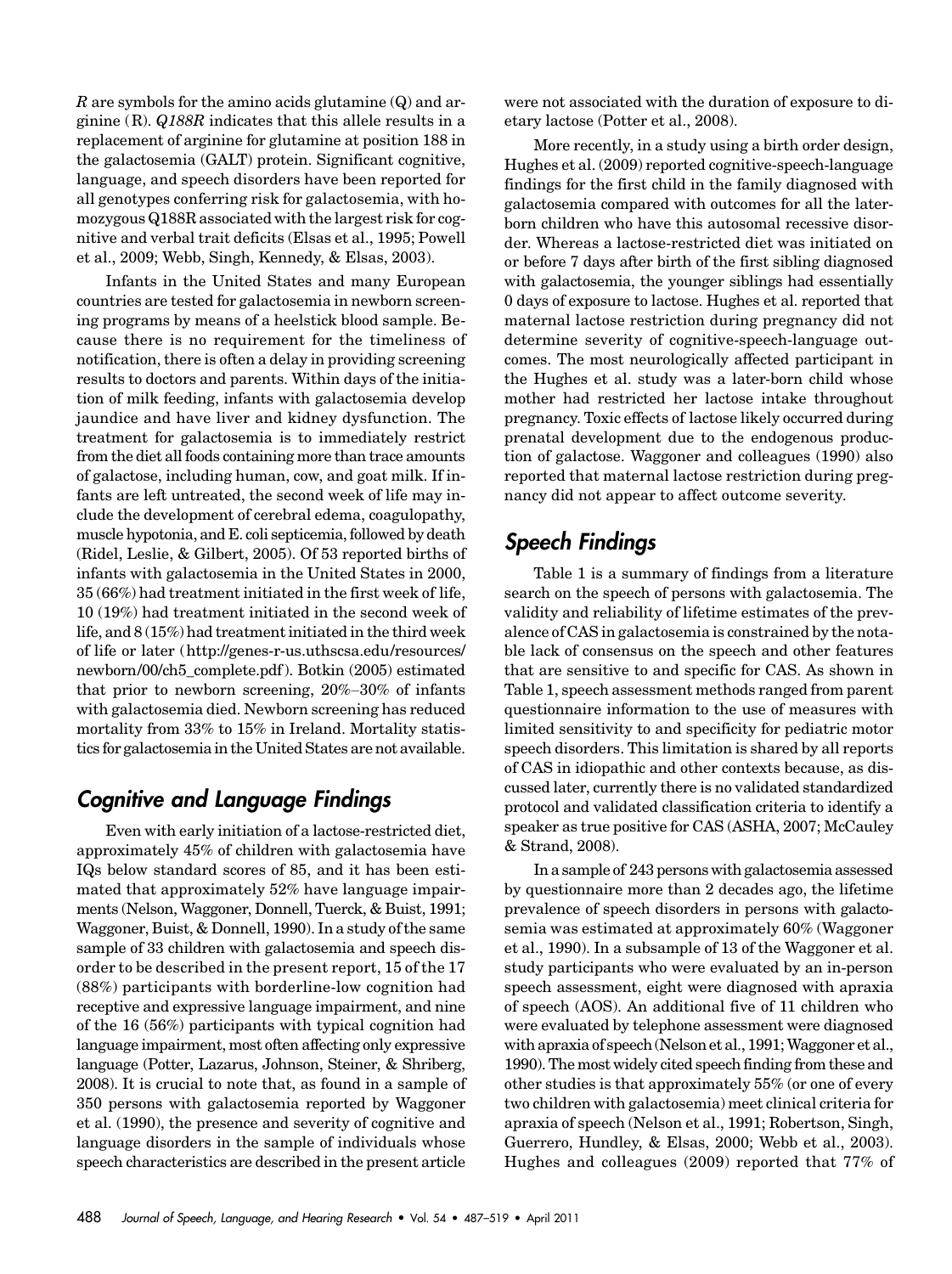|  |  |  |  | Table 1. Speech findings in 13 studies of persons with galactosemia. |
|--|--|--|--|----------------------------------------------------------------------|
|  |  |  |  |                                                                      |

|      | Study                         |             | <b>Participants</b>     | Speech assessment                             | Speech findings (% participants) |            |                 |  |  |  |
|------|-------------------------------|-------------|-------------------------|-----------------------------------------------|----------------------------------|------------|-----------------|--|--|--|
| Year | Author(s)                     | $\mathbf n$ | Age(s) in years; months | instrument                                    | <b>AOS</b>                       | Dysarthria | Speech disorder |  |  |  |
| 1972 | Lee                           | 60          | $2:2 - 17:7$            |                                               |                                  |            | 25%             |  |  |  |
| 1973 | Jan & Wilson                  |             | 19 yrs                  |                                               |                                  | 100%       |                 |  |  |  |
| 1983 | Waisbren et al.               | 8           | $4;4-11;7$              | Variety of tests                              |                                  |            | 63%             |  |  |  |
| 1990 | Waggoner et al. <sup>a</sup>  | 243         | 2 wks-37 yrs            | Questionnaire                                 | 56%                              |            |                 |  |  |  |
| 1991 | Nelson et al. <sup>b</sup>    | 24          | $3:1 - 23:7$            | Local protocol                                | 54%                              |            | 8%              |  |  |  |
| 1992 | Koch et al. <sup>c</sup>      | 2           | 24:0, 27:0              |                                               |                                  | 100%       |                 |  |  |  |
| 1993 | Waggoner & Buist <sup>b</sup> | 163         |                         | Questionnaire                                 | 59%                              |            |                 |  |  |  |
| 1993 | Schweitzer et al.             | 66          | $0:9 - 33:0$            | Denver Developmental Screener                 | 14%                              |            | 51%             |  |  |  |
| 1995 | Sommer et al.                 | 5           | 9 mos-27 yrs            |                                               |                                  |            | 20%             |  |  |  |
| 1996 | Hansen et al.                 | 8           | $0:9 - 19:2$            | <b>ITPA</b>                                   | $50\%$ (3/6)                     |            |                 |  |  |  |
| 2000 | Robertson et al. <sup>d</sup> | 134         | $3-41$ years            | Apraxia Profile or questionnaire <sup>9</sup> | 38%                              |            |                 |  |  |  |
| 2003 | Webb et al. <sup>e</sup>      | 24          | $2:6 - 30$              | Apraxia Profile <sup>9</sup>                  | 63%                              |            |                 |  |  |  |
| 2009 | Hughes et al. <sup>t</sup>    | 26          |                         |                                               |                                  |            | 77%             |  |  |  |

Note. Em dashes indicate no available information. AOS = apraxia of speech; ITPA = Illinois Test of Psycholinguistic Abilities (Kirk et al., 1968).

<sup>a</sup>Diagnostic classifications for 24 of 243 participants by D. Nelson; 11 assessed in person and 13 assessed by telephone. <sup>b</sup>The same participants are also included in Waggoner et al. (1990). <sup>c</sup>The same siblings are described in Lo et al. (1984). <sup>d</sup>21 participants were assessed in person and 113 were assessed by questionnaire using retrospective data: 39% of the participants with Q188R/Q188R genotype, 38% with Q188R/Other genotype, and 36% with Other/Other genotype had apraxia. <sup>e</sup> The 21 participants assessed were the same participants as those reported in Robertson et al. (2000). f Authors indicated that of 26 participants tested, 77% "exhibited evidence of speech and language problems, predominantly verbal dyspraxia" (p. 723). <sup>9</sup>See Hickman (1997).

26 siblings with galactosemia "exhibited evidence of speech and language problems, predominantly verbal dyspraxia" (p. 723). Each of these prevalence estimates far exceeds a population prevalence estimate for idiopathic CAS of one per 1,000 children, a preliminary estimate extrapolated from clinical referrals to one university speech clinic (Shriberg, 2010a; Shriberg, Aram, & Kwiatkowski, 1997a; Shriberg & Kwiatkowski, 1994).

# **CAS**

# A Neurodevelopmental Research Framework for CAS

As noted previously, the primary methodological constraint in CAS research continues to be the lack of a standardized assessment procedure and inclusionary criteria that can be used to identify and classify a child as positive for CAS (ASHA, 2007; McCauley & Strand, 2008). Since the initial influential descriptions of AOS in children by Morley, Court, Miller, and Garside (1955), Rosenbek and Wertz (1972), and Yoss and Darley (1974), virtually every research report on CAS includes a caveat about measurement methods and inclusionary criteria in the interpretation of and generalizations from study findings. Contemporary discussions conclude that there is no consensus on the pathophysiology of CAS and,

therefore, no consensus on the methods and classification criteria for identifying persons who are true positive for CAS (ASHA, 2007; Shriberg & Campbell, 2003). However, there is emerging consensus on the signs of acquired AOS (for rationale and extended literature reviews, see Duffy [2005] and Robin, Jacks, & Ramage [2008]), with researchers in CAS taking different positions on which of these signs are also necessary and sufficient for diagnostic classification of CAS (ASHA, 2007).

A recent literature review includes a proposal to address the inclusionary criteria problems in CAS research by studying CAS as it occurs in neurological, neurodevelopmental, and idiopathic contexts in children and adults (Shriberg, 2010b). The review includes a synthesis of findings from 18 studies reporting 55 cases of severe speech disorders consistent with CAS in the context of diverse complex neurodevelopmental disorders. In addition to speech deficits consistent with CAS, most cases had deficits in cognition and language, and many also had dysmorphologies and dysarthria. Such findings, by definition, contrast with studies of idiopathic CAS, in which candidate participants are typically excluded if they have frank cognitive deficits, dysarthria, or dysmorphologies. A central premise in Shriberg (2010b) is that compared with studies of CAS in idiopathic contexts, studies of participants with CAS in similar neurological or neurodevelopmental contexts reduces heterogeneity in causal pathways.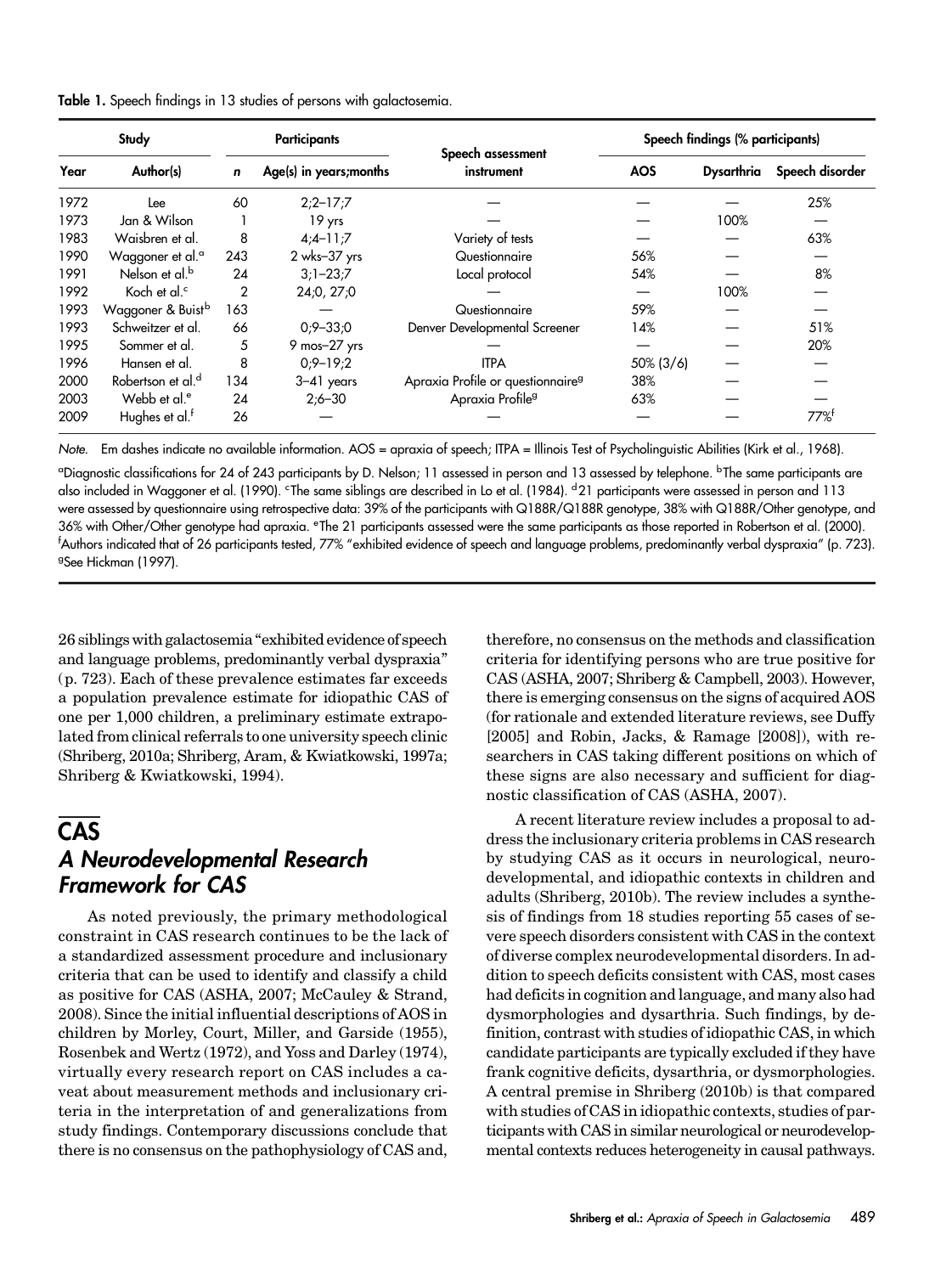### CAS in Neurodevelopmental Contexts

The most widely cited example of CAS in a complex neurodevelopmental context is the identification and continuing functional analyses of a point mutation in the  $FOXP2$  gene (chromosome  $7q31$ ) segregating with a severe and persistent SSD in approximately half the members of an extended family (Lai, Fisher, Hurst, Vargha-Khadem, & Monaco, 2001) and replicated, to date, in several other families (Feuk et al., 2006; MacDermot et al., 2005; Rice et al., 2011; Shriberg et al., 2006; Shriberg, Jakielski, et al., 2011; Zeesman et al., 2006). A substantial body of evidence also demonstrates that deficits in Foxp2 (orthologs of FOXP2 are indicated in lower case) in other vertebrate species are sufficient to disrupt both unlearned and learned vocal behaviors (see comprehensive reviews in Fisher & Marcus, 2006; Ramus & Fisher, 2009). It is important to note, however, that for the present focus on CAS as a pediatric SSD, several unpublished studies in North America have failed to find FOXP2 disruptions in moderately large samples of children reported to have CAS, suggesting that hereditary or de novo FOXP2 disruptions do not account for a significant proportion of persons meeting varying diagnostic classification criteria for CAS.

Other regions of interest and candidate genes for CAS have been reported. Shriberg, Jakielski, and El-Shanti (2008) described genetic, morphologic, and speech findings for three siblings with a similar unbalanced chromosome 4q;16q translocation. The children, each of whom was monosomic for a telomeric region on chromosome 4 that contains 11 genes, have been treated for CAS for many years. Three of the annotated genes on chromosome 4 have no known function in humans, raising the question of their possible role in speech processing. Lewis (2008) described genetic, neuroimaging, and speech findings for a child with severe and persistent SSD associated with a disruption in *ROBO1*, a gene implicated in dyslexia (Lewis et al., 2006). Shriberg (2010b) includes a summary of findings from case reports of severe speech disorders consistent with CAS in an array of genetic and complex neurodevelopmental disorders.

### Statement of the Problem

A literature review indicates that despite early and compliant dietary management, more than 50% of persons with galactosemia reportedly have significant SSD consistent with CAS. However, these studies have not used well-developed or consistent criteria to diagnose CAS in GALT. Of the 13 studies reporting speech disorders in galactosemia, five used observational reports (Hughes et al., 2009; Jan & Wilson, 1973; Koch, Schmidt, Wagstaff, Ng, & Packman, 1992; Lee, 1972; Sommer et al., 1995), three used language tests (Waisbren, Norman, Schnell, & Levy, 1983; Schweitzer, Shin, Jakobs, & Brodehl, 1993; Hansen et al., 1996), two used parent questionnaires (Waggoner et al., 1990; Waggoner & Buist, 1993), two used the Apraxia Profile with a subset of participants (Robertson et al., 2000; Webb et al., 2003), and one used a checklist of speech characteristics, testing some participants in person and others by telephone (Nelson et al., 1991). Detailed study of the speech of children and adolescents with this complex neurodevelopmental disorder using well-developed contemporary methods has the potential to contribute to clinical management issues in galactosemia and to inform descriptive–explanatory accounts of the origin and nature of CAS.

In this study, we posed three questions about CAS in youth with galactosemia:

Question 1: What is the estimated prevalence of CAS in children with galactosemia and prior or persistent SSD?

Question 2: What demographic, cognitive–linguistic, or dietary management variables in persons with galactosemia are significant risk factors for CAS?

Question 3: What speech, prosody, and/or voice indices best discriminate participants with galactosemia and CAS from participants with galactosemia and other SSDs?

# **Method** Participants With Galactosemia

Recruitment. Potential participants with galactosemia and prior or persistent SSD were identified from responses to postal and e-mail announcements sent to patients in the University of Wisconsin—Madison Biochemical Genetics Program and to regional (Galactosemia Families of Minnesota) and national (Parents of Galactosemic Children) support groups. The announcement sought to recruit participants who met the following inclusionary/exclusionary criteria: (a) a diagnosis of classic (full expression) galactosemia; (b) prior or persistent SSD, as documented by a history of treatment for SSDs; (c) 4–17 years of age; (d) residence in the United States; (e) English as the only or first language; and (f ) no history of significant hearing loss or craniofacial disorder affecting speech. Of 63 youth with galactosemia initially volunteered by their parents as potential participants, 30 were excluded for one or more of the following reasons: (a) did not have a diagnosis of the classic form of galactosemia (seven participants); (b) did not have a history of treatment for SSDs (11 participants); (c) were outside the target age range (six participants); (d) lived outside the United States (five participants); (e) first language was not English (one participant); (f ) had a repaired cleft palate (one participant); (g) had moderate-to-profound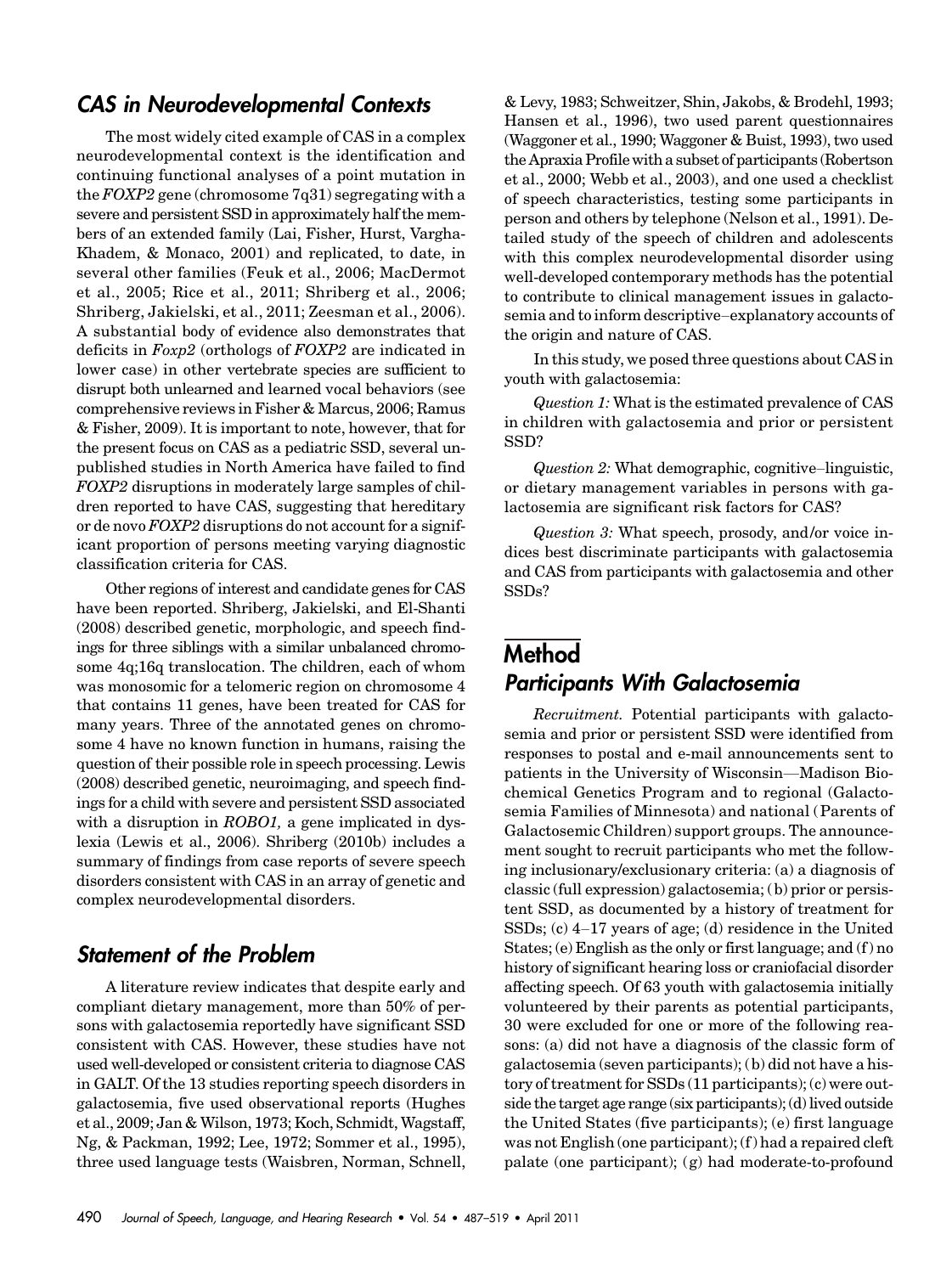hearing loss (two participants); and (h) was unable to be scheduled due to time constraints (seven participants). The remaining 33 individuals, whose families resided in 17 different states in the midwestern, northeastern, eastern, southern, and western regions of the United States, were scheduled for assessment in their homes.

Assessment. Assessment of the 33 participants was completed over the course of two summers. During the first summer, 15 participants with galactosemia were assessed individually in a quiet room in their homes using a preliminary version of the 2010 version of the Madison Speech Assessment Protocol (MSAP) described in Shriberg, Fourakis, et al. (2010a). During the second summer, 2 years later, an additional 18 participants were tested in their homes using the current expanded version of the MSAP. All 33 participants with galactosemia were tested by the second author, an ASHA-certified speechlanguage pathologist with extensive experience in pediatric motor speech disorders. Parents/guardians of all participants signed an informed consent form granting permission for their child to participate in the study. Assent forms were signed by participants who were 11 years of age or older. Both forms were approved by Institutional Review Boards at the University of Wisconsin—Madison and Washington State University Spokane. The examiner spent additional time with one or both parents after administering the protocol to clarify relevant case history information.

# Participants With Typical Development (TD)

Recruitment. Data from two other samples of speakers were required to address the three questions posed in this study. One need was for standardization data for all MSAP tasks from children and adolescents with typical development. Scores from participants in this reference group were used to derive age- and gender-based z scores for all speech, prosody, and voice measures so that between-group ES comparisons could be adjusted as needed for any age and/or gender differences in subgroup composition.

A total of 70 children in east Washington State were administered the current expanded version of the MSAP for the purposes of the present and other ongoing studies of childhood SSDs. This subset of an eventually larger database included five children of each gender within the even-numbered ages from 4 to 16 years. To be included in the database, referenced here as the TD group, parents and classroom teachers of potential participants had to have answered "no" to the following questions posed in a questionnaire: (a) "To your knowledge, has this student ever been referred for speech-language, hearing loss, or special education services?" and (b) "Do you have concerns about this student's progress in school?"As described later, all of the children in the TD group scored within the normal range on the Goldman Fristoe Test of Articulation—Second edition (GFTA–2; Goldman & Fristoe, 2000).

Assessment. The same examiner who tested the children with galactosemia (second author) administered the MSAP to each of the 70 TD reference database participants in a quiet room in his or her school. Consent and assent procedures were similar to those described previously for the participants with galactosemia.

# Participants With Speech Delay (SD)

Description. The questions posed in this study also required comparison data from a group of children with speech delay of unknown origin. A data set of 25 children aged 3–6 years (Hauner, Shriberg, Kwiatkowski, & Allen, 2005) was selected for this purpose. This age range is the developmental period in which speech delay is most severely expressed. As reported in Hauner et al. (2005), conversational speech samples from these 25 children indicated significantly lower speech competence when compared to closely matched controls who had speech delay of unknown origin and who had participated in research studies over several decades. It is important to note, for their function as a comparative group for the speakers with galactosemia, that although the 25 participants in this data set had developmental psychosocial involvements, they did not have either the cognitive or motor involvements reported for children with galactosemia in the literature review.

Assessment. The 25 participants making up the SD comparison group had each been tested by a graduate student in communicative disorders in a clinical suite at the University of Wisconsin—Madison Phonology Clinic (Hauner et al., 2005). All assessments were completed several years before development of the MSAP. Therefore, the comparison data from each of these participants with severe SD were limited to perceptual and acoustic indices (to be described in a subsequent section) derived from conversational speech samples only.

# The MSAP

As described previously, the same examiner assessed the participants with galactosemia and the participants with TD using the MSAP (Shriberg, Fourakis, et al., 2010a). For efficiency, the text, tabular, and graphic descriptions of the MSAP and summary findings for a perceptual and acoustic reliability estimate are included in Appendix A. The point-to-point reliability estimates were generally in the 80%–90% range, consistent with reliability estimates for perceptual and acoustic data reduction methods reported elsewhere (see Shriberg, Fourakis,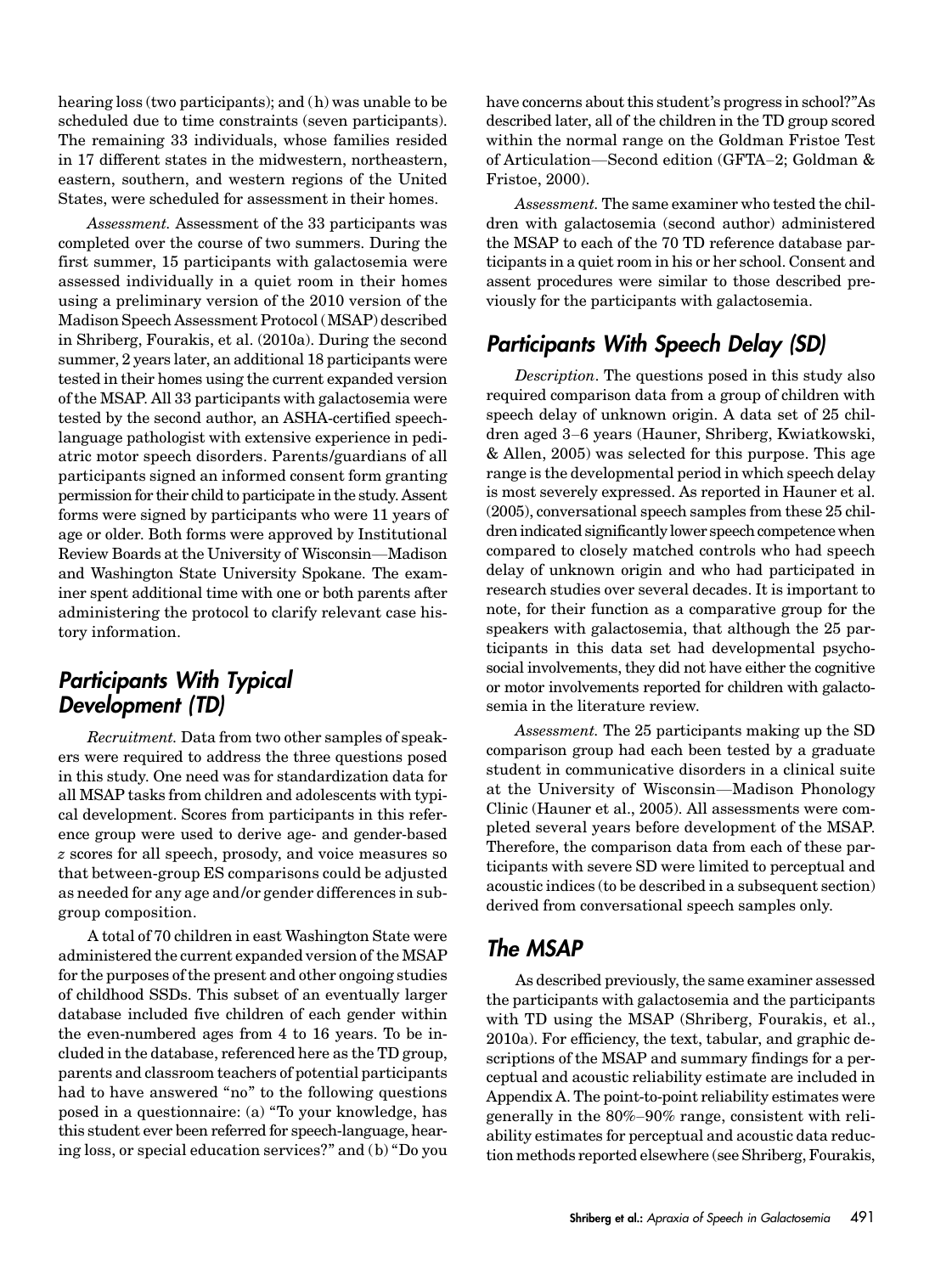et al., 2010b). The interested reader may wish to review the protocol and methods at this point, referring to it as needed for specific information.

# Competence, Precision, and Stability Analytics (CPSA)

Participant data from responses to the MSAP were organized using an analytic framework termed the Competence, Precision, and Stability Analytics (CPSA; Shriberg, Fourakis, et al., 2010a). Table 2 includes current CPSA entries for the three proposed subtypes of motor speech disorders in the Speech Disorders Classification System (SDCS; Shriberg, Fourakis, et al., 2010a); indices and markers for the three proposed etiologic subtypes of speech delay are in process. Technical information for the CPSA is summarized in Shriberg, Fourakis, et al. (2010a) and is presented in detail in a laboratory manual (Shriberg, Hersh, et al., 2008). The CPSA provides a theory-neutral matrix to describe, quantify, and classify SSDs and is used in the present article to address the three questions posed in the statement of purpose.

As shown in Table 2, the rows of the CPSA matrix divide MSAP findings into 10 domains subordinated under segmental and suprasegmental tiers. Segmental domains organize findings from the MSAP measures by vowels (monophthongs and diphthongs), consonants, and composite measures derived from tasks that yield indices from both vowels and consonants. The seven linguistic domains within the suprasegmental tier are subordinated within the constructs of prosody (phrasing, rate, stress) and voice ( loudness, pitch, laryngeal quality, resonance), following the substantive, procedural, psychometric, and reference information in McSweeny and Shriberg (2001); Shriberg, Kwiatkowski, and Rasmussen (1990); and Shriberg, Kwiatkowski, Rasmussen, Lof, and Miller (1992).

As shown in Table 2, the columns of the CPSA matrix aggregate MSAP findings within three analytic constructs termed competence, precision, and stability. Competence indices, obtained using perceptual methods, quantify a speaker's mastery of the phonetic and phonological features of his or her ambient dialect of English. Precision indices, obtained using both perceptual and acoustic methods, quantify variance in speech, prosody, and voice production relative to speakers of the same age and gender. As described in Shriberg, Fourakis, et al. (2010a), perceptual measures of precision use diacritic symbols to capture allophonic segmental detail (e.g., a backed vowel, a spirantized stop, a partially voiced stop, a lengthened vowel, a weak stop), whereas acoustic measures provide continuous data on the precision of segmental and suprasegmental parameters (frequency, amplitude, duration, laryngeal quality, and resonance). Stability, also obtained using both perceptual and acoustic methods, quantifies consistency of speech production across multiple types, tokens, and contexts. Stability is computed by subtracting the coefficient of variation [SD divided by the mean] from 1.

### Candidate Markers for Three Subtypes of Motor Speech Disorders

As shown in Table 2, the coded entries adjacent to each precision and stability index indicate its assignment to one of the three SDCS classifications for motor speech disorders: Motor Speech Disorder–Apraxia of Speech (MSD-AOS; equivalent to CAS), Motor Speech Disorder–Dysarthria (MSD-DYS), and Motor Speech Disorder–Not Otherwise Specified (MSD-NOS). As discussed in Shriberg, Fourakis, et al. (2010a), the addition of the third classification to the other two subtypes was deemed necessary to classify speech behaviors that are sensitive to motor speech disorder but are not specific for AOS or dysarthria. For example, imprecise speech sounds and slow rate are observed in both AOS and dysarthria. Assignments of each index to one of the three motor speech disorders in Table 2 were based on findings in both the adult AOS and CAS literatures (e.g., ASHA, 2007; Caruso & Strand, 1999; Duffy, 2005; Shriberg, Aram, & Kwiatkowski, 1997a; Shriberg & Campbell, 2003; Shriberg, Campbell, et al., 2003). Additional discussion of the rationale for marker assignment is beyond the scope of this article. As reported in Shriberg, Fourakis, et al. (2010a), 83% of the current precision and stability indices are obtained using acoustic methods. Modifications of and additions to the entries in Table 2 are expected in emerging SDCS research using the MSAP and the CPSA.

For each speech, prosody, and voice marker in Table 2, the software's task is to classify a participant as positive (affected) or negative (not affected) using a set of classification rules that includes findings from multiple CPSA indices obtained from multiple MSAP sources. A liberal statistical criterion for classifying a marker as positive was used to minimize Type II errors in which a potentially informative marker is missed due to an overly conservative statistical criterion for typically low-powered effect size (ES) estimates. Specifically, participants were classified as positive for markers in which z scores for the markers were lower or greater (directionality is indicated by the adjective in the marker) than 1 SD from the relevant reference group (TD or SD) for the question posed.

# Clinical Identification of Participants With CAS

Rationale. A final methodological need was to determine the speech status of each of the participants with galactosemia relative to contemporary classification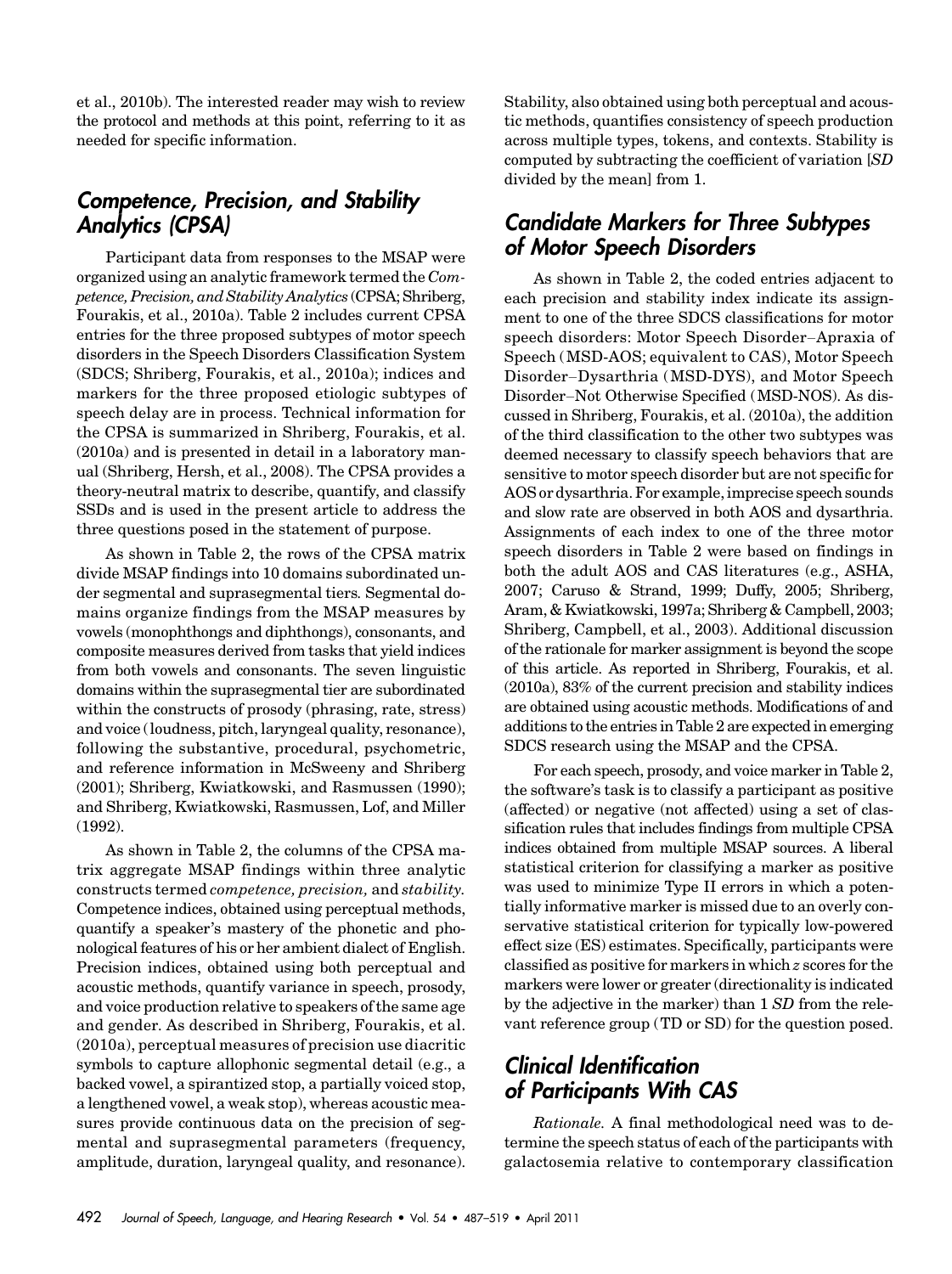| <b>Ten linguistic</b>    | Competence                                                                                                                                                                                                                                                                                                                                                                                                                                                                                                  | <b>Precision</b>                                                                                                                                                       |                                                      | <b>Stability</b>                                                                                                                                                                  |                                        |  |  |
|--------------------------|-------------------------------------------------------------------------------------------------------------------------------------------------------------------------------------------------------------------------------------------------------------------------------------------------------------------------------------------------------------------------------------------------------------------------------------------------------------------------------------------------------------|------------------------------------------------------------------------------------------------------------------------------------------------------------------------|------------------------------------------------------|-----------------------------------------------------------------------------------------------------------------------------------------------------------------------------------|----------------------------------------|--|--|
| domains                  | Title                                                                                                                                                                                                                                                                                                                                                                                                                                                                                                       | Title                                                                                                                                                                  | <b>MSD</b>                                           | Title                                                                                                                                                                             | <b>MSD</b>                             |  |  |
| 1. Vowels                | Percentage of Non-Rhotic Vowels Correct<br>Percentage of Rhotic Vowels Correct<br>Percentage of Phonemic Diphthongs Correct<br>Percentage of Vowels Correct: CSS<br>Percentage of Vowels Correct: AT<br>Percentage of Non-Rhotic Vowels Correct-Revised<br>Percentage of Rhotic Vowels Correct-Revised<br>Percentage of Phonemic Diphthongs Correct-Revised<br>Percentage of Vowels Correct Revised: CSS<br>Percentage of Vowels Correct Revised: AT<br>Percentage of Relative Non-Rhotic Vowel Distortions | <b>SEGMENTAL</b><br><b>Reduced Vowel Space</b><br><b>Lengthened Vowels</b><br><b>Distorted Rhotics</b><br><b>Reduced Pairwise Vowel</b><br><b>Duration Variability</b> | <b>NOS</b><br><b>NOS</b><br><b>NOS</b><br><b>NOS</b> | Less Stable Vowel Space<br>Less Stable F1<br>Less Stable F <sub>2</sub><br><b>Less Stable Vowel Duration</b><br>Less Stable Rhotic Distortions: F3-F2<br>Less Stable Vowel Errors | AOS<br>AOS<br>AOS<br>AOS<br>AOS<br>AOS |  |  |
| 2. Consonants            | Percentage of Consonants in Inventory<br>Percentage of Consonants Correct: CSS<br>Percentage of Consonants Correct: AT<br>Percentage of Consonants Correct-Revised: CSS<br>Percentage of Consonants Correct-Revised: AT<br>Percentage of Consonants Correct in Complex<br>Words: MWT<br><b>Relative Omission Index</b><br>Relative Substitution Index<br>Relative Distortion Index                                                                                                                          | <b>Nasal Emissions</b><br>Reduced % Glides Correct<br><b>Lowered Sibilant Centroids</b><br><b>Lengthened Cluster Durations</b>                                         | <b>DYS</b><br><b>AOS</b><br><b>NOS</b><br><b>NOS</b> | Less Stable Consonant Errors<br>Less Stable Sibilant Centroids                                                                                                                    | AOS<br>AOS                             |  |  |
| 3. Vowels and consonants | <b>SDCS</b><br>Intelligibility Index<br>Percentage of Structurally Correct Words                                                                                                                                                                                                                                                                                                                                                                                                                            | Increased % of Phoneme Distortions<br>Syllable/Word Segregation: Increased<br>% Between/Within-Word Pauses                                                             | <b>NOS</b><br><b>NOS</b>                             | Less Stable Whole Word Errors<br>Less Stable % Phonemes<br>Correct in Complex Words                                                                                               | AOS<br><b>AOS</b>                      |  |  |
|                          |                                                                                                                                                                                                                                                                                                                                                                                                                                                                                                             | SUPRASEGMENTAL                                                                                                                                                         |                                                      |                                                                                                                                                                                   |                                        |  |  |
| Prosody<br>4. Phrasing   | Percentage Appropriate Phrasing                                                                                                                                                                                                                                                                                                                                                                                                                                                                             | Increased Repetitions and Revisions                                                                                                                                    | AOS                                                  | <b>Reduced Speech-Pause</b><br><b>Duration Variability Ratio</b>                                                                                                                  | AOS                                    |  |  |
| 5. Rate                  | Percentage Appropriate Rate                                                                                                                                                                                                                                                                                                                                                                                                                                                                                 | <b>Slower Speaking Rate</b><br><b>Slower Articulation Rate</b>                                                                                                         | <b>NOS</b><br><b>NOS</b>                             | Less Stable Speaking Rate<br><b>Less Stable Articulation Rate</b>                                                                                                                 | AOS<br>AOS                             |  |  |
| 6. Stress                | Percentage Appropriate Stress                                                                                                                                                                                                                                                                                                                                                                                                                                                                               | <b>Reduced Lexical Stress</b><br><b>Increased Lexical Stress</b><br><b>Reduced Emphatic Stress</b><br><b>Reduced Sentential Stress</b>                                 | <b>NOS</b><br><b>NOS</b><br><b>NOS</b><br><b>NOS</b> | Less Stable Lexical Stress<br>Less Stable Emphatic Stress<br><b>Less Stable Sentential Stress</b>                                                                                 | AOS<br>AOS<br><b>AOS</b>               |  |  |

Table 2. Competence, precision, and stability indices in the Competence, Precision, and Stability Analytics (CPSA) framework.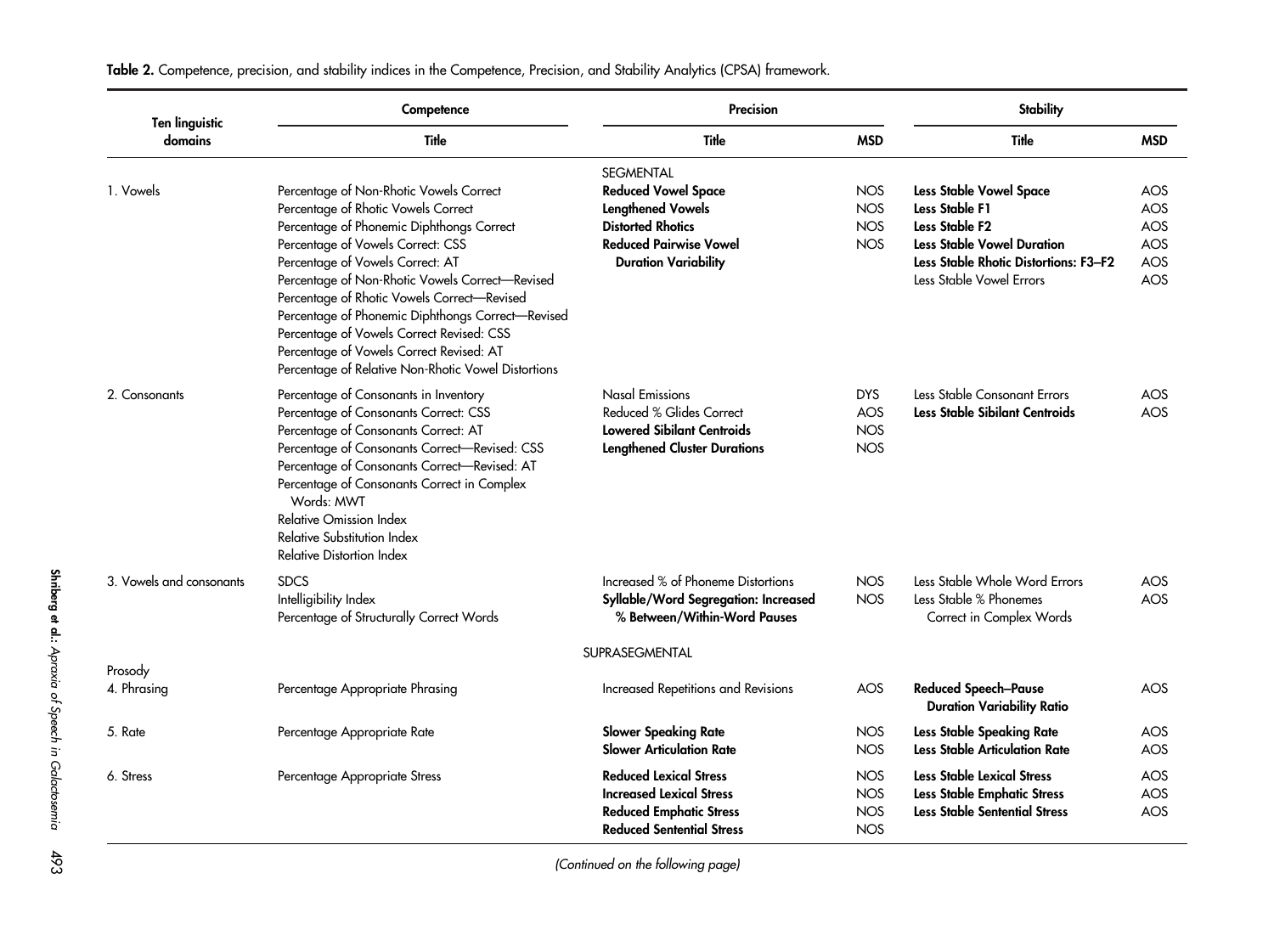| <b>Ten linguistic</b> | Competence                               | <b>Precision</b>                                              |            | <b>Stability</b>                                                |            |  |
|-----------------------|------------------------------------------|---------------------------------------------------------------|------------|-----------------------------------------------------------------|------------|--|
| domains               | Title                                    | <b>Title</b>                                                  | <b>MSD</b> | Title                                                           | <b>MSD</b> |  |
| Voice                 |                                          |                                                               |            |                                                                 |            |  |
| 7. Loudness           | Percentage Appropriate Loudness          | <b>Reduced Vowels-Consonants</b><br><b>Intensity Ratios</b>   | <b>NOS</b> | <b>Less Stable Vowels-Consonants</b><br><b>Intensity Ratios</b> | AOS        |  |
|                       |                                          | <b>Increased Vowels-Consonants</b><br><b>Intensity Ratios</b> | <b>NOS</b> |                                                                 |            |  |
| 8. Pitch              | Percentage Appropriate Pitch             | Lowered Fundamental Frequency Mean                            | <b>DYS</b> | Less Stable Fundamental                                         | AOS        |  |
|                       |                                          | Raised Fundamental Frequency Mean                             | <b>NOS</b> | <b>Frequency Mean</b>                                           |            |  |
|                       |                                          | Lowered Fundamental Frequency Range                           | <b>DYS</b> |                                                                 |            |  |
|                       |                                          | <b>Increased Fundamental Frequency Range</b>                  | <b>NOS</b> |                                                                 |            |  |
| 9. Laryngeal quality  | Percentage Appropriate Laryngeal Quality | Increased Jitter                                              | <b>DYS</b> | <b>Less Stable Jitter</b>                                       | <b>AOS</b> |  |
|                       |                                          | <b>Increased Shimmer</b>                                      | <b>DYS</b> | <b>Less Stable Shimmer</b>                                      | AOS        |  |
|                       |                                          | <b>Reduced Harmonics-to-Noise Ratio</b>                       | <b>DYS</b> | Less Stable Harmonics-to-Noise Ratio                            | AOS        |  |
|                       |                                          | Increased % Breathy Utterances                                | <b>DYS</b> |                                                                 |            |  |
|                       |                                          | Increased % Rough Utterances                                  | <b>DYS</b> |                                                                 |            |  |
|                       |                                          | Increased % Strained Utterances                               | <b>DYS</b> |                                                                 |            |  |
|                       |                                          | Increased % Break/Shift/<br><b>Tremorous Utterances</b>       | <b>DYS</b> |                                                                 |            |  |
| 10. Resonance quality | Percentage Appropriate Resonance Quality | Increased % Nasal Utterances                                  | <b>DYS</b> | Less Stable: Nasal: Lowered F1: /a/                             | <b>AOS</b> |  |
|                       |                                          | Nasal: Lowered F1:/a/                                         | <b>DYS</b> | Nasopharyngeal: Less Stable                                     | AOS        |  |
|                       |                                          | Increased % Nasopharyngeal<br><b>Utterances</b>               | <b>NOS</b> | F2: High Vowels                                                 |            |  |
|                       |                                          | Nasopharyngeal: Lowered F2:<br><b>High Vowels</b>             | <b>NOS</b> |                                                                 |            |  |

**Table 2** Continued. Competence, precision, and stability indices in the Competence, Precision, and Stability Analytics (CPSA) framework.

Note. Entries in the columns indicate the interim assignment of indices to the Motor Speech Disorder (MSD) classification categories in the Speech Disorders Classification System (SDCS). Currently, there are no classification assignments for Competence indices. Bold entries indicate that candidate marker analysis was completed using acoustic data reduction methods. CPSA = Competence, Precision, and Stability Analytics; CSS = Conversational Speech Sample; AT = Articulation Test (a generic term for alternative articulation tests, including the Goldman Fristoe Test of Articulation [2nd ed.], Sounds-in-Words section); MWT = Multisyllabic Words Task; AOS = Motor Speech Disorder-Apraxia of Speech; DYS = Motor Speech Disorder-Dysarthria; NOS = Motor Speech Disorder-Not Otherwise Specified.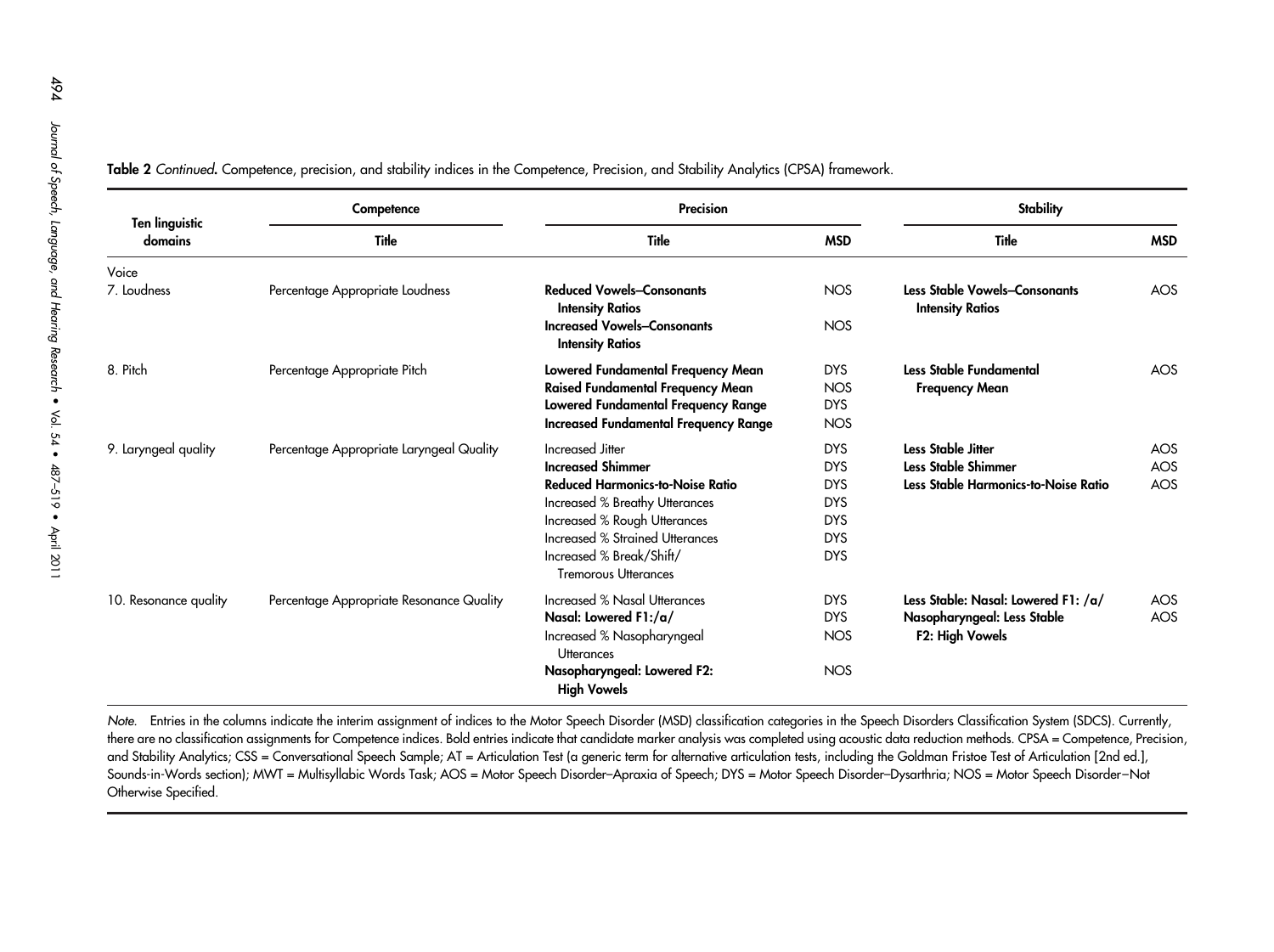criteria for CAS and subtypes of dysarthria. One way to complete this task would have been to use a paneling procedure, which would yield consensus classifications from experienced judges. This approach was rejected because, as observed in Shriberg, Aram, and Kwiatkowski (1997b) and other studies using paneling methods, resulting classifications of motor speech disorder are based on heterogeneous, typically nonoperationalized diagnostic criteria. The present method was to obtain classifications from one clinician–researcher (third author) with extensive experience using a modified form of the most widely researched clinical classification system for acquired motor speech disorders, generally referenced as the Mayo Clinic system (Darley, Aronson, & Brown, 1975; Duffy, 2005). The modified form reflects contemporary consensus on acquired AOS and emerging consensus on CAS (e.g., Duffy, 2005; Robin et al., 2008).

Procedures. The third author used the modified version of the Mayo Clinic system adapted for pediatric motor speech disorders and the MSAP speech tasks to classify each of the 33 participants with galactosemia. Using only the information on the video (15 participants) and audio (18 participants) recordings of MSAP administrations, the third author tallied and annotated the occurrence of speech and nonspeech characteristics, including behaviors occurring during the conversational speech sample and each of the other tasks in the preliminary and expanded versions of the MSAP (see Table A1). To meet criteria for CAS, a participant had to have evidence of four of the following 10 behaviors in three or more MSAP tasks: vowel distortions, difficulty achieving initial articulatory configurations or transitionary movement gestures, equal stress or lexical stress errors, distorted substitutions, syllable segregation, groping, intrusive schwa, voicing errors, slow rate, slow diadochokinetic rates, and increased difficulty with multisyllabic words. Participants were classified as having one or more subtypes of dysarthria if they had evidence of three or more of the following nine behaviors in three or more MSAP tasks: scanning speech, equal sentential stress, sound distortions, irregular diadochokinetic rates (each of which is suggestive of ataxic dysarthria), slow rate, reduced range of motion, reduced strength of articulatory contacts, reduced respiratory support or respiratory incoordination, and strained or breathy phonatory quality. Other observations such as adventitious movement also contributed to this classification. Each of the 33 participants with galactosemia and SSD was classified as having CAS and/or dysarthria based on these contemporary clinical diagnostic criteria. Because MSD-NOS had not been developed as an SDCS classification category at the time, the third author did not have the option of using MSD-NOS for MSAP responses that were not specific for MSD-AOS or MSD-DYS or for participants whose total scores did not meet criteria for either MSD-AOS or

MSD-DYS. The resulting clinical diagnostic classifications for each of the youth with galactosemia were used for each of the questions posed in this study. Findings from a reliability study of these classifications are described in Appendix A. Overall interjudge agreement for a random sample of 10 participants classified by an examiner with extensive experience in motor speech disorders was 90%.

#### **Results**

### Question 1: What Is the Estimated Prevalence of CAS in Children With Galactosemia and Prior or Persistent SSD? Prevalence of Galactosemia

#### Table 3 includes summary information that is organized to provide statistical analyses of prevalence data and risk factor data for participants with galactosemia (abbreviated to GALT) in the present study who did and did not meet the third author's criteria for CAS. As shown in the first column in Table 3, titled Group 1: GALT CAS, eight participants with galactosemia met the contemporary clinical diagnostic criteria for CAS described previously. One of the eight participants classified as having CAS also met the criteria described previously for dysarthria. The data from an additional participant whose speech data met only the criteria for dysarthria were removed from further analyses to restrict all analyses to questions addressing CAS. The remaining 24 participants with galactosemia were divided into two subgroups titled Group 2: GALT SD (SD = Speech Delay) and Group 3: GALT SE (SE = Speech Errors). The rationale for doing so is presented in a subsequent discussion of risk factor correlates.

Using the recruitment procedures, assessment tools, and diagnostic classification criteria described in the Method section, the prevalence of CAS in the present sample of speakers with galactosemia and prior or persistent SSD was 24% (8 of 33) or nearly one of every four participants sampled. This prevalence estimate is at the lower end of the range of CAS reported for youth and adults with galactosemia summarized in Table 1 (including the same participants in two studies assessed with different instruments), the mean of which is approximately 48%. The present prevalence estimate for CAS was expected to be higher than the percentages in Table 1 because those estimates were based on all participants with galactosemia, whereas the present study required participants with galactosemia to also have histories of a significant SSD. An estimate of the prevalence of CAS in all individuals with galactosemia who do not have other frank risk factors can be obtained by adding to the present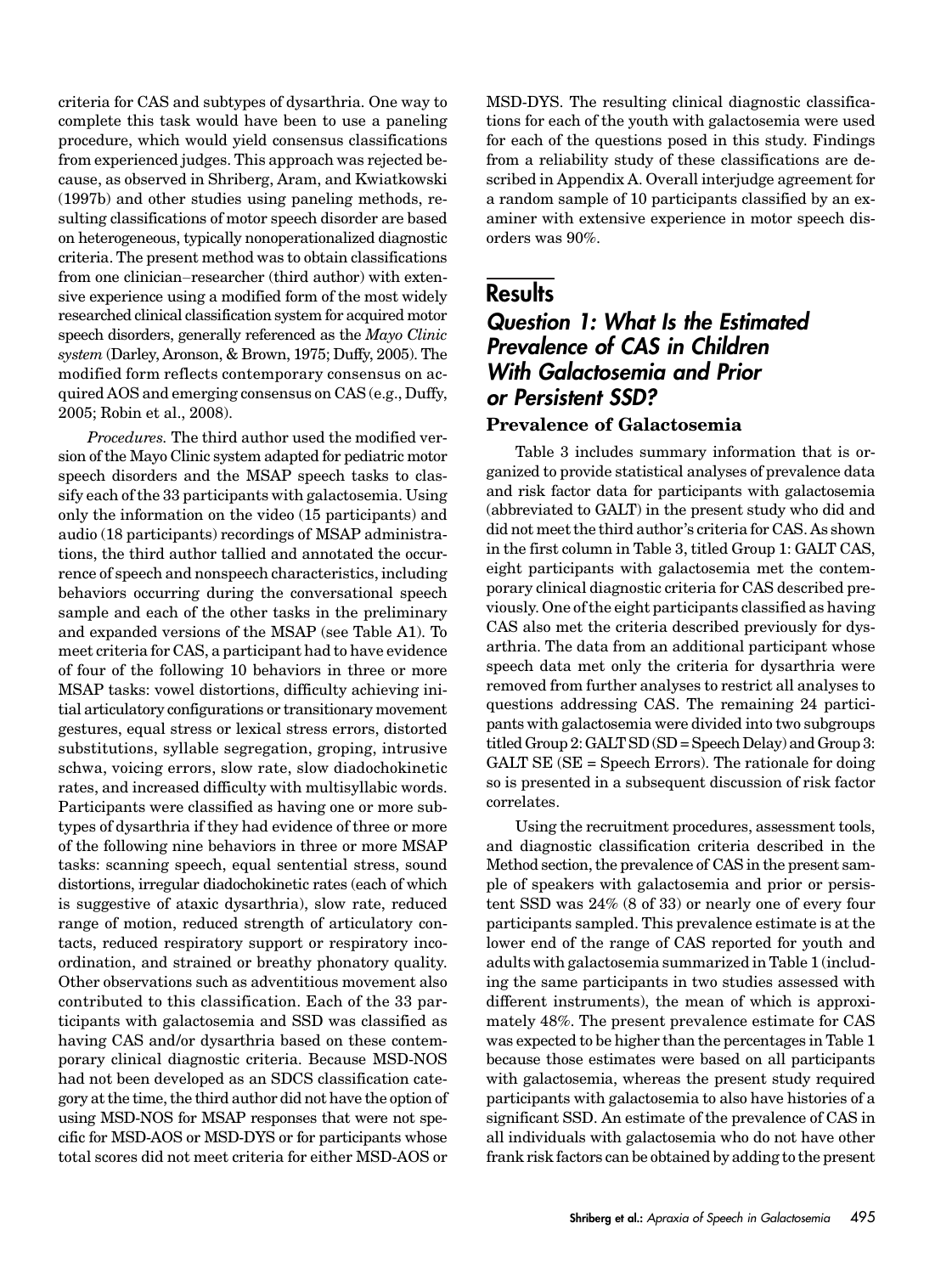|                                                                                                       | Group 1:<br>GALT CAS $(n = 8)$                                                                            |           | Group 2:<br>GALT SD $(n = 9)$ |                                                                         | Group 3:<br>GALT SE $(n = 15)$                                              |                                                                                   | Groups 1 and 2            | Groups 1 and 3            | Groups 2 and 3               |
|-------------------------------------------------------------------------------------------------------|-----------------------------------------------------------------------------------------------------------|-----------|-------------------------------|-------------------------------------------------------------------------|-----------------------------------------------------------------------------|-----------------------------------------------------------------------------------|---------------------------|---------------------------|------------------------------|
| <b>Categorical variables</b>                                                                          | n                                                                                                         |           | n                             |                                                                         | n                                                                           |                                                                                   | <b>ES</b>                 | <b>ES</b>                 | ES                           |
| Demographic<br>Gender (% males)<br>Galactosemia                                                       |                                                                                                           | 6 (75%)   |                               | 7 (77.8%)                                                               | 8 (53.3%)                                                                   |                                                                                   | $0.65$ (-1.38, 1.50)      | $-0.46$ $(-1.72, 1.03)$   | $-0.52$ ( $-1.74$ , 0.90)    |
| Genotype (Classic) <sup>a</sup><br>Cognition                                                          | 3/3(100%)                                                                                                 |           | 4/6 (66.7%)                   |                                                                         | $6/13$ (46.2%)                                                              |                                                                                   | $-1.23$ $(-2.16, 1.41)$   | $-1.65$ ( $-2.26$ , 0.96) | $-0.42$ ( $-1.80$ , $1.18$ ) |
| Categorical <sup>b</sup> (<85)<br>Oral facial structure (atypical)<br>Oral facial function (atypical) | 6 (75%)<br>3 (33.3%)<br>7 (46.7%)<br>5(33.3%)<br>2(25%)<br>4(44.4%)<br>9 (100%)<br>8 (100%)<br>13 (86.7%) |           |                               | $-0.86$ $(-2.18, 0.63)$<br>$0.41$ (-1.13, 1.84)<br>$0.00$ (-1.26, 1.31) | $-0.59$ ( $-1.84$ , 0.86)<br>$0.18(-1.29, 1.46)$<br>$-0.75$ $(-1.38, 1.03)$ | $0.27$ (-1.15, 1.58)<br>$-0.23$ ( $-1.59$ , $1.14$ )<br>$-0.75$ ( $-1.39$ , 0.93) |                           |                           |                              |
|                                                                                                       | Group 1:<br>GALT CAS $(n = 8)$                                                                            |           | Group 2:<br>GALT SD $(n = 9)$ |                                                                         | Group 3:<br>GALT SE $(n = 15)$                                              |                                                                                   | Groups 1 and 2            | Groups 1 and 3            | Groups 2 and 3               |
| <b>Continuous variables</b>                                                                           | M                                                                                                         | <b>SD</b> | M                             | <b>SD</b>                                                               | M                                                                           | <b>SD</b>                                                                         | <b>ES</b>                 | ES                        | ES                           |
| Demographic                                                                                           |                                                                                                           |           |                               |                                                                         |                                                                             |                                                                                   |                           |                           |                              |
| Age (months)                                                                                          | 111.4                                                                                                     | 50.3      | 81.2                          | 21.3                                                                    | 115.8                                                                       | 27.5                                                                              | $0.76$ (-0.23, 1.75)      | $-0.12$ $(-0.97, 0.74)$   | $-1.31$ $(-2.22, -0.41)$     |
| Mother's education (years)                                                                            | 14.5                                                                                                      | 1.7       | 14.8                          | 1.6                                                                     | 16.3                                                                        | 2.3                                                                               | $-0.17$ $(-1.13, 0.78)$   | $-0.82$ ( $-1.71$ , 0.07) | $-0.70$ $(-1.55, 0.15)$      |
| Father's education (years)                                                                            | 13.4                                                                                                      | 2.4       | 14.6                          | 2.2                                                                     | 16.0                                                                        | 2.6                                                                               | $-0.50$ (-1.46, 0.47)     | $-0.99$ (-1.89, -0.08)    | $-0.55$ ( $-1.39$ , 0.29)    |
| Galactosemia                                                                                          |                                                                                                           |           |                               |                                                                         |                                                                             |                                                                                   |                           |                           |                              |
| Days until diagnosis                                                                                  | 8.25                                                                                                      | 3.11      | 8.33                          | 4.0                                                                     | 8.60                                                                        | 8.87                                                                              | $-0.02$ $(-0.97, 0.93)$   | $-0.05$ $(-0.90, 0.81)$   | $-0.03$ $(-0.86, 0.79)$      |
| Days on milk                                                                                          | 7.13                                                                                                      | 3.64      | 6.89                          | 5.42                                                                    | 7.87                                                                        | 8.83                                                                              | $0.05$ (-0.90, 1.00)      | $-0.09$ $(-0.95, 0.76)$   | $-0.12$ $(-0.95, 0.71)$      |
| Cognition                                                                                             |                                                                                                           |           |                               |                                                                         |                                                                             |                                                                                   |                           |                           |                              |
| Continuous <sup>b</sup>                                                                               | 74.8                                                                                                      | 19.4      | 93.3                          | 14.4                                                                    | 88.3                                                                        | 12.8                                                                              | $-1.04$ (-2.05, -0.02)    | $-0.85$ ( $-1.74$ , 0.04) | $0.36$ $(-0.47, 1.19)$       |
| Nonword repetition task <sup>c</sup>                                                                  | $-6.4$                                                                                                    | 4.4       | $-2.5$                        | 1.4                                                                     | $-1.8$                                                                      | 1.4                                                                               | $-1.17$ $(-2.20, -0.14)$  | $-1.59$ (-2.57, -0.62)    | $-0.48$ ( $-1.32$ , 0.35)    |
| Syllable repetition task <sup>c</sup>                                                                 | $-4.9$                                                                                                    | 4.1       | $-1.9$                        | 2.2                                                                     | $-1.7$                                                                      | 2.0                                                                               | $-0.88$ ( $-1.88$ , 0.12) | $-1.07$ $(-1.98, -0.16)$  | $-0.09$ $(-0.92, 0.73)$      |
| Language<br>Comprehension <sup>d</sup><br>Language                                                    | 75.1                                                                                                      | 18.1      | 86.0                          | 18.5                                                                    | 80.9                                                                        | 14.6                                                                              | $-0.56$ $(-1.54, 0.41)$   | $-0.35$ $(-1.22, 0.51)$   | $0.31 (-0.53, 1.14)$         |
| Expressiond                                                                                           | 68.8                                                                                                      | 17.5      | 86.2                          | 11.8                                                                    | 83.6                                                                        | 14.2                                                                              | $-1.12$ (-2.14, -0.10)    | $-0.93$ (-1.83, -0.03)    | $0.19$ (-0.64, 1.02)         |
| Speech <sup>e</sup>                                                                                   | 49.3                                                                                                      | 21.9      | 64.2                          | 16.5                                                                    | 78.2                                                                        | 19.7                                                                              | $-0.74$ $(-1.72, 0.25)$   | $-1.36$ $(-2.31, -0.42)$  | $-0.73$ $(-1.58, 0.12)$      |
| Maximum phonation Time (s)                                                                            | 6.6                                                                                                       | 4.1       | 7.8                           | 5.2                                                                     | 11.7                                                                        | 4.6                                                                               | $-0.24$ ( $-1.20$ , 0.71) | $-1.11$ $(-2.02, -0.19)$  | $-0.78$ ( $-1.64$ , 0.08)    |

**Table 3.** Descriptive and risk factor data for 32 participants with galactosemia (one participant with ataxic dysarthria excluded) divided into three groups: Group 1: GALT CAS (n = 8), Group 2: GALT SD (<sup>n</sup> <sup>=</sup> 9), and Group 3: GALT SE (<sup>n</sup> <sup>=</sup> 15).

Note. Bolded entries indicate statistically significant between-group effect sizes (ESs). See text for descriptions of each group. GALT CAS = participants with galactosemia who have childhood apraxia of speech; GALT SD <sup>=</sup> participants with galactosemia who have speech delay; GALT SE <sup>=</sup> participants with galactosemia who have speech errors.

<sup>a</sup>Classic Galactosemia: Q188R/Q188R. The complete genotype for participants in each of the three groups was unknown. <sup>b</sup>See Kaufman & Kaufman (2004). <sup>c</sup>z scores to adjust for age differences (see Dollaghan & Campbell, 1998; Shriberg et al., 2009). <sup>d</sup>See Carrow-Woolfolk, E. (1995). <sup>e</sup>See Goldman & Fristoe (2000).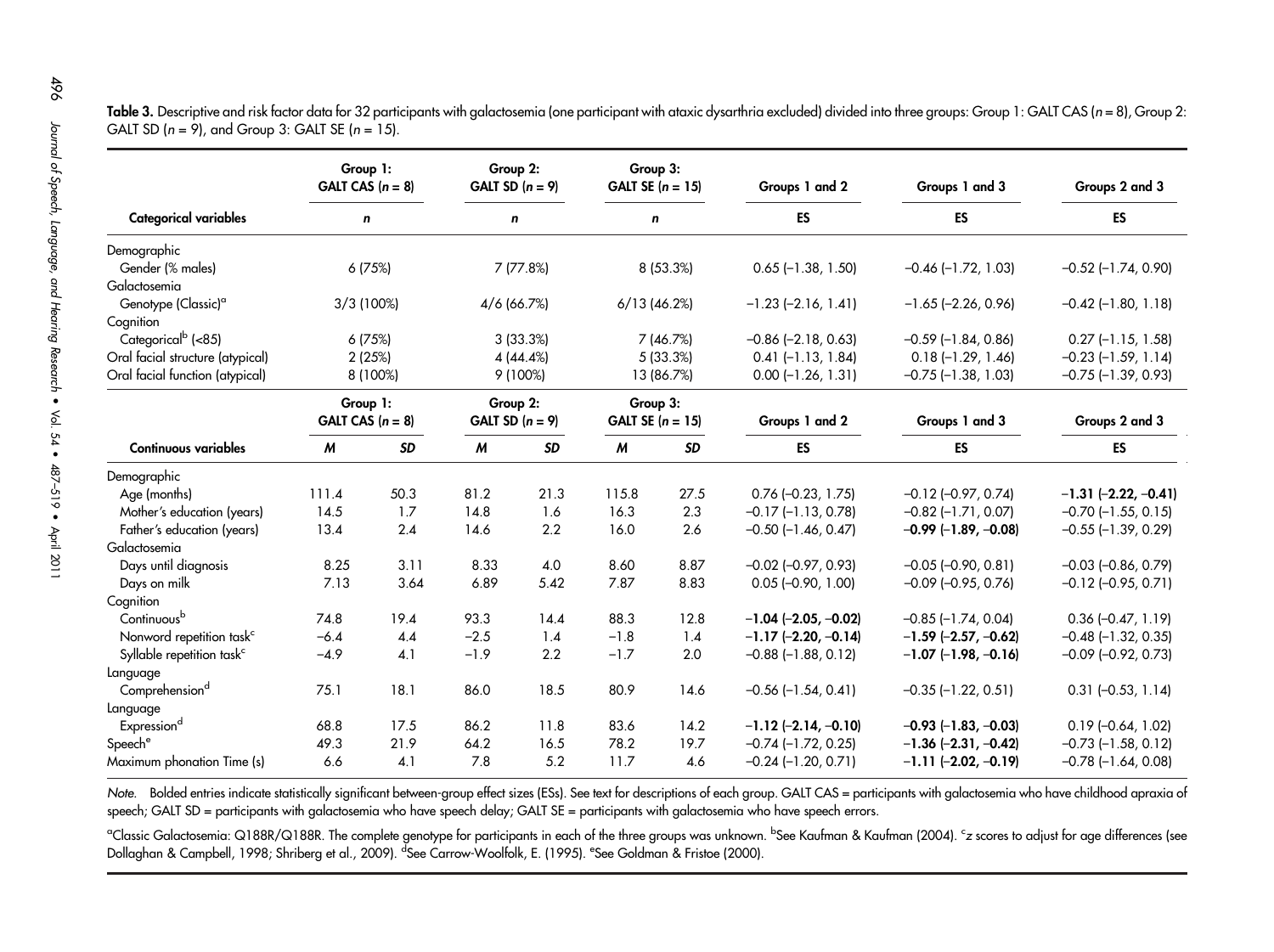33 participants used as the denominator in the calculation the 11 candidates with galactosemia who were excluded from participation in the present study because they did not have a history of speech disorder. The resulting percentage of 4- to 16- year-old youth with galactosemia, CAS, and none of the other risk factors used to exclude participants from the present study is 18% (8/44).

Several additional factors would support the 24% conditional prevalence percentage and the 18% unconditional prevalence percentage estimates compared to exactly twice the mean conditional estimate (48%) based on the studies in Table 1. The most likely source of difference is the more conservative contemporary clinical diagnostic criteria used to classify the eight participants as CAS in the present study, compared to the diagnostic criteria for CAS reported in studies dating back to the early 1970s. What is significant for both theory and practice is that the 18% and 24% prevalence estimates obtained in the present sample are significantly higher than estimates of the prevalence of idiopathic AOS. Compared to the population prevalence estimate of approximately 0.1% for idiopathic CAS cited previously (Shriberg & Kwiatkowski, 1994; Shriberg, Aram, & Kwiatkowski, 1997a), the present 18% unconditional estimated prevalence rate for CAS in children and adolescents with galactosemia represents an 180-fold increased risk (i.e., 18/0.1).

# Question 2: What Demographic, Cognitive*–*Linguistic, or Dietary Management Variables in Persons With Galactosemia Are Significant Risk Factors for CAS?

#### Risk Factors for CAS in Youth With Galactosemia

Table 3 also includes information on demographic and risk factors associated with CAS in youth with galactosemia. Preliminary inspection of the GFTA–2 competence data indicated the need to divide the remaining 24 participants with galactosemia (i.e., those not meeting criteria for CAS) into two subgroups based on their speech status at assessment, as classified by the SDCS– Typology as updated in Shriberg, Fourakis, et al. (2010a). As shown in Table 3, the nine participants making up Group 2: GALT SD met criteria for active speech delay (children younger than 9 years of age) or persistent speech delay (individuals older than 9 years of age with residual speech sound deletions and/or substitutions [Shriberg, Fourakis, et al., 2010a]). The 15 participants in Group 3: GALT SE had a distortion-only subtype of SSD termed Speech Errors (SE) in the SDCS–Typology (i.e., they did not meet SDCS criteria for present or persistent speech delay). Thus, in addition to the TD database used to derive

z scores for all perceptual and acoustic measures and the SD comparison database, two comparison groups of speakers with galactosemia (Groups 2 and 3) were included in the statistical analyses (which are described subsequently). Between-group comparisons in Table 3 included two-tailed odds ratios (based on exact .950 confidence intervals [CIs]; StatXact, Cytel Software Corporation, 2001); for the categorical variables in the first five rows, and two-tailed ESs (.950; Hedge's g corrected for small cell sizes) for the continuous variables (Rosenthal & Rosnow, 1991).

Demographics. The first set of risk factor questions addressed whether there were significant differences in the gender and/or mean ages of participants within the three subgroups of participants with galactosemia. Findings from these and other comparisons were also important preliminary information for subsequent analyses of dependent variables that might be sensitive to significant between-group differences in correlates of demographic composition.

As shown by the lack of bolded ESs and CIs in the rightmost three columns in Table 3, none of the three between-group comparisons for the proportion of males was statistically significant (i.e., the CIs around the mean differences include 1.00). For the age comparison in the Table 3 statistical findings for continuous variables, for which significant ESs require CIs around the mean difference that do not include zero, GALT SD participants were significantly younger than GALT SE participants ( $ES = -1.31$ ). For the central upcoming comparisons between the GALT CAS and GALT SD groups, however, the mean ages of the GALT CAS participants (approximately 9 years) and the GALT SD participants (approximately 7 years) were not significantly different. Both risk-factor findings attest to the persistence of both CAS and some other type of speech disorder beyond 6 years of age in speakers with galactosemia. As indicated in Table 3, there was one significant between-group difference in the parental education levels, indicating that fathers of participants in the GALT CAS group averaged approximately 1 year less education than did the fathers of participants in the GALT SD group. Among all groups of participants with galactosemia, both parents averaged approximately 1–2 years of post–high school education.

Galactosemia. Table 3 also includes findings for three risk factors specifically associated with galactosemia. Documented genotypes were not available for all participants, limiting generalization from the nonsignificant trends in Table 3 for a higher percentage of GALT CAS participants to have the Q188R/Q188R genotype discussed previously. There were no significant betweengroup findings for the other two galactosemia variables (i.e., "days until diagnosis" and "days on milk"). These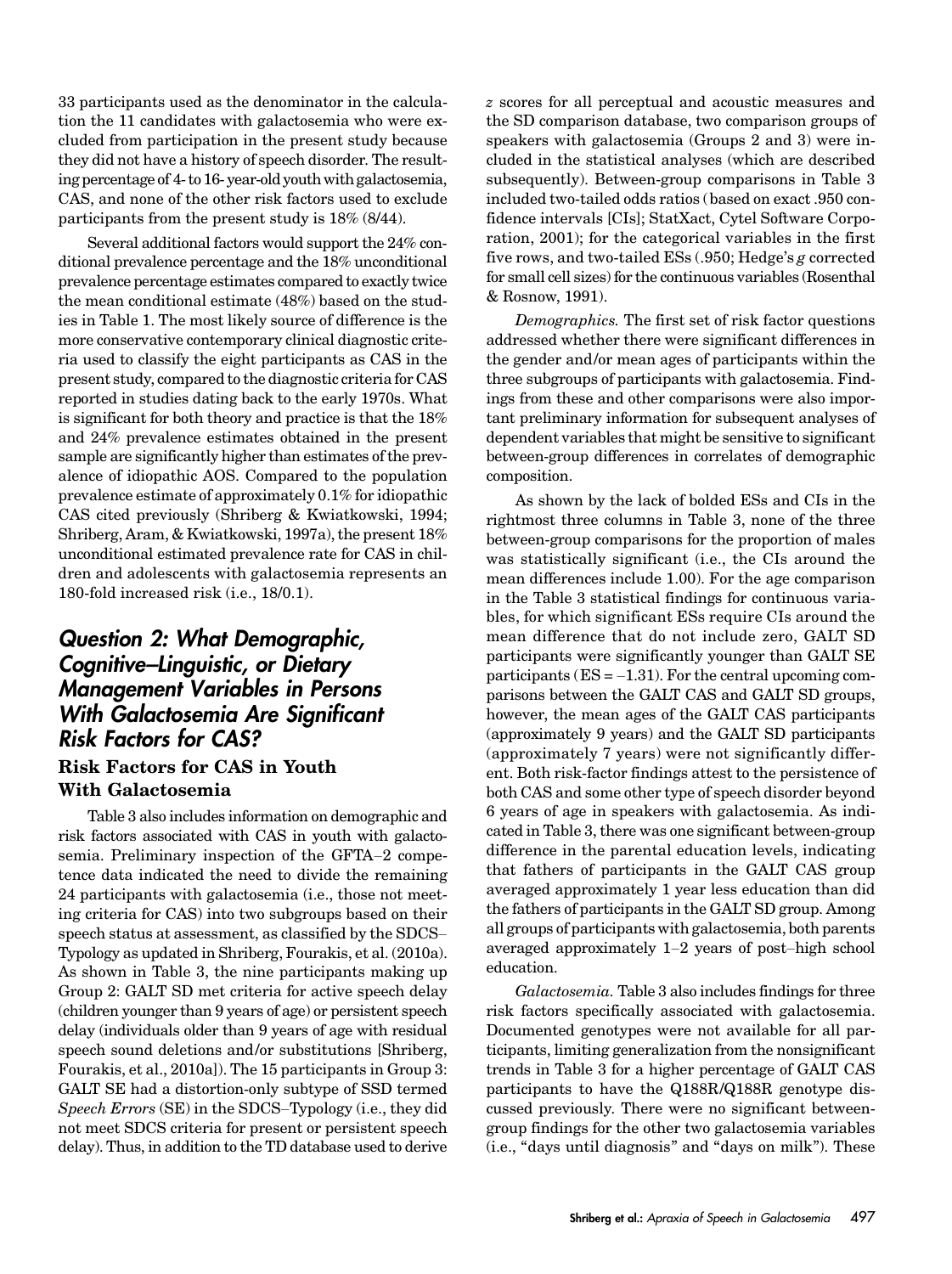findings, which indicate that GALT CAS participants were not at greater risk for CAS than participants in either of the other two speech disorder groups, are consistent with the literature consensus reviewed previously, which indicate that days on milk is not a sufficient risk factor to explain the complex neurodevelopmental challenges in persons with galactosemia, including the cognitive and CAS issues considered next.

Cognition. The continuous data findings in Table 3 comparing the cognitive status of participants in the three subgroups indicated that participants in the GALT CAS group—75% of whose composite IQs were below 85 (see Table 3)—had significantly lower composite IQs than did participants with galactosemia in the GALT SD subgroup ( $ES = -1.04$ ). Findings for the two nonsense word repetition tasks (Nonword Repetition Task [NRT; Dollaghan & Campbell, 1998] and Syllable Repetition Task [SRT; Shriberg et al., 2009]) were consistent with findings for the cognitive measure (Kaufman Brief Intelligence Test, Second Edition [KBIT–2; Kaufman & Kaufman, 2004]). To adjust for the significant age difference between the GALT SD and GALT SE groups, all between-group comparisons were completed using age-adjusted z scores derived from the TD database. As shown in Table 3, GALT CAS participants had significantly lower average z scores than did the participants in the GALT SD and the GALT SE groups on the NRT ( $ESs = -1.17$  and  $-1.59$ , respectively) and the GALT SE group on the SRT ( $ES = -1.07$ ). Thus, whatever the speech processing constraint(s) underlying lowered performance on nonsense word repetition tasks (i.e., constraints in phonological encoding, memory, and/or transcoding [cf. Shriberg, 2010c; Shriberg et al., 2009]), the participants in this study had significantly lower scores than did children with typical development of similar age, with greater deficits statistically confirmed for participants with galactosemia and CAS.

Language. As shown in Table 3, there were no significant between-group differences in any of the three comparisons of scores on the Oral and Written Language Scales (OWLS; Carrow-Woolfolk, 1995) receptive language scale. On the OWLS expressive language scale, however, the scores of the GALT CAS group were significantly lower than those of both the GALT SD  $(ES = -1.12)$  and the GALT SE  $(ES = -0.93)$  subgroups.

Orofacial structure and function and phonation time. Finally, Table 3 includes findings for two variables scored categorically, orofacial structure and function, and one variable scored continuously, maximum phonation time. There were no significant between-group differences for orofacial structures and function as screened with the assessment procedure described in Appendix Table A1. Participants in the GALT CAS group, who were not significantly younger than participants in the GALT SD group, had phonation times that were significantly shorter than those of GALT SE participants ( $ES = -1.11$ ).

#### Summary

The data in Table 3 are interpreted as supporting a prevalence rate for CAS in children and adolescents with galactosemia of 18%–24%. This finding is consistent with prior reports indicating that CAS is highly prevalent in galactosemia but at less than half the approximately 48% average rate in the prior studies shown in Table 1. This difference in obtained prevalence estimates is likely associated with many methodological differences between the present and prior studies, particularly in the more stringent diagnostic criteria for CAS used in the present study compared with those used in prior studies. The risk findings support prior reports of cognitive and expressive language challenges in participants with galactosemia, with those participants in the present study who meet the criteria for CAS being significantly more affected.

These risk factor data do not support significant differences from typical development in orofacial structure or function in any of the three groups of participants with galactosemia and SSDs, but these data did identify significantly shorter than typical phonation times in the GALT CAS participants. A forthcoming report will focus on this latter finding and on other aspects of sensorimotor speech processing in the three groups of participants with galactosemia, using data from several movement measures not included in the present article. Findings from additional examination of the present risk-factor findings are reviewed in a later summative discussion.

# Question 3: What Speech, Prosody, and/or Voice Indices Best Discriminate Participants With Galactosemia and CAS From Participants With Galactosemia and Other SSDs?

#### Competence Indices Findings

Competence indices in the CPSA framework quantify severity of involvement. It is efficient to report detailed findings for this construct in Appendix B. Unlike findings for precision and stability, in which the statistical approach provides evidenced-based, percentage of positive marker analyses, results for competence are analyzed through use of conventional groupwise comparisons and ES statistics. Findings from these betweengroup analyses reported in Appendix Bmay be summarized as follows: (a) vowel indices: GALT CAS participants had significantly lower competence in this domain in conversational speech than did both the GALT SD participants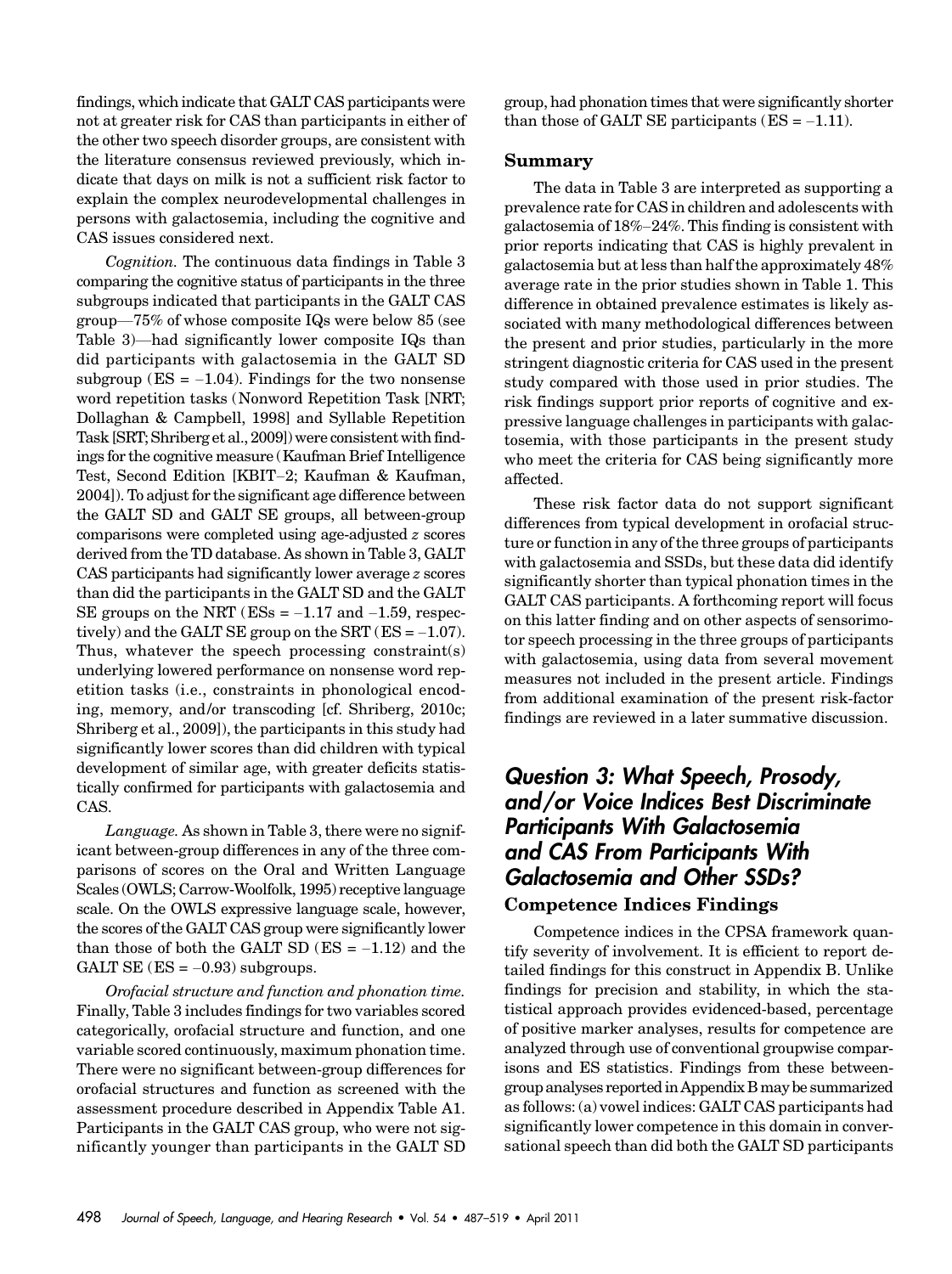and the participants with  $SD$ ; (b) consonant indices: GALT CAS participants scored significantly lower than did the GALT SD group on 33% of the consonant indices from continuous speech and on the GFTA–2; (c) indices that include both vowels and consonants: GALT CAS participants had significantly lower competence than did GALT SD participants on the percentage of spoken words that retain the intended number of sounds and syllables in words; and (d) prosody–voice indices: GALT CAS group participants had significantly lower scores than did the SD group on 57% of the suprasegmental measures, including indices of rate, stress, pitch, and resonance. Appendix B provides detailed tabular and text descriptions of all between-group statistical competence comparisons; these findings are integrated into the Discussion section.

#### Precision and Stability Indices Findings

Rationale for the percentage of positive markers metric. The dependent variables for the between-group competence analyses in Appendix B are mean scores on each of the 30 indices of speech competence. The dependent variables for the present between-group analyses of precision and stability indices are each subgroup's mean percentage of positive motor speech disorder markers (i.e., at least 1 SD greater in the expected direction than the average score of TD speakers matched on age and gender). Rationale for this metric is the assumption that probabilities of disorder increase in proportion to the number of candidate signs (i.e., diagnostic markers) of the disorder on which they test positive. Such additive, scalar approaches to measurement in complex disorders are used when there is no one (or more) well-validated

biomarker or behavioral marker pathognomonic for the disorder and when the disorder is expressed as a syndromic-like complex of signs. As described next, whereas competence metrics in the CPSA are used to quantify severity of expression of a disorder, the percentage of positive markers metric is used to classify putative etiologic subtypes of SSD.

Statistical design. Table 4 and Figures 1 and 2 provide summaries of the analyses of candidate markers of the three SDCS motor speech disorder classifications: MSD-AOS (synonymous with CAS), MSD-DYS, and MSD-NOS. For exploratory purposes, a fourth, composite set combining markers from MSD-AOS and MSD-NOS was also derived and was termed MSD-AOS/NOS. The descriptive statistics in Table 4 and the graphic illustrations in Figures 1 and 2 summarize average percentages of positive markers for each participant subgroup: GALT CAS, GALT SD, GALT SE, GALT SD/SE (a composite group to be described later), and SD. Horizontal brackets between subgroups in Figures 1 and 2 indicate significant (or marginally significant) differences in the average percentage of positive markers for each comparison. As just noted, for exploratory purposes, and in consideration of power limitations, marginally significant ESs in which the lower boundary of the CI crossed zero by .003 or less are shown without the conventional asterisk indicating statistical significance at the .05 alpha level. Figures 1 and 2 differ by the sources used for data on each set of measures. The data for all groups in Figure 1 were obtained from all available MSAP sources, whereas the data for all groups in Figure 2 were obtained from only conversational speech samples (i.e., the only data available from the SD group).

Table 4. Descriptive statistics for the Percentage of Positive Markers obtained for the 57 precision and stability markers in the CPSA analytic framework.

| <b>Participant group</b> |     | Source    |      | <b>MSD-AOS</b> |      | <b>MSD-DYS</b> |      | <b>MSD-NOS</b> | <b>TOTAL</b><br><b>MSD-AOS/NOS</b> |           |
|--------------------------|-----|-----------|------|----------------|------|----------------|------|----------------|------------------------------------|-----------|
|                          | All | <b>CS</b> | M    | <b>SD</b>      | M    | <b>SD</b>      | M    | <b>SD</b>      | M                                  | <b>SD</b> |
| <b>GALT CAS</b>          | X   |           | 51.5 | 12.6           | 17.4 | 20.0           | 69.4 | 14.4           | 59.4                               | 9.9       |
|                          |     | X         | 30.1 | 17.1           | 13.0 | 15.9           | 57.4 | 15.3           | 42.3                               | 10.3      |
| <b>GALT SD</b>           | χ   |           | 42.4 | 11.3           | 18.4 | 11.4           | 63.8 | 11.7           | 51.5                               | 11.3      |
|                          |     | X         | 27.8 | 10.6           | 17.3 | 10.6           | 48.7 | 14.1           | 36.7                               | 10.0      |
| <b>GALT SE</b>           | X   |           | 41.2 | 16.8           | 19.0 | 11.3           | 60.1 | 10.7           | 49.6                               | 16.8      |
|                          |     | X         | 28.7 | 13.3           | 12.3 | 10.5           | 48.6 | 14.6           | 37.4                               | 10.0      |
| <b>GALT SD/SE</b>        | Χ   |           | 41.7 | 14.7           | 18.8 | 11.1           | 61.5 | 10.9           | 50.3                               | 10.3      |
|                          |     | X         | 28.3 | 12.1           | 14.2 | 10.6           | 48.6 | 14.1           | 37.2                               | 9.8       |
| <b>SD</b>                |     | X         | 30.7 | 12.2           | 20.8 | 19.7           | 38.8 | 13.2           | 34.0                               | 7.2       |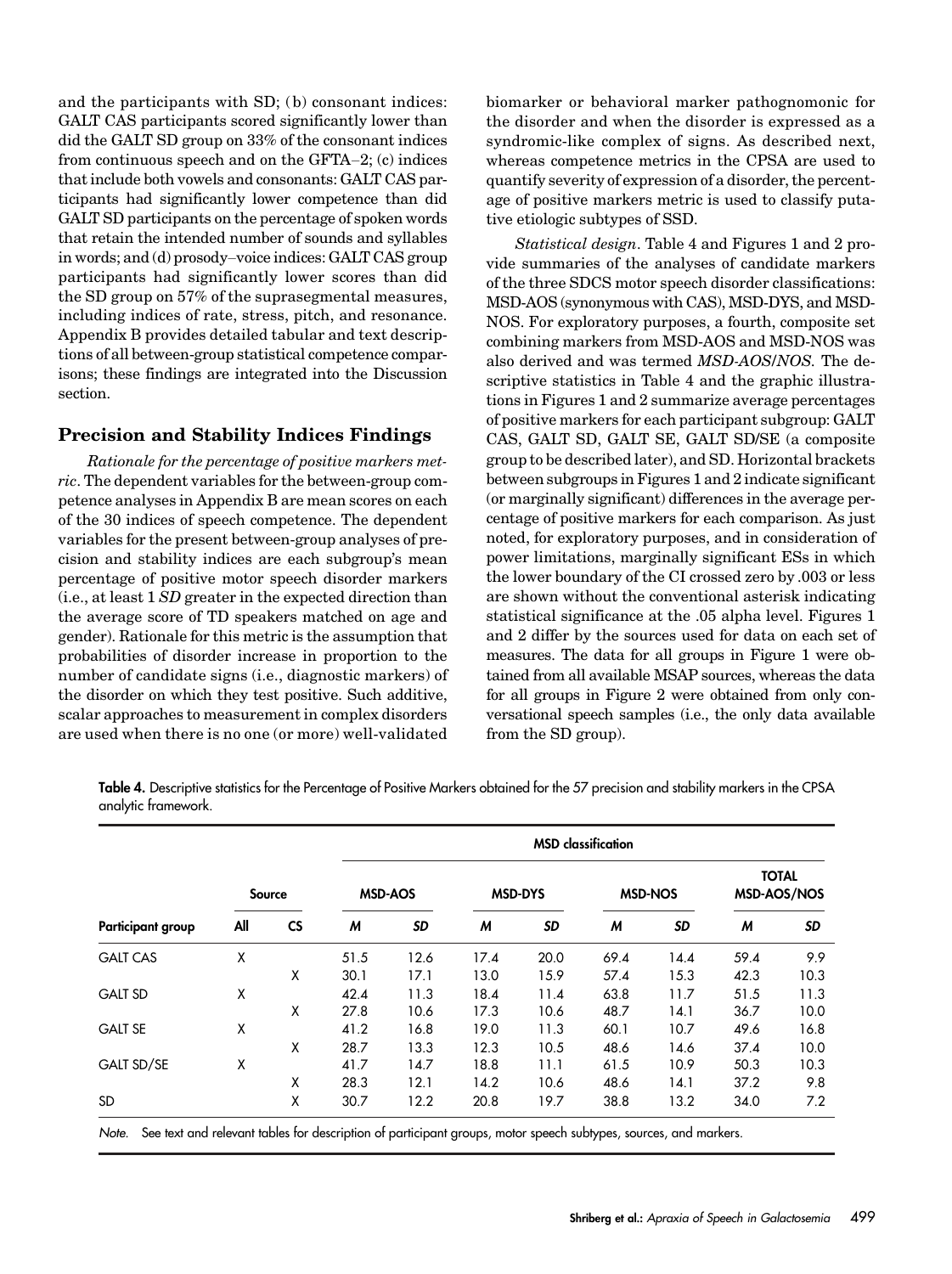Figure 1. Percentage of positive marker findings for participants in the three galactosemia subgroups. See text for descriptions of the motor speech markers, data sources, and rationale for combining subgroups in the four right-hand panels. MSD-AOS = Motor Speech Disorder–Apraxia of Speech; GALT CAS = participants with galactosemia who have childhood apraxia of speech; GALT SD = participants with galactosemia who have speech delay; GALT SE = participants with galactosemia who have speech errors; MSD-DYS = Motor Speech Disorder–Dysarthria; MSD-NOS = Motor Speech Disorder–Not Otherwise Specified; MSD-AOS/NOS = Motor Speech Disorder–Apraxia of Speech/Not Otherwise Specified.

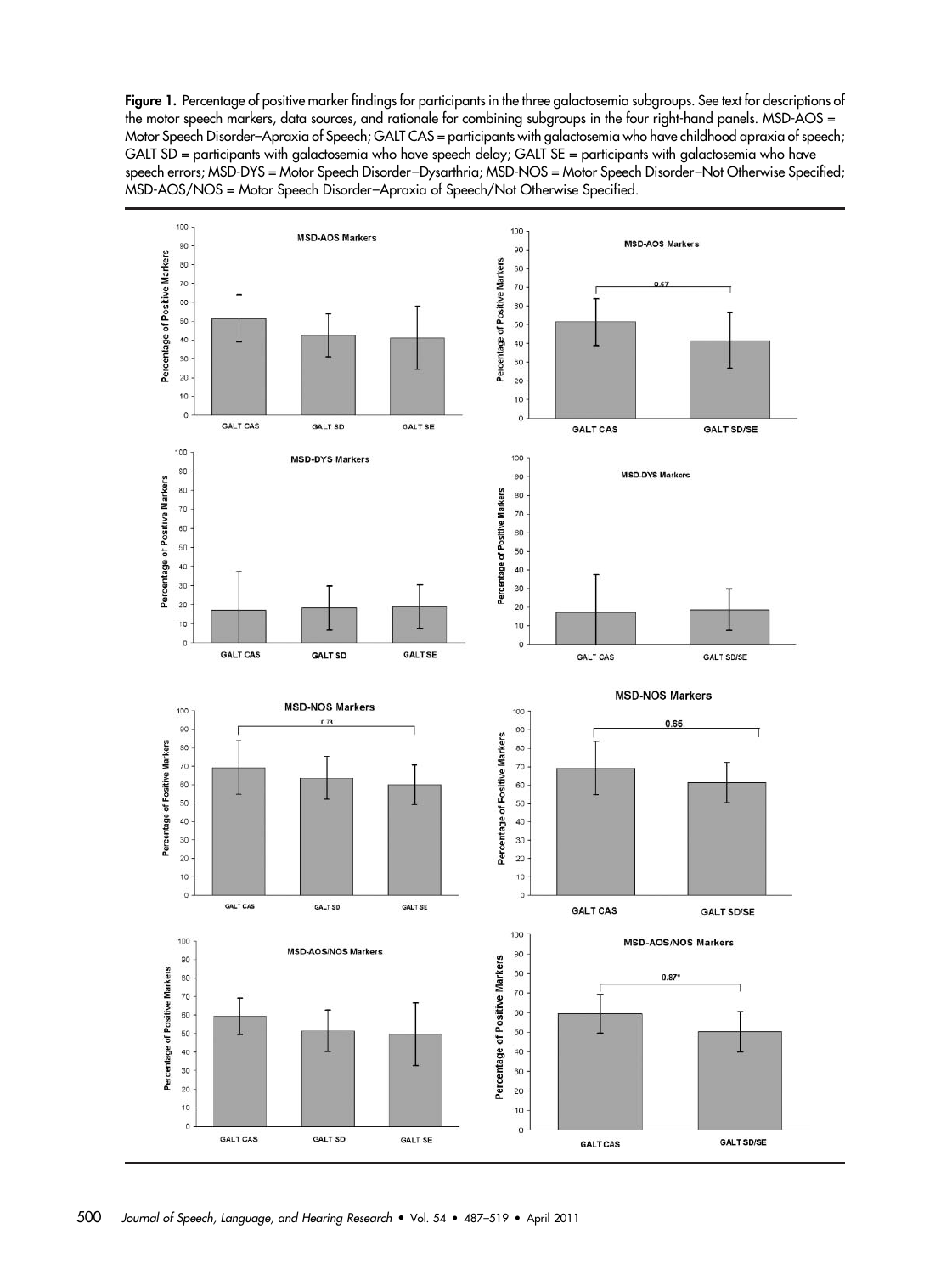Figure 2. Percentage of positive marker findings for participants in the three galactosemia subgroups and the speech delay participants. All findings are limited to data from the conversational speech samples; see text for descriptions of the speech markers and rationale for combining subgroups in the four right-hand panels.

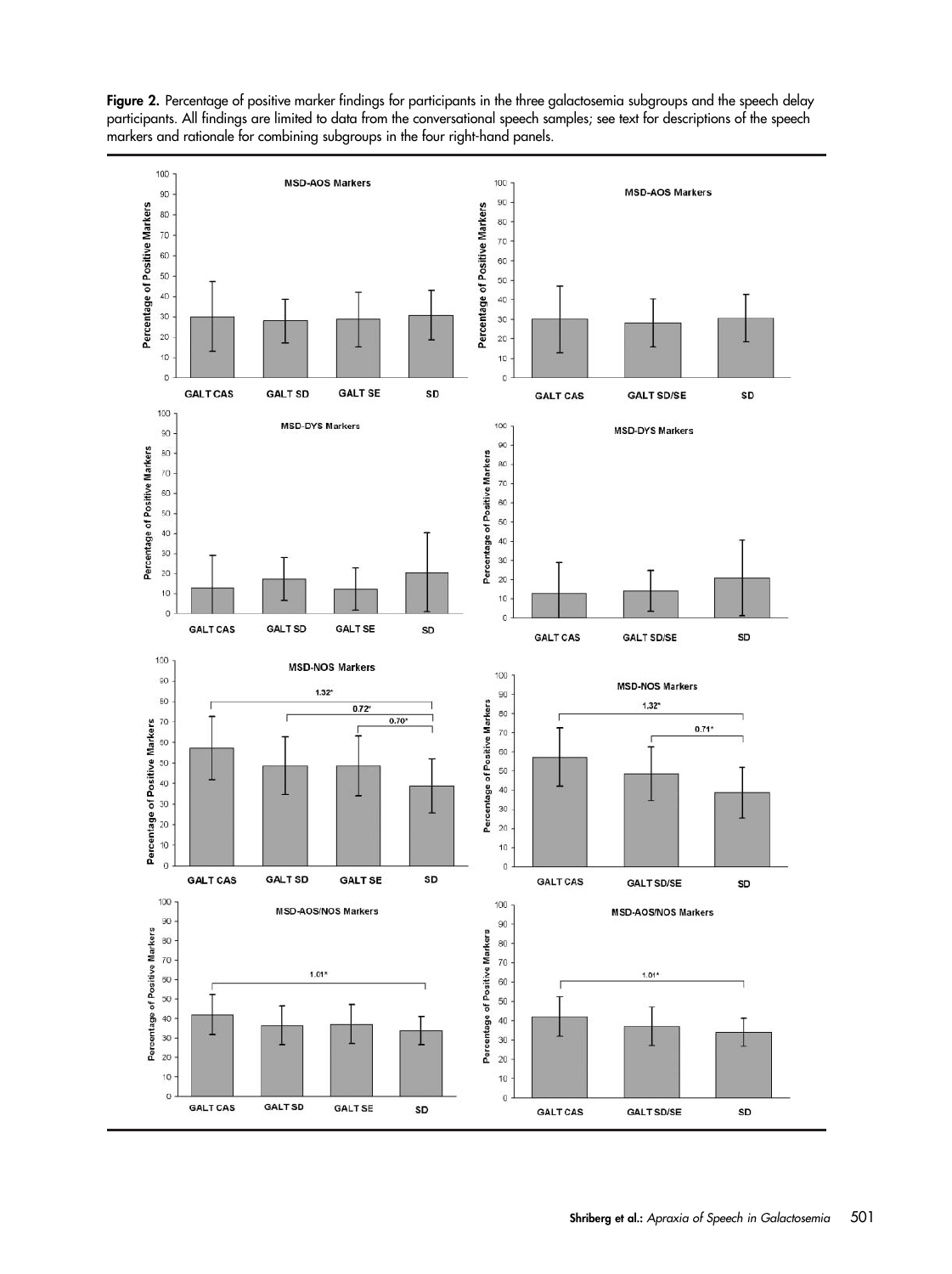#### Marker Findings Among Galactosemia Subgroups

The percentage of positive markers comparisons shown in the four panels on the left side of Figure 1 include only one marginally significant difference. GALT CAS participants had a marginally higher percentage of positive MSD-NOS markers than did GALT SE participants (ES = 0.73; see Table 4 for all means and SD values). Otherwise, the lack of significant between-group differences between GALT CAS and each of the other two galactosemia subgroups was viewed as support for combining the latter two subgroups to constitute one larger comparison subgroup of all 24 participants termed GALT SD/SE. The assumption was that the increased statistical power created by pooling all galactosemia participants with a speech disorder other than CAS would have greater sensitivity to true differences in the average percentages of positive markers by participants with and without CAS.

As shown in the middle-right panel in Figure 1, GALT CAS participants did not differ from the GALT SD/SE group on the average percentage of the markers considered to be positive for MSD-DYS. As shown in the other three panels on the right side of Figure 1, however, comparisons of the combined GALT SD/SE group and the GALT CAS group yielded two marginally significant and one significant between-group finding. The GALT CAS participants had marginally higher percentages of positive MSD-AOS markers than did the GALT SD/SE group ( $ES = 0.67$ ) and marginally higher percentages of positive MSD-NOS markers (ES = 0.65). As indicated in the lower right panel, GALT CAS participants had significantly higher percentages of the combined MSD-AOS/ NOS markers than did galactosemia participants without  $CAS$  ( $ES = 0.87$ ).

#### Marker Findings Between Galactosemia Groups and the SD Group

The eight panels in Figure 2 are similar in format to those in Figure 1. As indicated in the bottom row of Table 4, these analyses were completed using only the information on precision and stability markers available from the conversational speech samples of participants in each of the four groups. As shown in the four left-hand panels in Figure 2, there were no significant or marginal between-group ESs for the 25 MSD-AOS markers and for the 12 MSD-DYS markers obtained solely from the conversational speech samples. For the MSD-NOS markers, however, participants in all three galactosemia groups had significantly higher percentages of positive markers than did participants in the SD group. Significant ESs for the three comparisons with the SD participants, respectively, were GALT CAS: ES = 1.32, GALT SD: ES = 0.72,

and GALT SE: ES = 0.70. GALT CAS participants also had a significantly higher percentage of positive markers for motor speech disorder than did participants in the SD group on the 45 combined MSD-AOS/NOS mark $ers$  (ES = 1.01).

As there were no significant or marginal differences in the percentage of positive markers for motor speech disorder between the GALT SD and GALT SE groups, their marker data from conversational speech samples were combined for the analyses summarized in the four right panels in Figure 2. As shown, the larger cell size of the merged GALT SD/SE group did not increase the number of significant between-group differences when compared to the marker data obtained for the noncombined SD and SE groups.

#### Promising Diagnostic Markers of CAS

The final analyses series inspected the individual marker data to identify competence, precision, and stability indices with the highest potential to accurately identify CAS. Findings are shown in Figure 3. As indicated by the dashed line in each panel in Figure 3, 75% was selected as the lower limit of diagnostic accuracy, but a few markers close to this arbitrary criterion for behavioral measures were included in Figure 3. The leftmost bar indicates the obtained diagnostic accuracy of a potential marker, defined as the sum of the target group's true positive participants and the comparison group's true negative participants, divided by the sum of the true positives, true negatives, false positives, and false negatives multiplied by 100. The other two bars for each of the nine markers in Figure 3 indicate the marker's sensitivity to CAS (true positives) and its specificity relative to the comparison group (true negatives). Within each comparison panel, the markers are sequenced left to right by the magnitude of the percentage of diagnostic accuracy (solid filled bars) and include information on the method of data reduction  $(A = acoustic; P = perceptual)$ . The data in the top panel were obtained using all eligible sources; comparisons with the SD group (middle and bottom panel) were obtained only from the conversational samples of each group.

Markers best differentiating GALT CAS from GALT SD. As indicated previously, the most informative control for the GALT CAS group is the GALT SD group because both groups have galactosemia, speech delay, and cognitive deficits. The top panel in Figure 3 includes two speech production indices with promising diagnostic ability to differentiate MSD-AOS from speech delay in the context of possible MSD-NOS: the CAS markers known as less stable vowel duration (diagnostic accuracy = 83%; sensitivity = 88%; specificity = 78%) and less stable  $F2$ (diagnostic accuracy =  $77.5\%$ ; sensitivity =  $88\%$ ; specificity = 67%). Both stability measures, each assigned to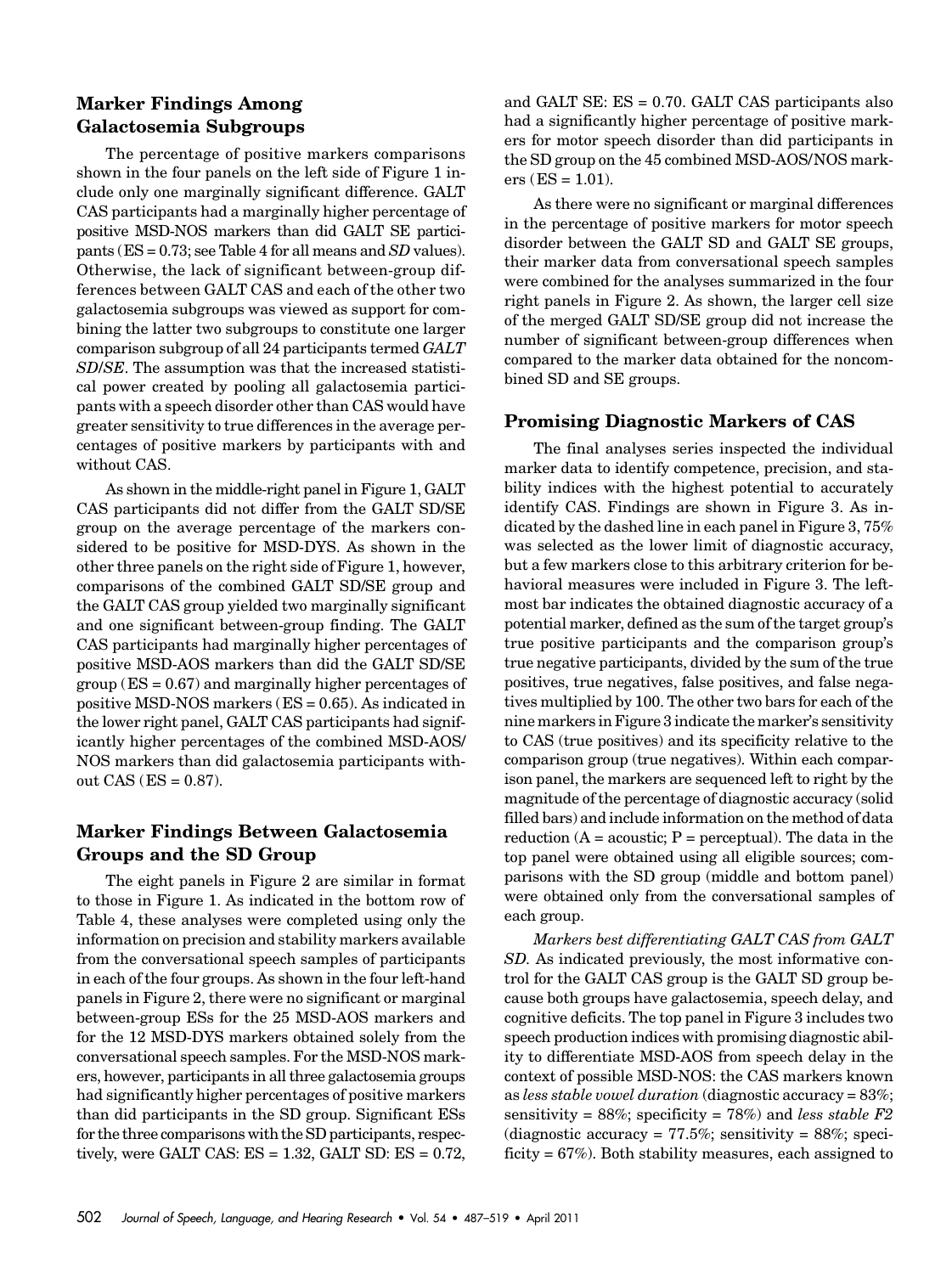Figure 3. Competence, Precision, and Stability indices with the highest diagnostic accuracy for MSD-AOS. See text for criteria for diagnostic accuracy for the three subgroup comparisons.  $P =$  perceptual;  $A =$  acoustic.



MSD-AOS on the basis of the precedent literatures in AOS and idiopathic CAS, were obtained using acoustic methods.

Markers best differentiating GALT CAS from SD. The middle panel in Figure 3 provides diagnostic accuracy findings for four measures that discriminated the participants with GALT CAS from those with SD. Although of paramount interest for research and clinical applications, constraints in the present comparison of CAS to SD limit generalizations. Again, differences in cognitive status are an important possible confound for at least some potential diagnostic markers, and the limitation of analyses to conversational speech data for this

comparison constrains the sensitivity and, possibly, specificity of these analyses.

As shown in the middle panel in Figure 3, Inappropriate Stress, scored perceptually, was the most discriminating marker of GALT CAS participants compared to participants with galactosemia and SD (diagnostic  $accuracy = 86.9\%$ ; sensitivity =  $85.7\%$ ; specificity =  $88.0\%$ ). The second and third most discriminatory markers, quantified using acoustic and perceptual methods, respectively, were Slow Speaking Rate (i.e., includes pauses, in comparison with Slow Articulation Rate, which does not) and Slow Rate. Diagnostic accuracy for Slow Speaking Rate was  $85.8\%$  (sensitivity =  $87.5\%$ ; specificity =  $84\%$ ), and diagnostic accuracy for Slow Rate was 85.7% (sensitivity =  $71.4\%$ ; specificity =  $100\%$ ). The fourth most discriminating marker was Slow Articulation Rate, which was measured using acoustic methods (diagnostic  $accuracy = 85.5\%$ ; sensitivity = 75%; specificity = 96%). As described, the latter measure of articulation rate subtracts all pauses from speaking rates and, thus, is presumed to better index speech execution time.

Markers best differentiating GALT SD from SD. Findings for a third diagnostic accuracy analysis address the question posed previously of whether children with galactosemia and speech delay, but not CAS, have some type of motor speech disorder (i.e., MSD-NOS). As shown in the bottom panel of Figure 3, there were two measures in conversational speech that marginally met the 75% diagnostic accuracy criterion for this comparison: Inappropriate Stress, scored using perceptual methods (diagnostic accuracy =  $77.3\%$ ; sensitivity =  $66.7\%$ ; specificity = 88%), and Slow Speaking Rate, scored using acoustic methods (diagnostic accuracy =  $75.3\%$ ; sensitivity =  $66.7\%$ ; specificity =  $84\%$ ). Notice that these findings negate the middle panel findings in Figure 3 indicating that Inappropriate Stress and Slow Speaking Rate might be used to differentiate CAS from SD because both the GALT CAS and GALT SD groups had higher percentages of speakers with Inappropriate Stress and Slow Speaking Rate compared to the percentages for participants with SD.

# **Discussion** Methodological Constraints

Some methodological constraints warrant comment before discussion of findings. First, the small cell sizes for the galactosemia groups clearly constrain the reliabilities of means and variance estimates for the risk factor data in Table 3 and for all descriptive statistics used in the speech competence, precision, and stability analyses. This common limitation in studies of rare disorders was addressed in the present study by combining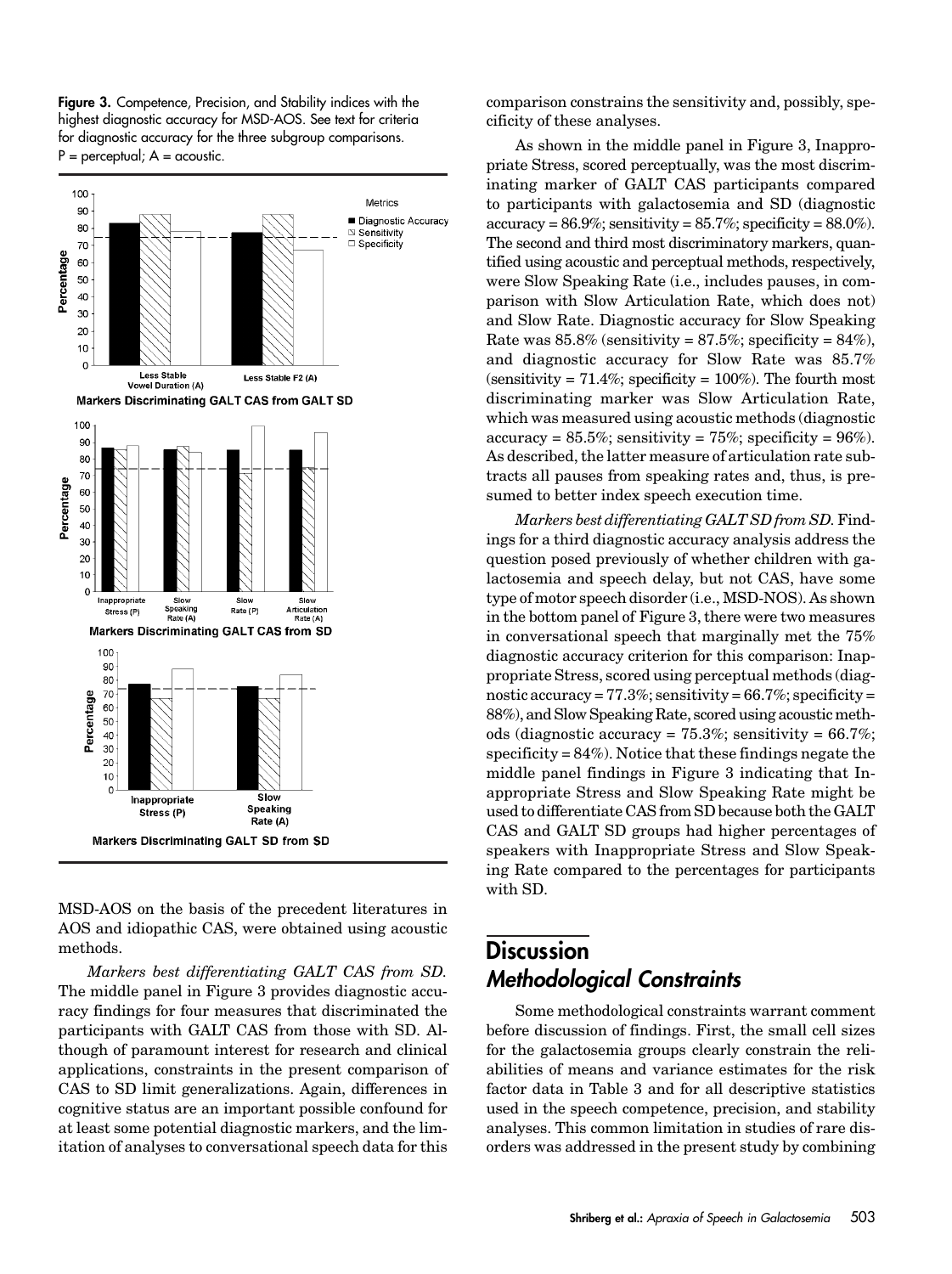groups when statistically warranted (e.g., Figures 2 and 3). Although the consistency of the present findings of high prevalence of CAS and other motor speech disorders in galactosemia with findings in the precedent literature suggests that the small sample was likely representative, cross-validation studies are needed.

A second methodological constraint, noted several times, is the limitation in the sensitivity of information from the participants with SD due to the lack of complete MSAP data. Analyses of MSAP data from the present and other data sets indicate that speakers may be two to three times more likely to be positive for motor speech indices in contexts other than conversational speech. For example, vowel space is routinely smaller when assessed in conversational speech than in citation speech (examples of the latter include the CVC citation forms in Vowel Task 1 [VT1]; see Table A1), likely constraining the sensitivity of continuous speech samples to potentially significant between-group differences in vowel space. This sampling constraint was noted in Odell and Shriberg (2001), which updated findings from a prior research series in CAS (Shriberg, Aram, & Kwiatkowski, 1997a, 1997b, 1997c). Specifically, the latest article of the three noted that the 1997 study series likely underestimated the numbers of true positive participants with CAS because all speech data for those analyses were based on conversational speech samples only.

A third methodological constraint in the present study was the use of a relatively liberal classification criterion for positive markers. The present criterion of a score below 1 SD from the age- and gender-matched reference data may require more conservative adjustment to increase specificity among subtypes of pediatric motor speech disorders. Post hoc examination of findings suggests that for the goals of the present study and other studies using the SDCS, this criterion was more appropriate for sensitivity/specificity goals than was the use of a more stringent criterion—for example, 1.20 SDs or greater. Additional study is needed on the optimum cut points in the distributions of scores in target and reference data, which will require increased numbers in both sets of reference data used in the present study—MSAP data from TD speakers and from speakers with SD.

A final challenging methodological constraint is the circularity inherent in bootstrap designs such as those used in the present study. The arbitrary inclusionary and exclusionary criteria used to classify participants with CAS are as much of a design constraint in the present study as arbitrary criteria are in all other studies of CAS. Guyette and Diedrich (1981) and McNeil, Robin, and Schmidt (1997) are widely cited discussions of this circularity problem in the literatures of CAS and adult AOS, respectively. In the present study, classification of CAS by the third author was accomplished using a set

of 10 putative diagnostic markers requiring an arbitrary number of positive occurrences on an arbitrary number of speech tasks. It is possible that these criteria produced some false positives for CAS, and possibly some false negatives, due to the lack of additional, diagnostically relevant information (e.g., motor speech examinations) available in the video and/or audio recordings of participants' responses to the MSAP. The premise of the present design is that the classification criteria used in the present study have sufficient validity (face, consensual, construct, concurrent) to yield study groups with an adequate number of true positives (GALT CAS) and true negatives (GALT SD, GALT SE, SD) for CAS to bootstrap to the next level of fine-grained quantitative study of promising diagnostic markers.

### Prevalence of AOS in Galactosemia

For the first question posed in this report, findings indicated that CAS was highly prevalent (18%) in a sample of youth with galactosemia when adjusted for the present inclusionary criteria requiring active or prior SSD. This estimate is just over one third the approximately 48% average prevalence rate reported in the most methodologically robust studies of CAS in galactosemia (see Table 1) and is 180 times larger than the 0.1% estimated population prevalence of idiopathic CAS (Shriberg, Aram, & Kwiatkowski, 1997a). Both of the latter prevalence estimates date back to prior decades, when the use of CAS classification methods differed considerably from those used in the present study. As suggested previously, a reasonable premise is that the present lowered prevalence estimate for CAS in youth with galactosemia (approximately 1 in 5 [20%] compared with 1 in 2 [50%]) is, at least in part, due to the more stringent inclusionary criteria used in the present article to differentiate CAS from severe speech delay.

In addition to findings supporting a high prevalence of CAS in galactosemia, the present findings support a high prevalence of some other form(s) of motor speech disorder in this rare metabolic disorder. The finding that the GALT SD and GALT SE participants had significantly higher percentages of positive motor speech markers compared with participants in the SD control group (see Figure 3) is viewed as central to goals of understanding the developmental neurobiology underlying the neurocognitive and neuromotor deficits reported in youth with galactosemia despite well-managed dietary histories.

# Risk Factors for and Correlates of AOS in Galactosemia

The second question addressed in this study was whether participants classified as positive for CAS (GALT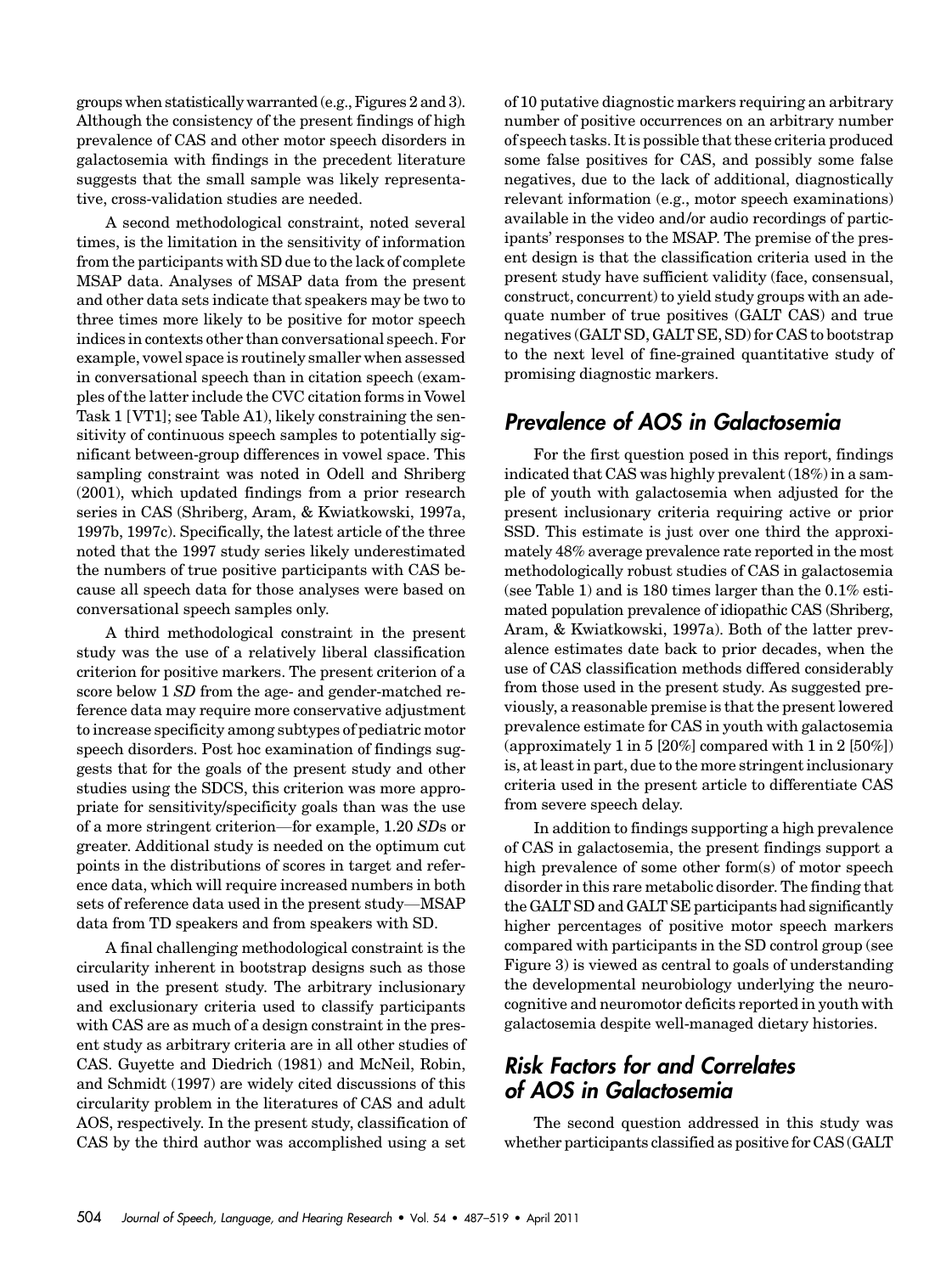CAS) differed significantly from participants in the other two galactosemia groups (GALT SD and GALT SE) on available risk factors for or correlates of galactosemia (see Table 3). The small cell sizes, missing genotype information, and minimal clinical data for participants limited the type and power of analytic approaches to this question. Of the 14 variables for which statistical data were available (see Table 3), statistically significant ESs indicating that GALT CAS participants were younger and had fathers with approximately 1 year less education than participants in one of the other subgroups may be sampling errors and are not viewed as relevant for explanatory models of CAS. Significant ESs indicating that GALT CAS participants had lower maximum phonation times than participants in the other two galactosemia groups, however, might be an important clue to an eventual account of the pathophysiologies underlying CAS and/or dysarthria in galactosemia. As noted, a forthcoming article will address speech motor control findings for the present participants with galactosemia, including phonation time and other speech findings, within a larger set of motor movement measures not included in the present report.

The six significant findings indicating that GALT CAS participants averaged lower cognitive and expressive language scores than did participants in one or both of the other two groups are viewed as central to both explanatory models of AOS and other motor disorders in galactosemia and for the development of effective treatment options. Explanatory models are divided on whether comorbid deficits in two or more related developmental domains (e.g., speech development, language development, motor development) confer risk for one another or have common antecedents. As noted previously, cell size limitations in the present database prohibit the types of multivariate analyses that could be used to address such questions.

Statistical limitations notwithstanding, the lack of clear between-group differences among the categorical and continuous galactosemia variables summarized in Table 3 is especially notable. As discussed previously, there were too many missing data on genotypes to assess whether the homogeneous Q188R genotype was associated with higher risk for CAS. Also, there was no support for orofacial structure or function risk factors or correlates of CAS in this sample of youth with galactosemia. For the potential risk factors for CAS of "days until diagnosis" and "days on milk," however, the descriptive and inferential statistics clearly suggest no significant differences or trends. A recent study of 59 participants with Duarte galactosemia, which is a less severe form of galactosemia than the classic form reviewed here, also found developmental issues in a statistically significant number of participants, despite galactose restriction until 1 year (Powell et al., 2009).

### Diagnostic Markers of CAS and Other Pediatric Motor Speech Disorders

The third study question addressed what many investigators have underscored as the primary need in CAS research—what speech, prosody, and/or voice features are sensitive to and specific for this subtype of motor speech disorder? The goal of identifying one or more highly sensitive and specific biomarkers for CAS is consistent with contemporary research goals in diseases and complex neurodevelopmental disorders. We have suggested that the pursuit of this goal is aided by dividing potentially pathognomonic behavioral markers for CAS into the three clinical categories for pediatric motor speech disorders used in the present study—MSD-AOS, MSD-DYS, and MSD-NOS. Given its high co-occurrence with other subtypes of motor speech disorders (Shriberg, 2010b) and high comorbidity with language impairment, it is unlikely that any one behavioral measure will be highly specific for CAS at all levels of severity and at all ages throughout the lifespan. Some final observations address the potential utility of the SDCS for research in CAS as it occurs in neurological, neurodevelopmental, and idiopathic contexts.

First, relative to the previously mentioned goal, there was no one speech, prosody, or voice marker with high diagnostic accuracy for CAS (i.e., nominally,  $> 90\%$ ). As shown in Figure 3, the two markers with the highest diagnostic accuracy in the present study were Less Stable Vowel Duration (diagnostic accuracy  $= 83.0\%$ ) and Less Stable F2 (diagnostic accuracy  $= 77.5\%$ ). The two markers share three characteristics: vowel targets, deficits in stability, and acoustic indices. The inclusionary criterion for the classification of CAS in the present study requiring vowel errors is an obvious constraint on these findings. However, inspection of the inclusionary data indicated that there were no participants who met the criteria for vowel errors who did not also meet the other token count/task criteria for CAS. High occurrence of vowel errors has been reported in all widely cited studies of CAS (ASHA, 2007). To our knowledge, however, the present findings provide the first quantitative support for deficits in both spatial and temporal vowel stability as promising candidates for pathognomonic speech markers of CAS in 4- to 16-year-old youth.

Second, this article reports the first use of the MSD-NOS classification category introduced in Shriberg, Fourakis, et al. (2010a). Findings support its productivity as a placeholder for both potential diagnostic markers of CAS and for participants who do not meet specificity criteria for the other two MSD classifications but have speech characteristics and other risk factors not observed in participants with any form of SD of currently unknown origin. One possible clinical dividend from this working term is its potential to reduce the widely reported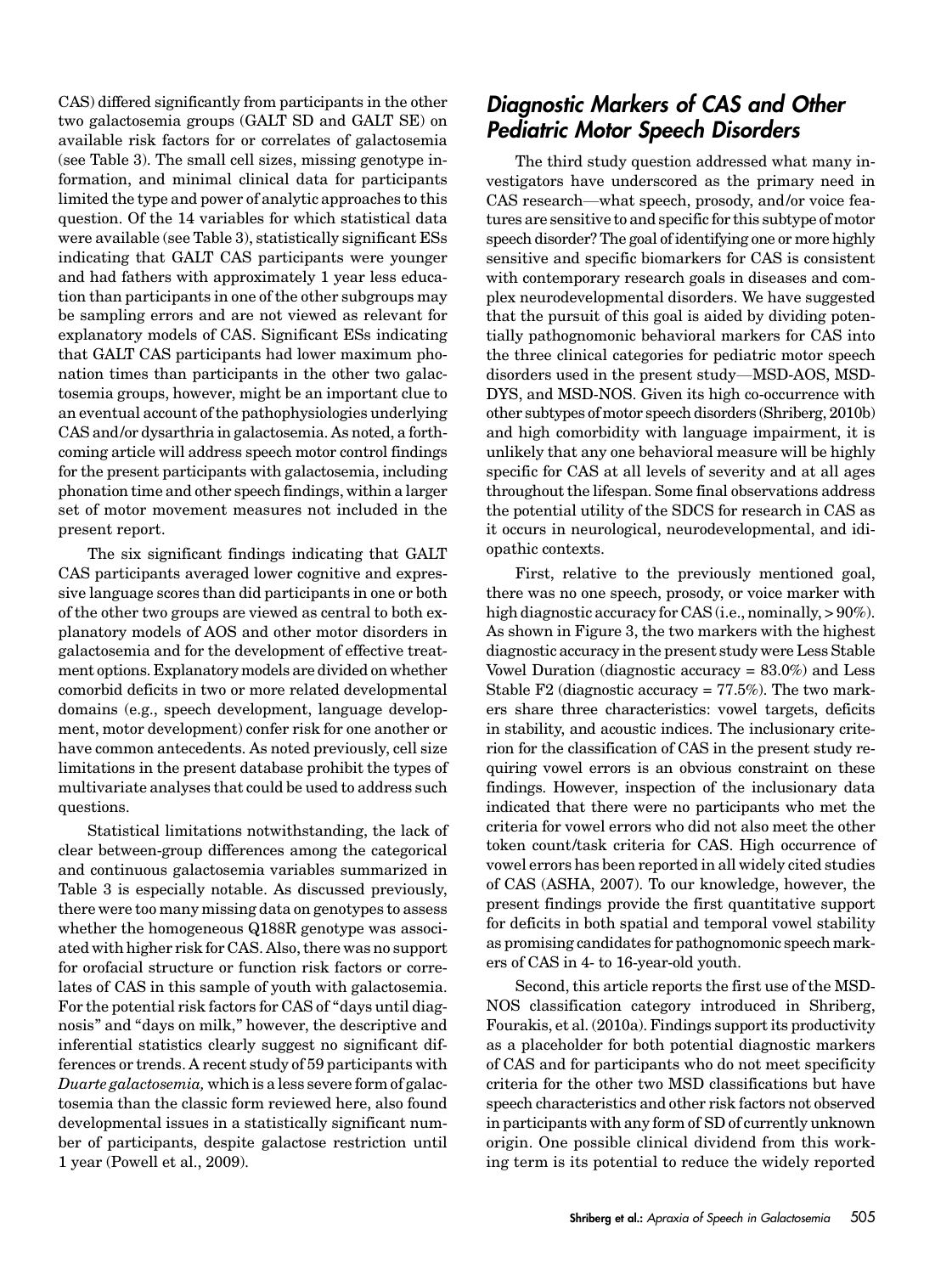overdiagnosis of CAS (ASHA, 2007). Although features such as slow rate and reduced vowel space may be sensitive to motor speech disorder, they should not be included on "checklists" of speech behaviors that purport to be specific for CAS. Rather, children with only such characteristics may have some type of motor immaturity, with implications for intervention and prediction of normalization that differ from those in AOS and for the several subtypes of dysarthria. As reviewed in Shriberg, Fourakis, et al. (2010a), there is a significant need for systematic studies of pediatric motor speech disorders leading to a well-validated nosology.

Last, the methodological constraints reviewed previously and the limitation of the application of the present findings to those in only one complex neurodevelopmental disorder preclude generalizations about CAS as a possible idiopathic disorder. However, there is one puzzling finding in the present data that might be interpreted as countersupport for the perspective of a core set of CAS markers across neurologic, neurodevelopmental, and idiopathic contexts. In prior studies of children with idiopathic CAS, we have reported two acoustic indices with high diagnostic accuracy for CAS: inappropriate lexical stress (Shriberg, Aram, & Kwiatkowski, 1997b, 1997c; Shriberg, Campbell, et al., 2003) and reduced variability in speech time relative to pause time durations (Shriberg, Green, Campbell, McSweeny, & Scheer, 2003). In the present study of youth with galactosemia and CAS, neither index had high diagnostic accuracy. Although there are some measurement differences that may be relevant, a more likely source of the failure to replicate prior findings would seem to be associated with participant characteristics in the prior studies of participants with idiopathic CAS compared to those in the present study of participants with a metabolic disorder. Research in progress is using SDCS methods described in Shriberg, Fourakis, et al. (2010a) and in the present article to profile CAS in diverse neurological, neurodevelopmental, and idiopathic contexts. Again, we defer research and clinical generalizations from the present findings to research and clinical issues in these other contexts for CAS until empirical findings are available and cross-validated.

#### Acknowledgments

This research was supported by National Institute on Deafness and Other Communication Disorders Grant DC000496 and by a core grant to the Waisman Center from the National Institute of Child Health and Development (Grant HD03352). We thank the following colleagues and associations for their contributions to this study: Roger Brown, Marios Fourakis, Sheryl Hall, Jessica Hersh-Bollering, Heather Karlsson, Joan Kwiatkowski, Heather Lohmeier, Jane McSweeny, Lola Rickey, Rebecca Rutkowski, Alison Scheer-Cohen, Sue Siemsen, Ruth Stoeckel, Christie Tilkens,

David Wilson, Parents of Galactosemic Children, Galactosemic Families of Minnesota, graduate students from Washington State University and Eastern Washington University, and the children and parents who participated in this study.

#### References

- American National Standards Institute. (1989). Specification for audiometers (ANSI 3.6-1989). New York: Author.
- American Speech-Language-Hearing Association. (ASHA). (2007). Childhood apraxia of speech [Technical report]. Retrieved from www.asha.org/policy.
- Botkin, J. R. (2005). Research for newborn screening: Developing a national framework. Pediatrics, 116, 862–871.
- Carrow-Woolfolk, E. (1995). OWLS: Oral and Written Language Scales. Circle Pines, MN: AGS.
- Caruso, A. J., & Strand, E. A. (1999). Clinical management of motor speech disorders in children. New York, NY: Thieme Medical Publishers.
- Catts, H. (1986). Speech production/phonological deficits in reading disordered children. Journal of Learning Disabilities, 19, 504–508.
- Cytel Software Corporation. (2001). StatXact ( Version 5.0.3) [Computer software]. Cambridge, MA: Author.
- Darley, F. L., Aronson, A. E., & Brown, J. R. (1975). Motor speech disorders. Philadelphia, PA: W. B. Saunders.
- Dollaghan, C., & Campbell, T. F. (1998). Nonword repetition and child language impairment. Journal of Speech, Language, and Hearing Research, 41, 1136–1146.
- Duffy, J. R. (2005). Motor speech disorders: Substrates, differential diagnosis, and management (2nd ed.). New York, NY: Elsevier Health Sciences.
- Elsas, L. J., Langley, S., Paulk, E. M., Hjelm, L. N., & Dembure, P. P. (1995). A molecular approach to galactosemia. European Journal of Pediatrics, 154(Suppl. 2), S21–S27.
- Feuk, L., Kalervo, A., Lipsanen-Nyman, M., Skaug, J., Nakabayashi, K., Finucane, B., ... Hannula-Jouppi, K.  $(2006)$ . Absence of a paternally inherited  $FOXP2$  gene in developmental verbal dyspraxia. American Journal of Human Genetics, 79, 965–972.
- Fisher, S. E., & Marcus, G. F. (2006). The eloquent ape: Genes, brains, and the evolution of language. Nature Reviews Genetics, 7, 9–20.
- Goldman, R., & Fristoe, M. (2000). Goldman Fristoe Test of Articulation—Second Edition. Circle Pines, MN: AGS.
- Guyette, T., & Diedrich, W. (1981). A critical review of developmental apraxia of speech. In N. Lass (Ed.), Speech and language: Advances in basic research and practice (Vol. 5, pp. 1–49). New York, NY: Academic Press.
- Hansen, T. W., Henrichsen, B., Rasmussen, R. K., Carling, A., Andressen, A. B., & Skjeldal, O. (1996). Neuropsychological and linguistic follow-up studies of children with galactosaemia from an unscreened population. Acta Paediatrica, 85, 1197–1201.
- Hauner, K. K. Y., Shriberg, L. D., Kwiatkowski, J., & Allen, C. T. (2005). A subtype of speech delay associated with developmental psychosocial involvement. Journal of Speech, Language, and Hearing Research, 48, 635–650.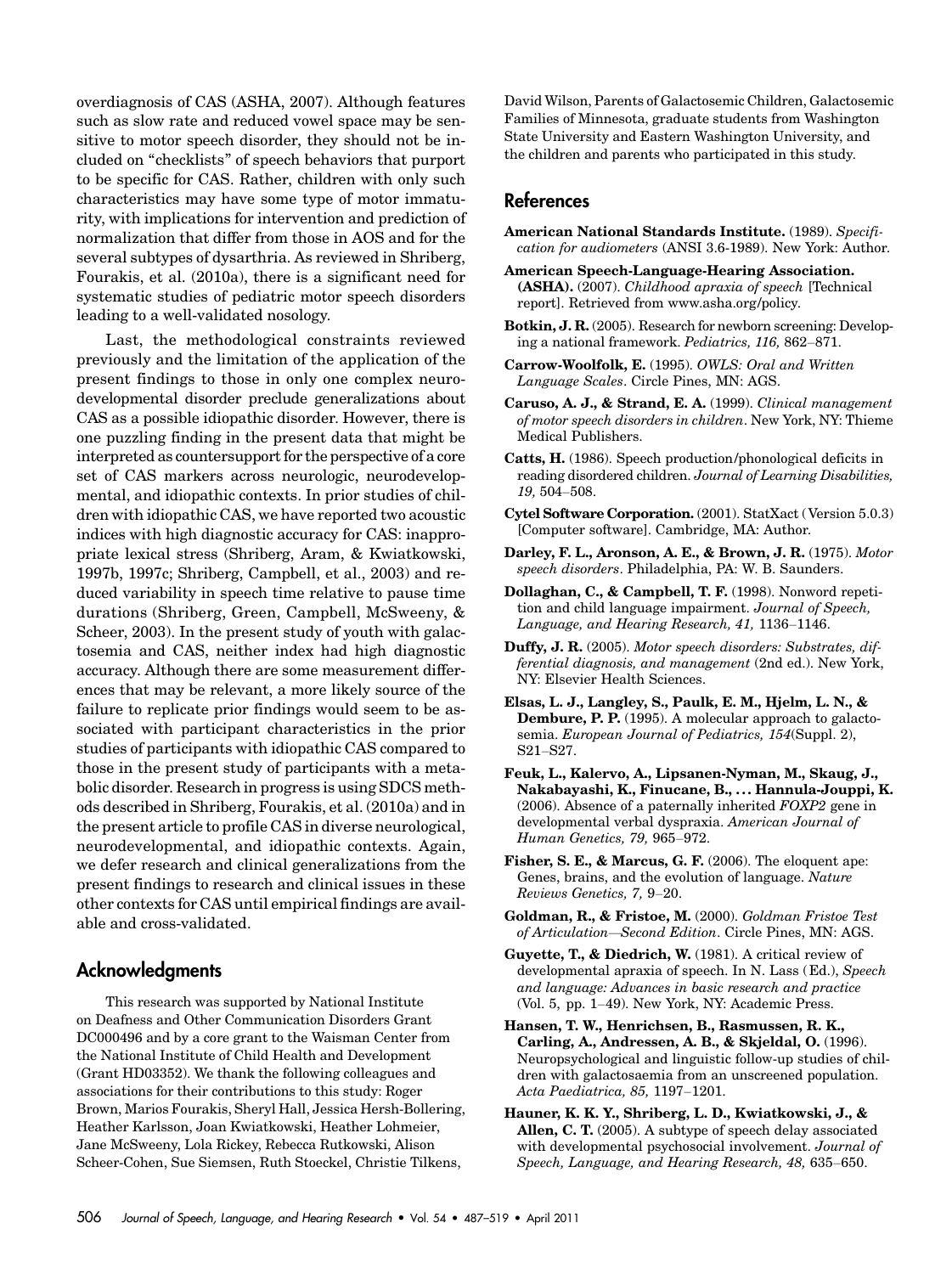Hickman, L. A. (1997). The Apraxia Profile: A descriptive assessment tool for children. San Antonio, TX: Communication Skill Builders.

Hughes, J., Ryan, S., Lambert, D., Geoghegan, O., Clark, A., Rogers, Y., ... Treacy, E. P.(2009). Outcomes of siblings with classical galactosemia. Journal of Pediatrics, 154, 721–726.

Jan, J. E., & Wilson, R. A. (1973). Unusual late neurological sequelae in galactosaemia. Developmental Medicine and Child Neurology, 15, 72–74.

Kaufman, A. S., & Kaufman, N. L. (2004). Kaufman Brief Intelligence Test—Second Edition (KBIT–2). San Antonio, TX: Pearson Assessments.

Kirk, S. A., McCarthy, J. J., & Kirk, W. D. (1968). The Illinois Test of Psycholinguistic Abilities. Urbana, IL: University of Illinois Press.

Koch, T. K., Schmidt, K. A., Wagstaff, J. E., Ng, W. G., & Packman, S. (1992). Neurologic complications in galactosemia. Pediatric Neurology, 8, 217–220.

Lai, C. S. L., Fisher, S. E., Hurst, J. A., Vargha-Khadem, F., & Monaco, A. P. (2001, October 4). A forkhead-domain gene is mutated in a severe speech and language disorder. Nature, 413, 519–523.

Lee, D. H. (1972). Psychological aspects of galactosaemia. Journal of Mental Deficiency Research, 16, 173–191.

Lewis, B. A. (2008, November). Genetics of speech sound disorders and neurological correlates. Paper presented at the Annual Convention of the American Speech-Language-Hearing Association, Chicago, IL.

Lewis, B. A., Shriberg, L. D., Freebairn, L. A., Hansen, A. J., Stein, C. M., Taylor, H. G., & Iyengar, S. K. (2006). The genetic bases of speech sound disorders: Evidence from spoken and written language. Journal of Speech, Language, and Hearing Research, 49, 1294–1312.

Lo, W., Packman, S., Nash, S., Schmidt, K., Ireland, S., Diamond, I., ... Donnell, G. (1984). Curious neurologic sequelae in galactosemia. Pediatrics, 73, 309–312.

MacDermot, K. D., Bonora, E., Sykes, N., Coupe, A.-M., Lai, C. S. L., Vernes, S. C., . . . Fisher, S. E. (2005). Identification of FOXP2 truncation as a novel cause of developmental speech and language deficits. American Journal of Human Genetics, 76, 1074–1080.

McCauley, R. J., & Strand, E. (2008). Treatment of childhood apraxia of speech: Clinical decision making in the use of nonspeech oral motor exercises. Seminars in Speech and. Language, 29, 284–293.

McNeil, M. R., Robin, D. A., & Schmidt, R. A. (1997). Apraxia of speech: Definition, differentiation, and treatment. In M. R. McNeil (Ed.), *Clinical management of* sensorimotor speech disorders (pp. 311–344). New York, NY: Thieme Medical Publishers.

McSweeny, J. L., & Shriberg, L. D. (1995). Segmental and suprasegmental transcription reliability (Tech. Rep. No. 2). Phonology Project, Waisman Center, University of Wisconsin—Madison.

McSweeny, J. L., & Shriberg, L. D. (2001). Clinical research with the prosody-voice screening profile. *Clinical Linguistics* & Phonetics, 15, 505–528.

Milenkovic, P. (2000). Time-frequency analysis for 32-bit Windows [Computer software]. Madison, WI: University of Wisconsin—Madison.

Morley, M., Court, D., Miller, H., & Garside, R. (1955). Delayed speech and developmental aphasia. British Medical Journal, 2, 463–467.

Nelson, C. D., Waggoner, D. D., Donnell, G. N., Tuerck, J. M., & Buist, N. R. M. (1991). Verbal dyspraxia in treated galactosemia. Pediatrics, 88, 346–350.

Odell, K. H., & Shriberg, L. D. (2001). Prosody-voice characteristics of children and adults with apraxia of speech. Clinical Linguistics & Phonetics, 15, 275–307.

Potter, N. L., Lazarus, J. A., Johnson, J. M., Steiner, R. D., & Shriberg, L. D. (2008). Correlates of language impairment in children with galactosaemia. Journal of Inherited Metabolic Disease, 31, 524–532.

Powell, K. K., Van Naarden Braun, K., Singh, R. H., Shapira, S. K., Olney, R. S., & Yeargin-Allsopp, M. (2009). Long-term speech and language developmental issues among children with Duarte galactosemia. Genetics in Medicine, 11, 874–879.

Ramus, F., & Fisher, S. E. (2009). Genetics of language. In M. S. Gazzaniga ( Ed.), The cognitive neurosciences IV, ( pp. 855–871). Cambridge, MA: MIT Press.

Rice, G. M., Raca, G., Jakielski, K. J., Laffin, J. L., Iyama-Kurtycz, C., Hartley, S. L., & Shriberg, L. D. (2011). Phenotypic characterization of FOXP2 haploinsufficiency. Manuscript in preparation.

Ridel, K. R., Leslie, N. D., & Gilbert, D. L. (2005). An updated review of the long-term neurological effects of galactosemia. Pediatric Neurology, 33, 153–161.

Robertson, A., Singh, R. H., Guerrero, N. V., Hundley, M., & Elsas, L. J. (2000). Outcomes analysis of verbal dyspraxia in classic galactosemia. Genetics in Medicine, 2, 142–148.

Robin, D. A., Jacks, A., & Ramage, A. E. (2008). The neural substrates of apraxia of speech as uncovered by brain imaging: A critical review. In R. J. Ingham ( Ed.), Neuroimaging in communication sciences and disorders (pp. 129–154). San Diego, CA: Plural.

Rosenbek, J., & Wertz, R. (1972). A review of 50 cases of developmental apraxic speech. Journal of Speech and Hearing Research, 26, 231–249.

Rosenthal, R., & Rosnow, R. L. (1991). Essentials of behavioral research: Methods and data analysis (2nd ed.). New York, NY: McGraw-Hill.

Schweitzer, S., Shin, Y., Jakobs, C., & Brodehl, J. (1993). Long-term outcome in 134 patients with galactosaemia. European Journal of Pediatrics, 152, 36–43.

Shriberg, L. D. (1993). Four new speech and prosody-voice measures for genetics research and other studies in developmental phonological disorders. Journal of Speech and Hearing Research, 36, 105–140.

Shriberg, L. (2010a). Childhood speech sound disorders: From post-behaviorism to the post-genomic era. In R. Paul & P. Flipsen ( Eds.), Speech sound disorders in children: Essays in honor of Lawrence D. Shriberg (pp. 1–34). San Diego, CA: Plural.

Shriberg, L. D. (2010b). A neurodevelopmental framework for research in childhood apraxia of speech. In B. Maassen & P. van Lieshout (Eds.), Speech motor control: New developments in basic and applied research. Oxford, United Kingdom: Oxford University Press.

Shriberg, L. D. (2010c, March). Speech and genetic substrates of childhood apraxia of speech. Paper presented the 15th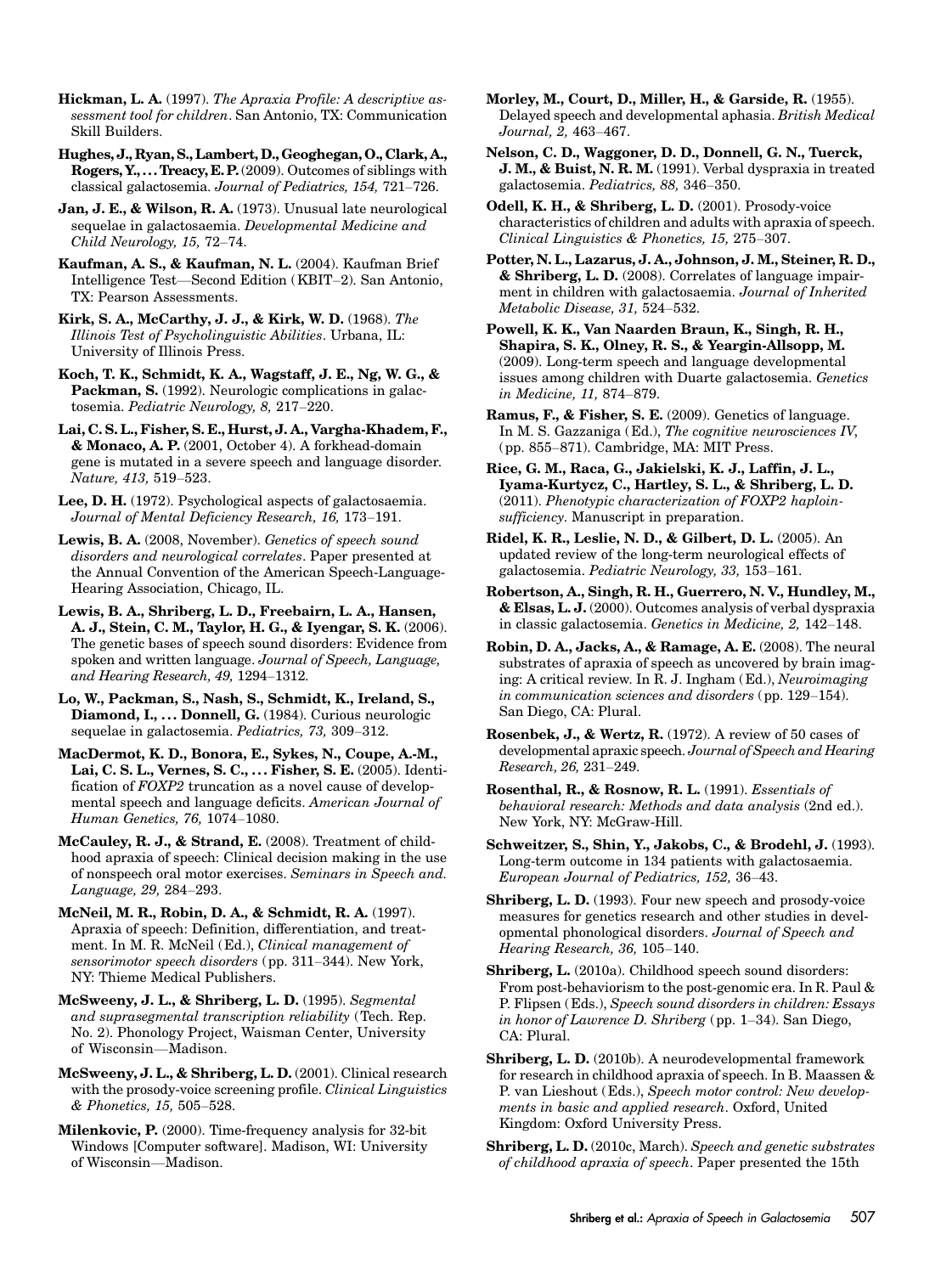Biennial Conference on Motor Speech: Motor Speech Disorders and Speech Motor Control, Savannah, GA.

Shriberg, L. D., Allen, C. T., McSweeny, J. L., & Wilson, D. L. (2001). PEPPER: Programs to examine phonetic and phonologic evaluation records [Computer software]. Madison, WI: Waisman Center.

Shriberg, L. D., Aram, D. M., & Kwiatkowski, J. (1997a). Developmental apraxia of speech: I. Descriptive perspectives. Journal of Speech, Language, and Hearing Research, 40, 273–285.

Shriberg, L. D., Aram, D. M., & Kwiatkowski, J. (1997b). Developmental apraxia of speech: II. Toward a diagnostic marker. Journal of Speech, Language, and Hearing Research, 40, 286–312.

Shriberg, L. D., Aram, D. M., & Kwiatkowski, J. (1997c). Developmental apraxia of speech: III. A subtype marked by inappropriate stress. Journal of Speech, Language, and Hearing Research, 40, 313–337.

Shriberg, L. D., Austin, D., Lewis, B. A., McSweeny, J. L., & Wilson, D. L. (1997). The Speech Disorders Classification System (SDCS): Extensions and lifespan reference data. Journal of Speech, Language, and Hearing Research, 40, 723–740.

Shriberg, L. D., Ballard, K. J., Tomblin, B. J., Duffy, J. R., Odell, K. H., & Williams, C. A. (2006). Speech, prosody, and voice characteristics of a mother and daughter with a 7;13 translocation affecting FOXP2. Journal of Speech, Language, and Hearing Research, 49, 500–525.

Shriberg, L. D., & Campbell, T. F. (Eds.). (2003). Proceedings of the 2002 Childhood Apraxia of Speech Research Symposium. Carlsbad, CA: The Hendrix Foundation.

Shriberg, L. D., Campbell, T. F., Karlsson, H. B., Brown, R. L., McSweeny, J. L., & Nadler, C. J. (2003). A diagnostic marker for childhood apraxia of speech: The lexical stress ratio. Clinical Linguistics & Phonetics, 17, 549–574.

Shriberg, L. D., Fourakis, M., Karlsson, H. K., Lohmeier, H. L., McSweeny, J., Potter, N. L., . . . Wilson, D. L. (2010a). Extensions to the Speech Disorders Classification System (SDCS). Clinical Linguistics & Phonetics, 24, 795–824.

Shriberg, L. D., Fourakis, M., Karlsson, H. K., Lohmeier, H. L., McSweeny, J., Potter, N. L., . . . Wilson, D. L. (2010b). Perceptual and acoustic reliability estimates for the Speech Disorders Classification System (SDCS). Clinical Linguistics & Phonetics, 24, 825–846.

Shriberg, L. D., Green, J. R., Campbell, T. F., McSweeny, J. L., & Scheer, A. (2003). A diagnostic marker for childhood apraxia of speech: The coefficient of variation ratio. Clinical Linguistics & Phonetics, 17, 575–595.

Shriberg, L. D., Hersh, J., Karlsson, H. K., Kwiatkowski, J., Lohmeier, H. L., McSweeny, J. L., . . . Wilson, D. L. (2008). Phonology project laboratory manual. Unpublished manual.

Shriberg, L. D., Jakielski, K. J., & El-Shanti, H. (2008). Breakpoint localization using array-CGH in three siblings with an unbalanced 4q:16q translocation and childhood apraxia of speech (CAS). American Journal of Medical Genetics, 146A, 2227–2233.

Shriberg, L. D., Jakielski, K. J., Raca, G., Laffin, J. J., Jackson, C. A., & Rice, G. M. (2011). Communication profiles of a mother and son with a disruption in FOXP2. Manuscript in preparation.

Shriberg, L. D., & Kent, R. D. (2003). Clinical phonetics (3rd ed.). Boston, MA: Allyn & Bacon.

Shriberg, L. D., & Kwiatkowski, J. (1994). Developmental phonological disorders I: A clinical profile. Journal of Speech and Hearing Research, 37, 1100–1126.

Shriberg, L. D., Kwiatkowski, J., & Rasmussen, C. (1990). The Prosody-Voice Screening Profile. Tucson, AZ: Communication Skill Builders.

Shriberg, L. D., Kwiatkowski, J., Rasmussen, C., Lof, G. L., & Miller, J. F. (1992). The Prosody-Voice Screening Profile (PVSP): Psychometric data and reference information for children (Technical Report No. 1). Madison, WI: Waisman Center.

Shriberg, L. D., & Lof, G. L. (1991). Reliability studies in broad and narrow phonetic transcription. Clinical Linguistics & Phonetics, 5, 225–279.

Shriberg, L. D., Lohmeier, H. L., Campbell, T. F., Dollaghan, C. A., Green, J. R., & Moore, C. A. (2009). A nonword repetition task for speakers with misarticulations: The Syllable Repetition Task (SRT). Journal of Speech, Language, and Hearing Research, 52, 1189–1212.

Shriberg, L. D., & Olson, D. (1988). PEPAGREE: A program to compute transcription reliability [Computer software]. Madison, WI: Waisman Center.

Sommer, M., Gathof, B. S., Podskarbi, T., Giugliani, R., Kleinlein, B., & Shin, Y. S. (1995). Mutations in the galactose-1-phosphate uridyltransferase gene of two families with mild galactosaemia variants. Journal of Inherited Metabolic Disease, 18, 567–576.

Stein, C. M., Millard, C., Kluge, A., Miscimarra, L. E., Cartier, K. C., Freebairn, L. A., . . . Iyengar, S. K. (2006). Speech sound disorder influenced by a locus in 15q14 region. Behavioral Genetics, 36, 858–868.

Waggoner, D. D., & Buist, N. R. (1993). Long-term complications in treated galactosemia: 175 U.S. cases. International Pediatrics, 8, 97–100.

Waggoner, D. D., Buist, N. R., & Donnell, G. N. (1990). Long-term prognosis in galactosaemia: Results of a survey of 350 cases. Journal of Inherited Metabolic Disease, 13, 802–818.

Waisbren, S. E., Norman, T. R., Schnell, R. R., & Levy, H. L. (1983). Speech and language deficits in early-treated children with galactosemia. The Journal of Pediatrics, 102, 75–77.

Webb, A. L., Singh, R. H., Kennedy, M. J., & Elsas, L. J. (2003). Verbal dyspraxia and galactosemia. Pediatric Research, 53, 396–402.

Woodcock, R. W., McGrew, K. S., & Mather, N. (2001). Woodcock–Johnson III. Itasca, IL: Riverside.

Yoss, K. A., & Darley, F. L. (1974). Developmental apraxia of speech in children with defective articulation. Journal of Speech and Hearing Research, 17, 399–416.

Zeesman, S., Nowaczyk, M. J. M., Teshima, I., Roberts, W., Oram Cardy, J., Brian, J., ... Scherer, S. W. (2006). Speech and language impairment and oromotor dyspraxia due to deletion of 7q31 that involves FOXP2. American Journal of Human Genetics: Part A, 140, 509–514.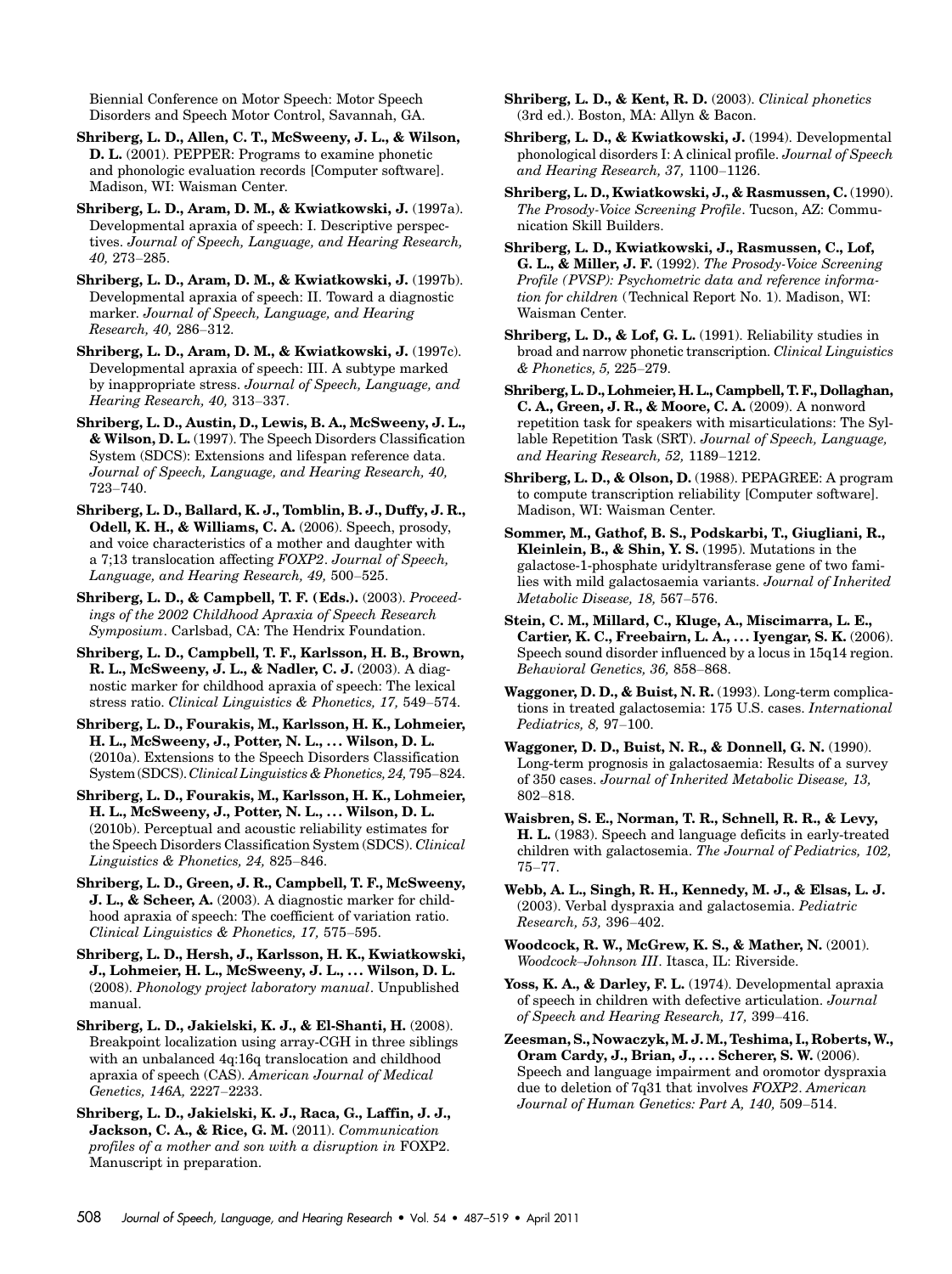#### **Appendix A** (p. 1 of 6). Assessment methods and reliability estimates.

Some of the information in this appendix was reported in Shriberg, Fourakis, et al. (2010a). These authors report three extensions to the SDCS: (a) an extended nosology for MSD; ( b) the MSAP; and (c) the CPSA. Detailed information on these and other elements of the SDCS are provided in an unpublished document known as the Phonology Project Laboratory Manual (Shriberg, Hersh, et al., 2008). Basic information on the software environment for all SDCS data reduction and statistical analyses is provided in Shriberg, Allen, McSweeny, and Wilson (2001). The following sections provide information on assessment and data reduction methods used in the present study, a summary of an estimate of the reliability of the methods, and findings from an estimate of the reliability of motor speech classification assignments completed by the third author.

#### Data Collection and Reduction Methods

#### Structure and Content

Table A1 and Figure A1 provide information on the structure and content of the MSAP. Table A1 includes brief descriptions of the goals of all MSAP measures and the number and types of constituent stimuli in the 15 MSAP tasks that assess a speaker's speech, prosody, and voice. The tests and tasks in Table A1 were selected from relevant literatures or were developed over several decades in a research program in pediatric SSDs at the University of Wisconsin—Madison. The fixed sequence of task administration was determined to optimize examiner efficiency and examinee compliance, particularly with young children or speakers who are difficult to assess. As shown in Table A1, four variants of the MSAP protocol are used to accommodate differences in speakers' ages, following methods developed by Lewis and colleagues (e.g., Stein et al., 2006).

Figure A1 illustrates the diversity of sampling contexts for the 15 MSAP speech tasks. Responses are obtained using both imitative and spontaneous evocation modes, in linguistic units that include sounds, syllables, words, and utterances, and in simple and complex phonetic and phonological contexts. The structure and content of speech data obtained with the MSAP were designed to provide information on the competence, precision, and stability of participants' speech production. As indicated previously, additional information on the MSAP is available in Shriberg, Fourakis, et al. (2010a) and is documented in an unpublished research manual, the Phonology Project Laboratory Manual. The laboratory manual includes extensive information and instructions on data collection, perceptual and acoustic data reduction, and data analyses using a series of software tools.

#### Administration

The auditory stimuli for most of the imitative speech tasks described in Table A1 were presented by computer with some of the stimuli accompanied by colorful illustrations. Gamelike activities and cumulative incentives were used to obtain and sustain attention and motivation to complete the protocol in one or two assessment sessions, individualized to the attention span and interests of each participant.

#### Instrumentation and Data Reduction

Recording instrumentation. Recordings for the three data sets described in the text were made in quiet environments in participants' homes, educational facilities, and clinical research facilities. Speech samples for the first series of participants with galactosemia were recorded on a Sony DCR-DVD301 digital video recorder using a Shure WH30TOG cardiod microphone. Samples for the second galactosemia series and the TD reference database were recorded on a Marantz CDR 420 digital audio recorder and a Shure MX412D/C microphone. Speech samples for the participants with SD were originally recorded using a Sony 5000 audiocassette recorder and a Teac ME-50 microphone. They were subsequently digitized using a Tascam 112MK II tape deck connected to Computer Speech Lab 4300B (CSL4300B) hardware. The signal was sampled at 20 kHz with 16 bits of quantization using the CSL 4300B record facility.

Playback instrumentation. All audio playback, transcription, and prosody-voice coding procedures for the participants with speech delay are described in Hauner et al. (2005). Data reduction procedures for all other groups were accomplished using laptop computers configured with custom audio players in the Programs to Examine Phonetic and Phonological Evaluation Records ( PEPPER; Shriberg et al., 2001) environment (described later in this appendix). The custom player provided waveform displays of both the audio stimuli and participant responses. Playback for acoustic analyses was also accomplished within PEPPER using a software suite developed from an Active X version of TF32 (Milenkovic, 2000).

Perceptual methods. Two perceptual methods were used to reduce speech data from the participants with galactosemia and from the comparison participants with TD and with SD. For the segmental information from the current participants with galactosemia and with TD, one of two experienced research specialists transcribed all participants' responses to each of the MSAP speech tasks using the narrow phonetic transcription symbols and conventions described in Shriberg and Kent (2003). The transcribers followed extended guidelines in the laboratory manual for research transcription in the PEPPER environment (Shriberg et al., 2001). The manual includes procedural information on glossing, formatting, and transcribing each of the 15 MSAP speech tasks. Transcription of participant responses were checked for clerical errors and keyboarded for computer analyses by a research assistant following procedures described in the manual.

The same two research specialists who transcribed the galactosemia and TD datasets used a prosody-voice screening procedure (Shriberg et al., 1990) and extended guidelines in the laboratory manual to code speakers' prosody-voice characteristics in conversational speech. These data also were checked for clerical errors and were entered into PEPPER by the research assistant. Similar procedures were used by other transcribers to transcribe and prosody-voice code the 25 children with SD (Hauner et al., 2005).

Acoustic methods. Acoustic analyses of the data from each of the three participant groups were completed by one of three analysts using instructions for segmentation, formant analyses, and spectral analyses described briefly in Shriberg, Fourakis, et al. (2010a) and in detail in the laboratory manual. Shriberg, Fourakis, et al. includes examples of the screen displays that enable high-throughput acoustic analyses. Efficiencies are gained by subroutines that automate entering and storage of acoustic values and use the stored data for the acoustic indices to be described. Unlike transcription and prosody-voice coding, for which one transcriber completed all tasks for a participant, acoustic analysts worked on a per-task basis in which each analyst was responsible for a subset of the MSAP task analyses completed on all participants.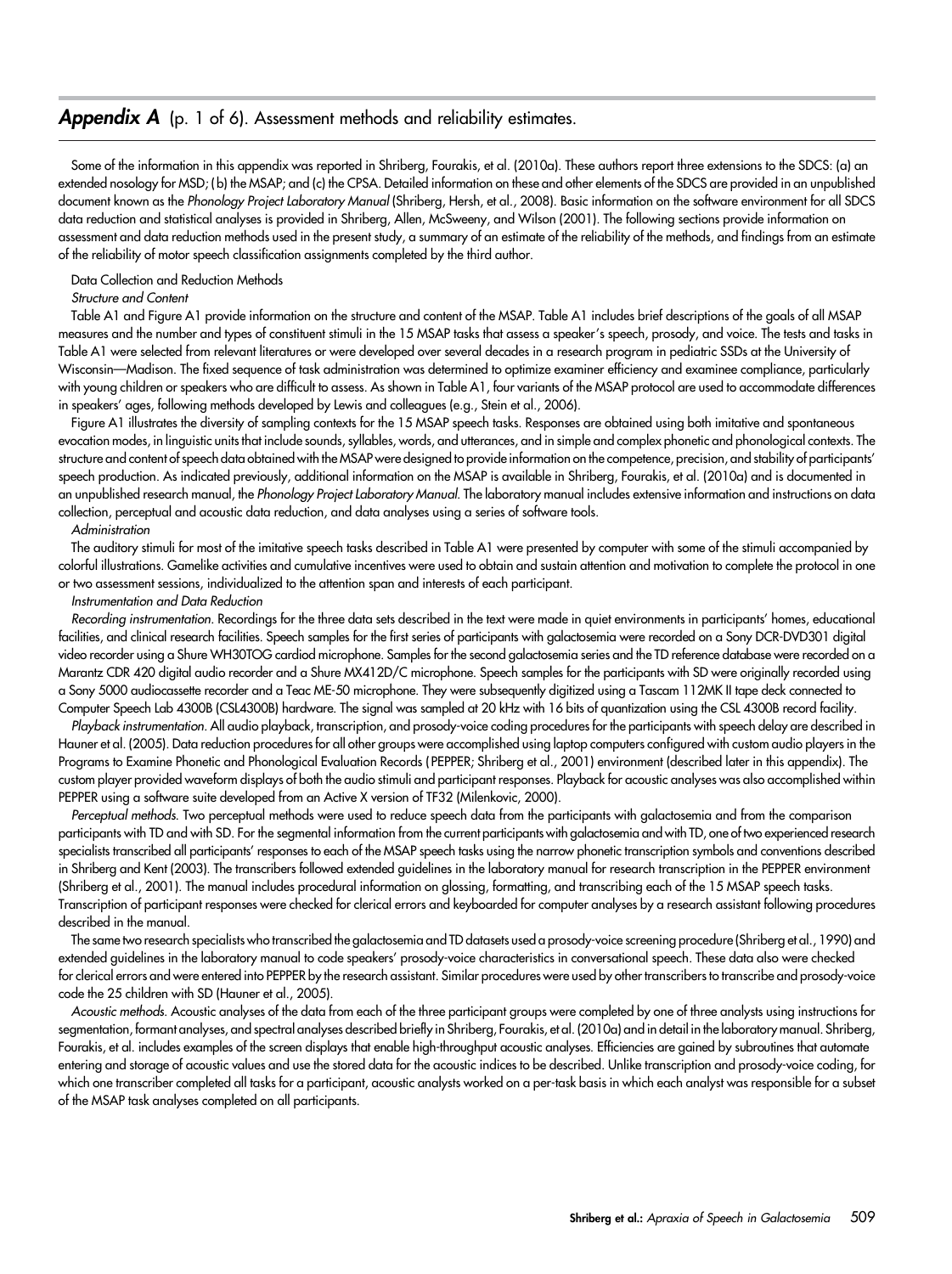#### **Appendix A** (p. 2 of 6). Assessment methods and reliability estimates.

#### Reliability Estimate: Data Reduction

Extensive estimates of intrajudge and interjudge agreement for transcription, prosody-voice coding, and acoustic analyses of the galactosemia and TD datasets were obtained to assess the reliability of methods used in the SDCS (Shriberg, Fourakis, et al., 2010b). Detailed methods and agreement data available in the Shriberg, Fourakis, et al. report are summarized here.

**Method** 

Speech samples from five of the 32 (16%) participants with galactosemia were randomly selected for agreement analyses, with the requirement that three of the five participants be classified as CAS by the third author. Speech samples from five children in the TD standardization database were also randomly selected from among those participants with the greatest number of responses to MSAP tasks and the largest number of errors (younger participants). The two original transcribers each retranscribed the 10 participants' responses to five of the 15 (33%) MSAP speech tasks selected to sample the range of complexity of speech tasks in the protocol (see Table A1). As described in Shriberg, Fourakis, et al. (2010b), the five tasks, in order of mean percentage of agreement complexity (i.e., not articulatory complexity), were Vowel Task 1 (Shriberg, Fourakis, et al., 2010a), the Goldman Fristoe Test of Articulation—Second Edition (Goldman & Fristoe, 2000), the Lexical Stress Task (Shriberg, Fourakis, et al., 2010a), the Conversational Speech Sample (Shriberg, Fourakis, et al., 2010a), and the Challenging Words Task (Shriberg, Fourakis, et al., 2010a). Thus, the same randomly selected participant responses to items in each of the five MSAP tasks were used for estimates of the reliability of phonetic transcription, prosody-voice coding ( based only on the conversational speech task), and acoustic analyses methods. Intrajudge and interjudge agreement estimates were completed by repeated data reduction several months to over a year following the original data reduction. Interjudge transcription included a second transcriber/prosody-voice coder and one to three acoustic analysts. Point-to-point percentages of agreement at several levels of detail were computed for transcription and prosody-voice coding by a software utility ( PEPAGREE; Shriberg & Olson, 1988); acoustic analyses agreement estimates were completed manually using the procedures described in Shriberg, Fourakis, et al. (2010b).

#### Results

Reliability estimates were as high or higher than reliability findings reported in prior reviews of the literature and reliability estimates using perceptual methods developed in our laboratory (Shriberg & Kent, 2003; Shriberg et al., 1992; Shriberg & Lof, 1991; McSweeny & Shriberg, 1995, 2001). Averaged across speaker groups, intrajudge phonetic transcription agreement across the five MSAP tasks (including phonemes transcribed as omissions) averaged 91.5 and 96.5 for broad transcription of vowels and consonants, respectively, and 85.9 and 91.8 for narrow transcription of vowels and consonants. Interjudge transcription agreement across the five MSAP tasks (including items transcribed as omissions) averaged 85.0 and 93.2 for broad transcription of vowels and consonants, respectively, and 77.6 and 86.7 for narrow transcription of vowels and consonants. Intrajudge transcription agreement for the percentage of Prosody-Voice Screening Profile ( PVSP)–coded utterances (Shriberg et al., 1992) with appropriate phrasing, stress, rate, loudness, pitch, laryngeal quality, and resonance ranged from 82.2 to 100 (M = 93.9). Interjudge agreement at the screening level of "appropriate" or "inappropriate" for these seven prosody and voice domains ranged from 83.1 to 99.2 (M = 93.2). In general, transcription agreement was as much as 10% higher for speakers in the TD group than for participants with galactosemia; however, as indicated in Shriberg, Fourakis, et al. (2010b), reliability estimates for the acoustic analyses were similar for the TD and galactosemia samples.

As indicated previously, detailed descriptions of the methods and variables used to estimate interjudge and intrajudge acoustic analyst agreement from the present datasets are provided in Shriberg, Fourakis, et al. (2010b). Essentially, intrajudge and interjudge analyst agreement estimates were obtained for segmenting phonemes (in ms), editing fundamental frequency tracking (in Hz), and formant measurement (in Hz) using linear predictive coding and visual information on screen displays. Reliability for these tasks ranged from a few mid-70% values to 100%, with most estimates in the mid-80% to mid-90% range.

#### Reliability Estimate: Classification of CAS

#### **Method**

Ten participants (30%) with galactosemia were randomly selected from the original 33 participants to estimate the interjudge reliability of the criteria used to classify participants as having CAS and /or dysarthria. A second random sample with replacement was completed to ensure that all classification categories assigned by the third author were represented in the reliability estimate. A clinical investigator with extensive experience in motor speech disorders was familiarized with the speech, prosody, and voice criteria used to classify participants with galactosemia as having one or both types of motor speech disorder. Using the classification criteria and all recorded responses to the MSAP tasks completed by the 10 randomly selected participants with galactosemia, the comparison judge classified the speech status of each of participant.

#### Results

Overall interjudge classification agreement was 90%. The comparison judge agreed with the original judge on seven of the eight participants classified as having speech disorder but not motor speech disorder. The comparison judge classified the remaining participant (who was originally classified as having speech disorder but not motor speech disorder) as having "mild CAS/artic." The comparison judge's classifications of the remaining two participants with motor speech disorder were identical to those completed by the third author. One participant was classified as having CAS by both judges, and the other was classified as having both CAS and dysarthria by both judges. These findings were interpreted as providing reliability support for the classification system for motor speech disorder used in the text.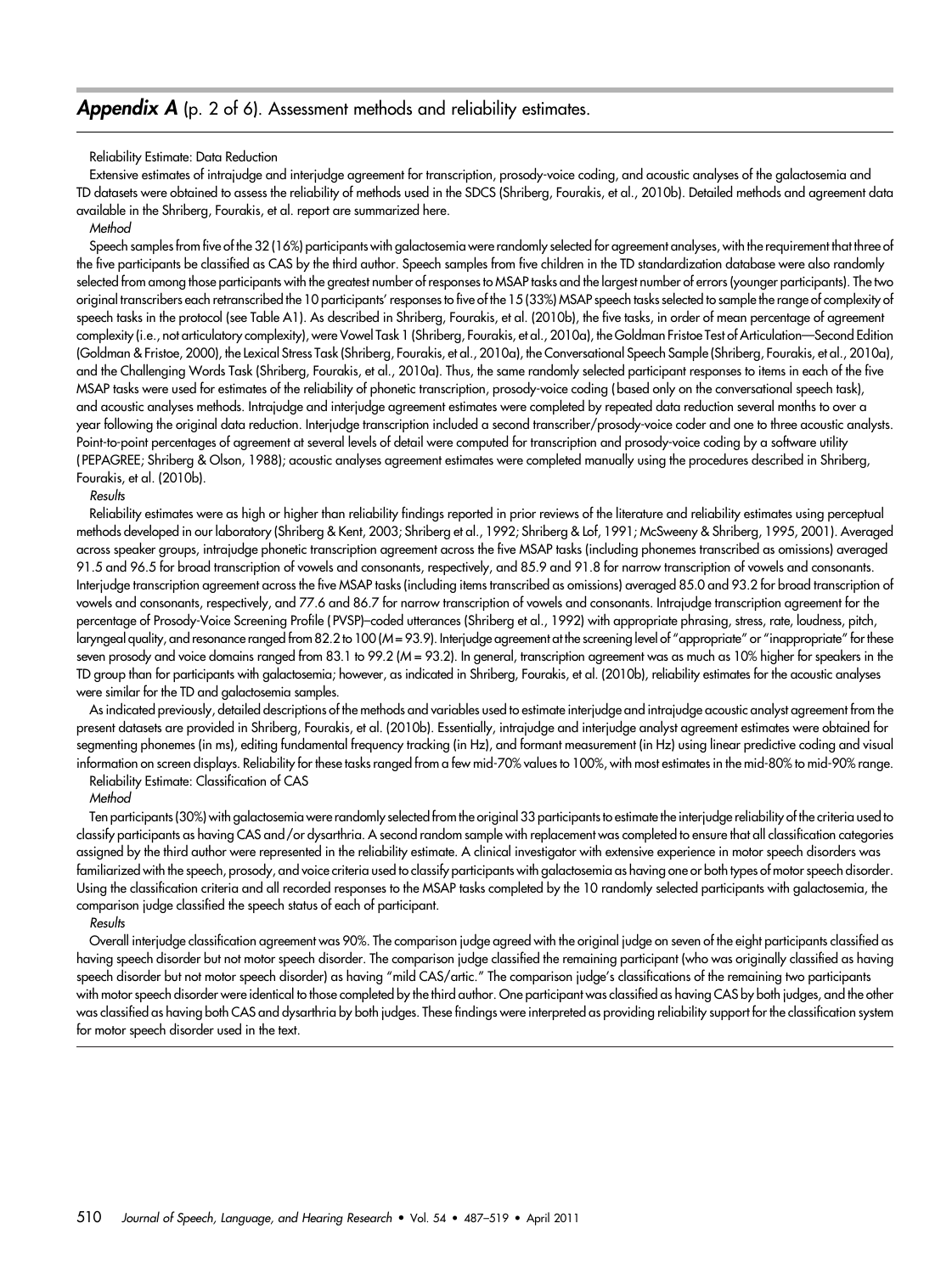# Appendix A (p. 3 of 6). Assessment methods and reliability estimates.

|                                                                                           |                |                 |   |   |                        |   | Table A1. The 25 tests and tasks in the Madison Speech Assessment Protocol (MSAP).                                                                                                                                                                                                                                         |                                                                                                                                                                          |
|-------------------------------------------------------------------------------------------|----------------|-----------------|---|---|------------------------|---|----------------------------------------------------------------------------------------------------------------------------------------------------------------------------------------------------------------------------------------------------------------------------------------------------------------------------|--------------------------------------------------------------------------------------------------------------------------------------------------------------------------|
|                                                                                           |                |                 |   |   | Age group <sup>a</sup> |   |                                                                                                                                                                                                                                                                                                                            |                                                                                                                                                                          |
| <b>Measure</b>                                                                            | Speech<br>task | Acronym         | L | 2 | 3                      | 4 | Description and goal                                                                                                                                                                                                                                                                                                       | <b>Stimuli</b>                                                                                                                                                           |
| Goldman Fristoe<br>Test of<br>Articulation-<br>Second Edition <sup>b</sup>                | X              | GFTA-2          | X | X | X                      |   | The Sounds-in-Words section of the<br>GFTA-2 provides supplementary<br>production phonology information<br>at the single-word level.                                                                                                                                                                                       | 34 picture plates (53 target words).                                                                                                                                     |
| Audiological and<br>(optionally)<br>Acoustic<br>Immittance<br>Screening Task <sup>c</sup> |                | None            | X |   |                        |   | Audiologic and acoustic immittance<br>screening data provide status on<br>hearing and middle ear functioning<br>at the time of assessment and<br>supplement case history information.                                                                                                                                      | Pulsed pure tones presented<br>at 500, 1000, 2000, and<br>4000 Hz at 20 dB for the<br>audiologic screening.                                                              |
| Conversational<br>Speech Sample                                                           | X              | CSS             | X | X | X                      | X | The CSS is the primary data source for<br>production phonology, including<br>segmental and suprasegmental<br>(PVSP) data. It can also be used<br>to obtain language production data.                                                                                                                                       | If needed, pictures or books are<br>used to evoke spontaneous<br>conversational speech.                                                                                  |
| Lexical Stress Task                                                                       | X              | <b>LST</b>      | X | X | X                      | X | The LST provides perceptual and<br>acoustic information on a participant's<br>ability to realize lexical stress in<br>two-syllable words produced in<br>imitation in a carrier phrase.                                                                                                                                     | 24 pictured two-syllable words<br>(e.g., chicken), including<br>8 trochees, 8 iambs, and<br>8 spondees; recorded stimulus<br>for each word in the carrier<br>phrase "Say |
| Challenging<br>Words Task                                                                 | X              | <b>CWT</b>      | X | X | X                      | Χ | The CWT provides information on a<br>participant's ability to correctly<br>sequence and produce sounds in<br>12 challenging words containing<br>a variety of consonants (mostly<br>Early- and Middle-8 sounds) and<br>vowels in imitation. Multiple repetitions<br>provide information on the stability<br>of productions. | 12 pictured words (e.g.,<br>helicopter), each presented<br>3 times; recorded stimulus<br>for each token.                                                                 |
| Vowel Task 1                                                                              | X              | VT1             | X | X | X                      | X | VT1 provides information on the four<br>corner vowels /i,æ,u,a/ in single<br>words produced in imitation.<br>Multiple repetitions provide information<br>on the stability of productions.                                                                                                                                  | 4 pictured CVC words (e.g., bat),<br>each presented 4 times;<br>recorded stimulus for each<br>token.                                                                     |
| Vowel Task 2                                                                              | X              | VT <sub>2</sub> | X | X | X                      | Χ | VT2 provides information on the<br>11 noncorner vowels and diphthongs<br>in single words produced in imitation.<br>Multiple repetitions provide information<br>on the stability of productions.                                                                                                                            | 11 pictured CVC words (e.g.,<br>bite), each presented 4 times;<br>recorded stimulus for each<br>token.                                                                   |
| Vowel Task 3                                                                              | X              | VT3             |   | X | $\pmb{\mathsf{X}}$     | Χ | VT3 provides information on vowels in<br>five sentences produced in imitation.<br>Multiple repetitions provide information<br>on the stability of productions.                                                                                                                                                             | 5 pictured sentences (e.g., "He<br>has a blue pen"), each<br>presented 4 times; recorded<br>stimulus for each token.                                                     |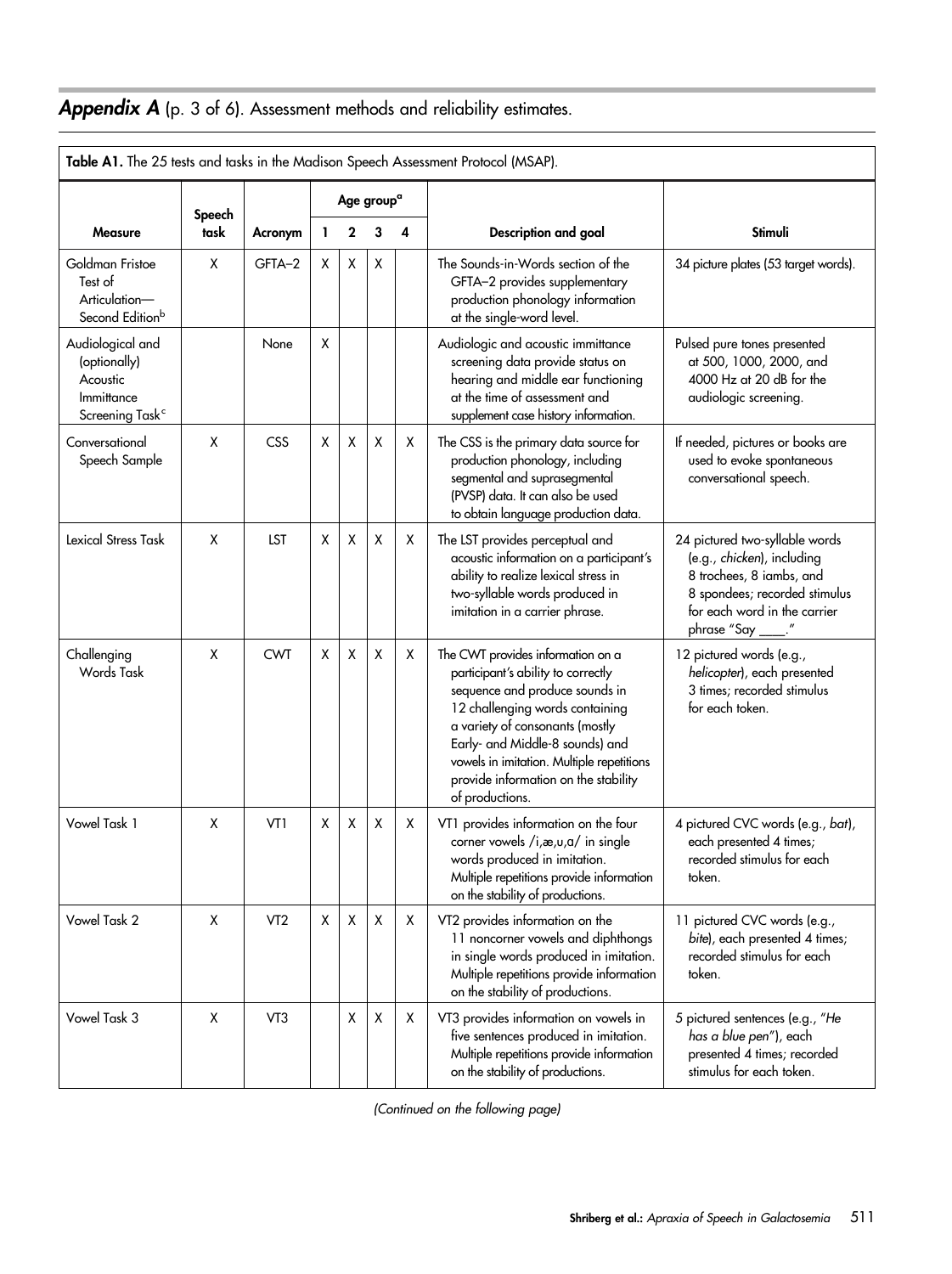# Appendix A (p. 4 of 6). Assessment methods and reliability estimates.

|                                         | Table A1 Continued. The 25 tests and tasks in the Madison Speech Assessment Protocol (MSAP). |            |   |             |                        |   |                                                                                                                                                                                                                                                                                                                        |                                                                                                                                                    |  |  |  |  |  |  |
|-----------------------------------------|----------------------------------------------------------------------------------------------|------------|---|-------------|------------------------|---|------------------------------------------------------------------------------------------------------------------------------------------------------------------------------------------------------------------------------------------------------------------------------------------------------------------------|----------------------------------------------------------------------------------------------------------------------------------------------------|--|--|--|--|--|--|
|                                         |                                                                                              |            |   |             | Age group <sup>a</sup> |   |                                                                                                                                                                                                                                                                                                                        |                                                                                                                                                    |  |  |  |  |  |  |
| <b>Measure</b>                          | Speech<br>task                                                                               | Acronym    | 1 | $\mathbf 2$ | 3                      | 4 | Description and goal                                                                                                                                                                                                                                                                                                   | Stimuli                                                                                                                                            |  |  |  |  |  |  |
| Syllable Repetition<br>Task             |                                                                                              | <b>SRT</b> | X | X           | X                      | X | The SRT provides information on<br>speech processing in two- (CVCV),<br>three- (CVCVCV), and four-syllable<br>(CVCVCVCV) nonsense words<br>using four Early-8 consonants<br>/b,d,m,n/ and a single low back<br>vowel /a/ to minimize articulatory<br>challenges.                                                       | Recorded stimulus for each of the<br>18 nonsense words (e.g.,<br>Ibamanal).                                                                        |  |  |  |  |  |  |
| Nonword<br>Repetition Task <sup>d</sup> |                                                                                              | <b>NRT</b> | X | X           | X                      | Х | The NRT provides information on<br>speech processing using nonsense<br>words.                                                                                                                                                                                                                                          | Recorded stimulus for each of<br>16 nonsense words-four<br>each of 1-syllable, 2-syllable,<br>3-syllable, and 4-syllable words<br>(e.g., Itervakl) |  |  |  |  |  |  |
| <b>Emphatic Stress</b><br>Task          | X                                                                                            | <b>EST</b> | X | X           | Χ                      | Х | The EST provides information on a<br>participant's ability to realize<br>emphatic stress within short<br>sentences. In each of the four<br>trials for each of two sentences,<br>a different word is stressed.                                                                                                          | Recorded stimuli for two 4-word<br>sentences (e.g., "May I see<br>PETE"), repeated 4 times each.                                                   |  |  |  |  |  |  |
| Rhotics and<br>Sibilants Task           | X                                                                                            | <b>RST</b> |   | X           | Χ                      | X | The RST provides information for /r/<br>and /s/ productions obtained in<br>imitated single words embedded<br>in the carrier phrase "Say ____<br>again."                                                                                                                                                                | Recorded stimuli for 10 words<br>(e.g., soon, bird), each repeated<br>four times.                                                                  |  |  |  |  |  |  |
| Multisyllabic<br>Words Task 1           | X                                                                                            | MWT1       | X | X           |                        |   | MWT1 provides information on<br>single words selected to represent<br>difficult articulatory sequences. It<br>assists in evaluating phonological<br>planning, sound sequencing, and<br>transitions from one sound to<br>another. The MWT1 includes<br>25 single words for children age<br>3;0 to 11;11 (years;months). | Recorded stimulus for each of<br>25 words (e.g., animal).                                                                                          |  |  |  |  |  |  |
| Multisyllabic<br>Words Task 2           | X                                                                                            | MWT2       |   |             | X                      | Χ | See description for MWT1. MWT2<br>includes 20 single words for<br>participants age 12;0 and older.                                                                                                                                                                                                                     | Recorded stimulus for each of<br>20 words (e.g., emphasis).                                                                                        |  |  |  |  |  |  |
| Speech Phrases<br>Task <sup>e</sup>     | X                                                                                            | <b>SPT</b> | X | X           | X                      | X | The SPT provides information on<br>25 two- and three-word phrases<br>selected to represent difficult<br>articulatory sequences. It assists<br>in evaluating phonological<br>planning, sound sequencing,<br>and transitions from one sound<br>to another.                                                               | Recorded stimulus for each of<br>25 phrases (e.g., big farm<br>house).                                                                             |  |  |  |  |  |  |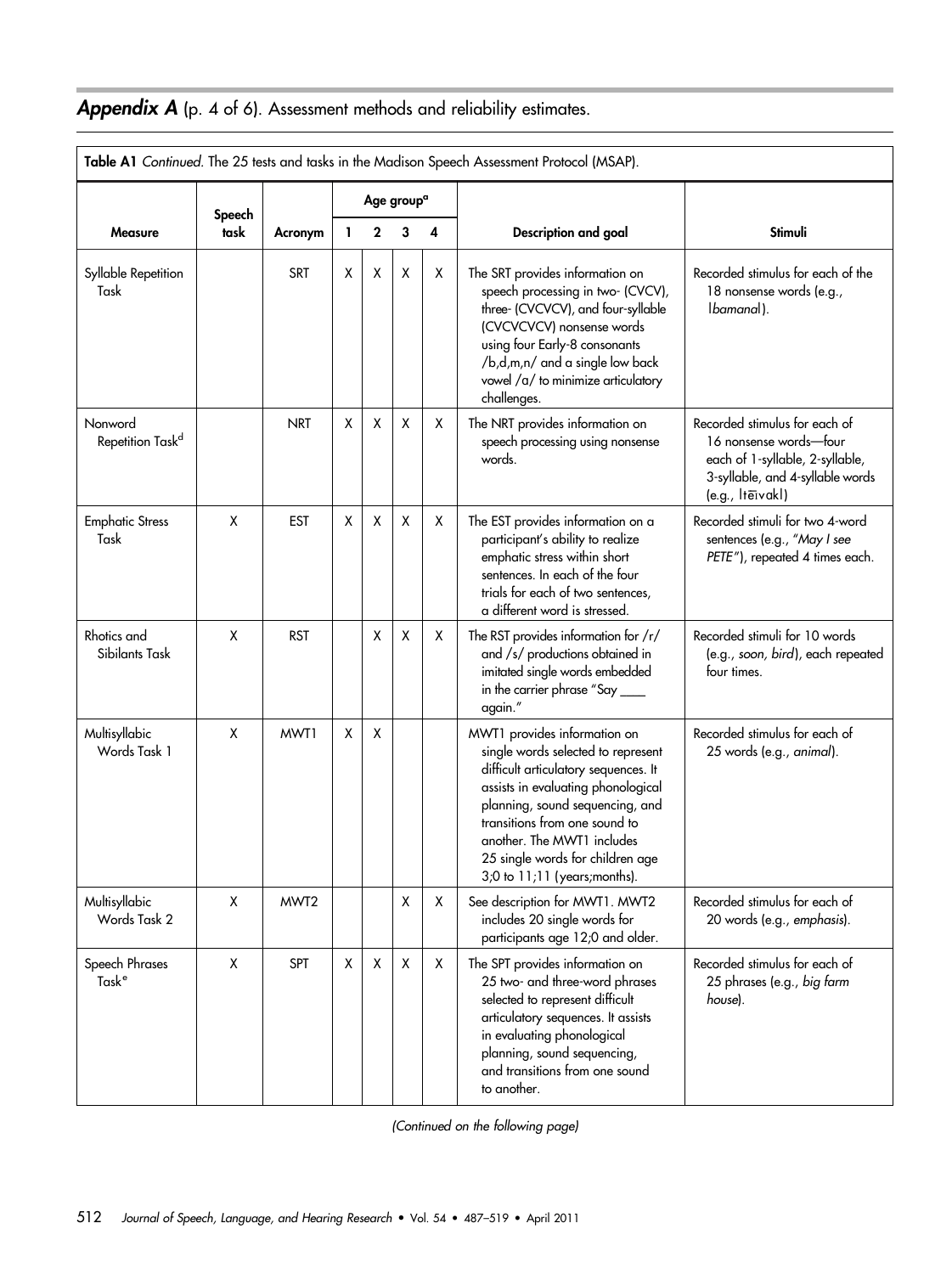# Appendix A (p. 5 of 6). Assessment methods and reliability estimates.

| Table A1 Continued. The 25 tests and tasks in the Madison Speech Assessment Protocol (MSAP). |        |            |   |             |                        |   |                                                                                                                                                                                                                                                                                                   |                                                                                                                                                                                   |  |  |  |  |  |
|----------------------------------------------------------------------------------------------|--------|------------|---|-------------|------------------------|---|---------------------------------------------------------------------------------------------------------------------------------------------------------------------------------------------------------------------------------------------------------------------------------------------------|-----------------------------------------------------------------------------------------------------------------------------------------------------------------------------------|--|--|--|--|--|
|                                                                                              | Speech |            |   |             | Age group <sup>a</sup> |   |                                                                                                                                                                                                                                                                                                   |                                                                                                                                                                                   |  |  |  |  |  |
| <b>Measure</b>                                                                               | task   | Acronym    | L | $\mathbf 2$ | 3                      | 4 | Description and goal                                                                                                                                                                                                                                                                              | Stimuli                                                                                                                                                                           |  |  |  |  |  |
| <b>Diadochokinesis</b><br>Task                                                               | X      | <b>DDK</b> | X | X           | X                      | X | The DDK task provides information on<br>a participant's ability to coordinate<br>rapid, accurate, and rhythmic<br>alternating movements of the lips and<br>tongue within a single place of<br>articulation and across two and three<br>places of articulation (bilabial,<br>alveolar, and velar). | Two 1-consonant syllable strings<br>(e.g., papapa), three alternating<br>2-consonant syllable strings, one<br>alternating 3-consonant syllable<br>string, and the word pattycake. |  |  |  |  |  |
| <b>Sustained Vowel</b><br>Task                                                               | X      | SVT        | X | X           | X                      | X | The SVT provides information on a<br>participant's respiratory-laryngeal<br>capacity and laryngeal quality.                                                                                                                                                                                       | The vowel $/a/$ .                                                                                                                                                                 |  |  |  |  |  |
| Sustained<br><b>Consonant Task</b>                                                           | X      | <b>SCT</b> | X | X           | X                      | Х | The SCT provides information on a<br>participant's respiratory-laryngeal<br>capacity.                                                                                                                                                                                                             | The consonant /f/.                                                                                                                                                                |  |  |  |  |  |
| Orofacial<br>Examination<br>Task <sup>f</sup>                                                |        | OET        | X | X           |                        |   | The OET provides information on the<br>structure and function of the speech<br>mechanism.                                                                                                                                                                                                         | None.                                                                                                                                                                             |  |  |  |  |  |
| Oral and Written<br>Language<br>Scales <sup>g</sup>                                          |        | OWLS       | χ | X           | X                      | X | The OWLS provides information on<br>language comprehension and<br>production.                                                                                                                                                                                                                     | Two books of picture plates, one<br>each for the comprehension and<br>production subtests.                                                                                        |  |  |  |  |  |
| Woodcock-<br>Johnson III<br>Tests of<br>Achievement <sup>h</sup>                             |        | WJ-III     |   |             |                        | X | The WJ-III provides information on<br>language skills in adults in the areas<br>of Letter-Word Identification (Test 1)<br>and Word Attack (Test 13).                                                                                                                                              | Test 1: Single letters and increasingly<br>difficult words (e.g., provincial)<br>are displayed for participants<br>to pronounce.                                                  |  |  |  |  |  |
|                                                                                              |        |            |   |             |                        |   | (Optional tests include Test 7 [Spelling],<br>Test 9 [Passage Comprehension], and<br>Test 11 [Writing Samples]).                                                                                                                                                                                  | Test 13: Single letters and increasingly<br>difficult nonwords (e.g., fronkett)<br>are displayed for participants to<br>pronounce.                                                |  |  |  |  |  |
| Kaufman Brief<br>Intelligence<br>Test-Second<br>Edition                                      |        | $KBIT-2$   | X | X           | Χ                      | Х | The KBIT-2 provides information on<br>cognitive functioning using scores<br>from the test's three verbal and<br>nonverbal subtests.                                                                                                                                                               | Two books of picture plates are<br>used for all of the nonverbal<br>and some of the verbal test items.                                                                            |  |  |  |  |  |
| Case History Form                                                                            |        | CHF        | X | X           | Χ                      | X | The CHF provides risk factor information<br>on a participant's medical, social,<br>academic, hearing, family<br>aggregation, and speech-language<br>history.                                                                                                                                      | None.                                                                                                                                                                             |  |  |  |  |  |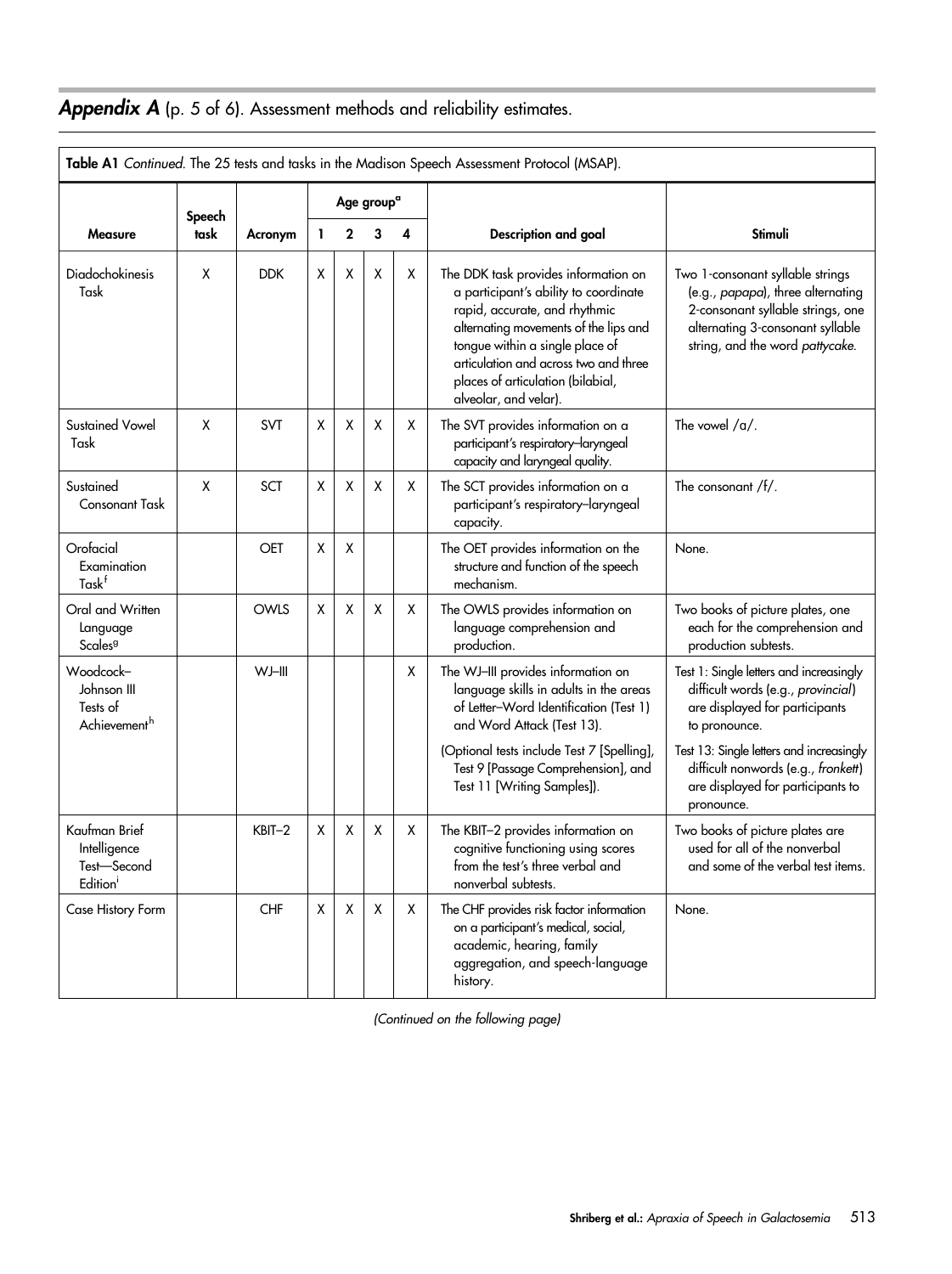### Appendix A (p. 6 of 6). Assessment methods and reliability estimates.

|                           | Table A1 Continued. The 25 tests and tasks in the Madison Speech Assessment Protocol (MSAP). |            |   |             |                        |                  |                                                                                                                                                               |         |  |  |  |  |  |  |  |
|---------------------------|----------------------------------------------------------------------------------------------|------------|---|-------------|------------------------|------------------|---------------------------------------------------------------------------------------------------------------------------------------------------------------|---------|--|--|--|--|--|--|--|
|                           | Speech                                                                                       |            |   |             | Age group <sup>a</sup> |                  |                                                                                                                                                               |         |  |  |  |  |  |  |  |
| <b>Measure</b>            | task                                                                                         | Acronym    |   | $2^{\circ}$ | 3                      | $\boldsymbol{A}$ | Description and goal                                                                                                                                          | Stimuli |  |  |  |  |  |  |  |
| Case History<br>Interview |                                                                                              | <b>CHI</b> | X | X           | X                      | X                | The CHI supplements and clarifies the<br>information collected on the<br>participant's CHF.                                                                   | None.   |  |  |  |  |  |  |  |
| <b>Examiner Checklist</b> |                                                                                              | EC         | X | X           | X                      | X                | The EC provides information on the<br>examiner's impressions of selected<br>aspects of the participant's behavior<br>and psychosocial development/<br>affect. | None.   |  |  |  |  |  |  |  |

Note. PVSP = Prosody-Voice Screening Profile.

a Age group1: Preschool = 3;0–5;11; Age group 2: School-age = 6;0–11;11; Age group 3: Adolescent = 12;0–17;11; Age group 4: Adult = 18;0+. <sup>b</sup> See Goldman & Fristoe (2000). <sup>c</sup>See American National Standards Institute (1989). <sup>d</sup>See Dollaghan & Campbell (1998). <sup>e</sup>See Catts (1986). <sup>f</sup>For the present study, all 33 participants were administered a modified version of the OET. <sup>g</sup>See Carrow-Woolfolk (1995). <sup>h</sup>See Woodcock, McGrew, & Mather (2001). <sup>i</sup> See Kaufman & Kaufman (2004).

Figure A1. The Madison Speech Assessment Protocol (MSAP) speech sampling context hierarchy. SYLL = syllables; WRD = words; UTT = utterances; VT1 = Vowel Task 1; VT2 = Vowel Task 2; RST = Rhotics and Sibilants Task; LST = Lexical Stress Task; CWT = Challenging Words Task; MWT 1/2 = Multisyllabic Words Task 1/2; EST = Emphatic Stress Task; VT3 = Vowel Task 3; SPT = Speech Phrases Task; SVT = Sustained Vowel Task; SCT = Sustained Consonant Task; DDK = Diadochokinesis Task; AT = Articulation Test; CSS = Conversational Speech Sample.

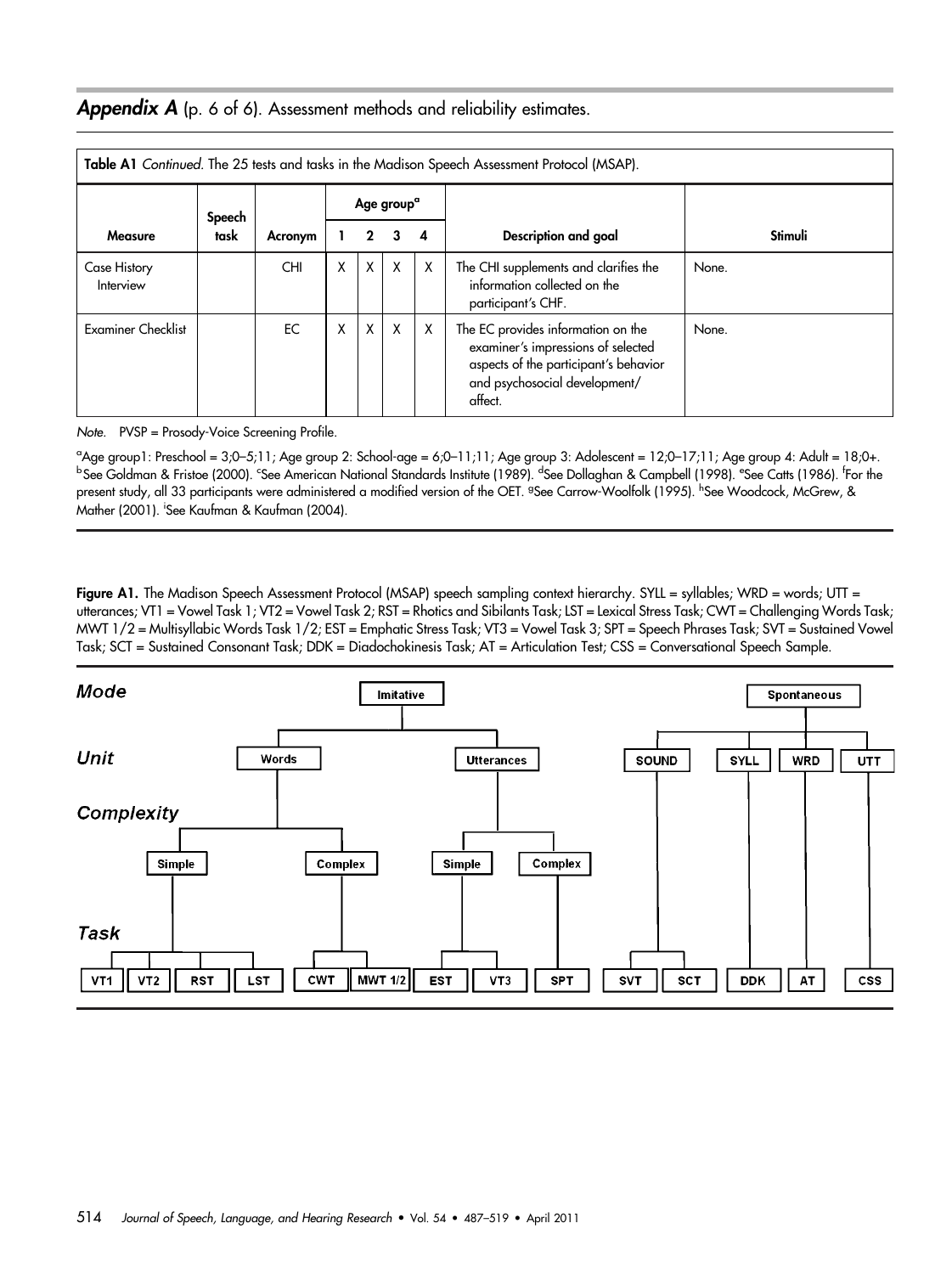#### **Appendix B** (p.1 of 5). Competence indices findings.

As indicated in the text, Competence indices in the CPSA framework are reduced using perceptual methods (phonetic transcription, prosody-voice coding). Competence indices are used to quantify and describe differences in speakers'severity of involvement, a process that is essentially independent of typologic or etiologic type of involvement. Thus, competence indices (e.g., Percentage of Consonants Correct) generally do not have the required sensitivity and specificity to be markers of SSD subtypes. However, they do provide information that is useful for descriptive–explanatory accounts of disorder subtypes and for clinical decision making.

This appendix includes descriptive statistics (Ms, SDs) and inferential statistics ( ESs, CIs) for between-group comparisons among the three subgroups of youth with galactosemia and the 25 participants in Group 4: Speech Delay. Between-group comparisons of Group 3: GALT SE with the other two groups were not completed for the segmental indices because the inclusionary criterion for Group 3 was speech errors (i.e., not speech delay). However, comparisons were completed for the seven prosody-voice competence indices because prosody-voice status has been shown to be independent of speech status (Shriberg et al., 1992). ES comparisons for GALT CAS and GALT SD used the raw scores for all measures because the prior analyses indicated no difference in the gender and age distributions of participants in the two groups. Raw scores were also used for the comparisons of GALT CAS with participants in the SD group (Group 4) to provide a robust test of the speech competence of GALT CAS participants. Recall that compared with the participants in the three galactosemia subgroups, the 25 participants with SD were considerably younger but had typical cognitive and motor speech development.

All between-group comparisons to be reported tested the directional hypothesis that participants in the GALT CAS group have lower speech, prosody, and/or voice competence compared with participants in the other three groups and that the GALT SD group has lower scores than participants in the GALT SE and SD groups. To address the problem of potential Type II errors due to the small cell sizes in this study, each between-group comparison was treated as a familywise effect without correction for multiple tests. The statistical significance of obtained ESs was assessed using directional, one-tailed .90 alpha levels (Rosenthal & Rosnow, 1991). Significant findings (i.e., confidence intervals not crossing zero and in the predicted direction) in Table B1 appear in boldface.

#### Segmental Competence Findings

#### Vowels

Results for the 11 monophthong and diphthong vowel measures in Table B1 (measures 1–11) indicated that the GALT CAS participants had significantly lower competence in this domain in conversational speech than both the GALT SD participants and participants with SD. Of the 20 between-group vowel indices comparisons (GFTA–2 [Articulation Test] data were not available for the SD group), significant ESs in the expected direction were obtained for eight of the 11 (73%) GALT CAS and GALT SD comparisons and for four of the nine (44%) GALT CAS and SD comparisons. Significant ESs, indicating that GALT CAS participants had lower competence on vowel measures compared with participants in both of the speech delay groups, ranged from -0.88 to -1.94. **Consonants** 

GALT CAS participants scored significantly lower than the GALT SD group on three of the nine (33%) measures of consonant production in conversational speech and on the GFTA–2 (see Table B-1, measures 12–20). Significant ESs for these comparisons on Percentage of Consonants Correct, Percentage of Consonants Correct—Revised, and Percentage of Consonant Correct in Complex Words ranged from –0.89 to –0.90. There were no significant between-group differences in the consonant competence of GALT CAS and SD participants. Thus, as shown by the Ms and SDs for all measures in Table B1, consonant mastery of the GALT CAS group, whose average age was 9 years, was lower than or not significantly different from that of the SD participants, who were half their age (M = 4.5 years). Vowels and Consonants

The three indices in Table B1 derived from both vowels and consonants (measures 21–23) provide additional information on speech mastery. Of the six between-group comparisons, the only significant ES obtained indicated that the GALT CAS participants had significantly lowered competence compared with GALT SD participants on the Percentage of Structurally Correct Words (ES = -1.02), which indexes the percentage of spoken words that retain the intended number of sounds and syllables. Importantly, GALT CAS participants were not classified as having more severe subtypes of speech delay on the SDCS–Typology subscale (Shriberg, Fourakis, et al., 2010a) than participants in the other two groups with speech delay, nor were they less intelligible in conversational speech quantified by the Intelligibility Index (Shriberg, 1993). This indicates that their consonant productions were not less competent at the phonemic and allophonic level using the perceptual methods described in the text.

#### Suprasegmental Competence Findings

The descriptive and inferential statistical findings in Table B1 for the seven prosody-voice domains include comparisons of the GALT CAS group to participants of the same approximate age in the GALT SE group. Suprasegmental development as coded using the PVSP has been shown to be significantly associated with motor speech disorder (McSweeny & Shriberg, 2001). For each of the seven of 21 (33%) significant between-group comparisons, with ESs ranging from -0.79 to -1.52, PVSP subcodes were inspected to determine the predominant type of inappropriate prosody or inappropriate voice (e.g., whether inappropriate rate was too slow or too fast). It is important to underscore that many of the perceptually based PVSP subcodes do not meet customary point-to-point intrajudge and interjudge agreement levels, requiring supportive findings from acoustic measures of the same domain.

GALT CAS participants were not significantly lower than GALT SD participants on any of the seven between-group comparisons of prosody and voice domains in Table B1. It is interesting to note that GALT SD participants had notably poorer laryngeal quality than GALT CAS participants, but the one-tailed directional tests summarized in Table B1 do not permit examination of this finding. GALT CAS participants had significantly lower scores than the GALT SE group on three of the seven (43%) suprasegmental measures: Percentage of Utterances With Appropriate Stress (ES = -0.82; predominantly excessive/equal misplaced stress); Percentage of Utterances With Appropriate Loudness (ES = –1.12; no predominant direction between too soft or too loud); and Percentage of Utterances With Appropriate Resonance (ES = -0.90; predominantly nasopharyngeal resonance). The GALT CAS group also had significantly lower scores than the SD group on four of the seven (57%) suprasegmental measures: Percentage of Utterances With Appropriate Rate ( ES = –1.52; predominantly too slow); Percentage of Utterances With Appropriate Stress ( ES = –1.03; predominantly excessive/equal misplaced stress); Percentage of Utterances With Appropriate Pitch ( ES = –0.79; no predominant direction); and Percentage of Utterances With Appropriate Resonance ( ES = –1.21; predominantly nasopharyngeal resonance).

These suprasegmental data support prior literature findings in CAS indicating that deficits in rate, stress, and resonance quality (differences in loudness and pitch were small in absolute magnitude) are frequent and persistent. The finding that such behaviors were also characteristic of participants in the GALT SD subgroup (i.e., scores for this subgroup were relatively low [see Table B1] and not significantly different from scores for the GALT CAS participants) supports the presence of some type of persistent suprasegmental deficit in the participants with galactosemia who had speech disorder but who did not meet criteria for CAS.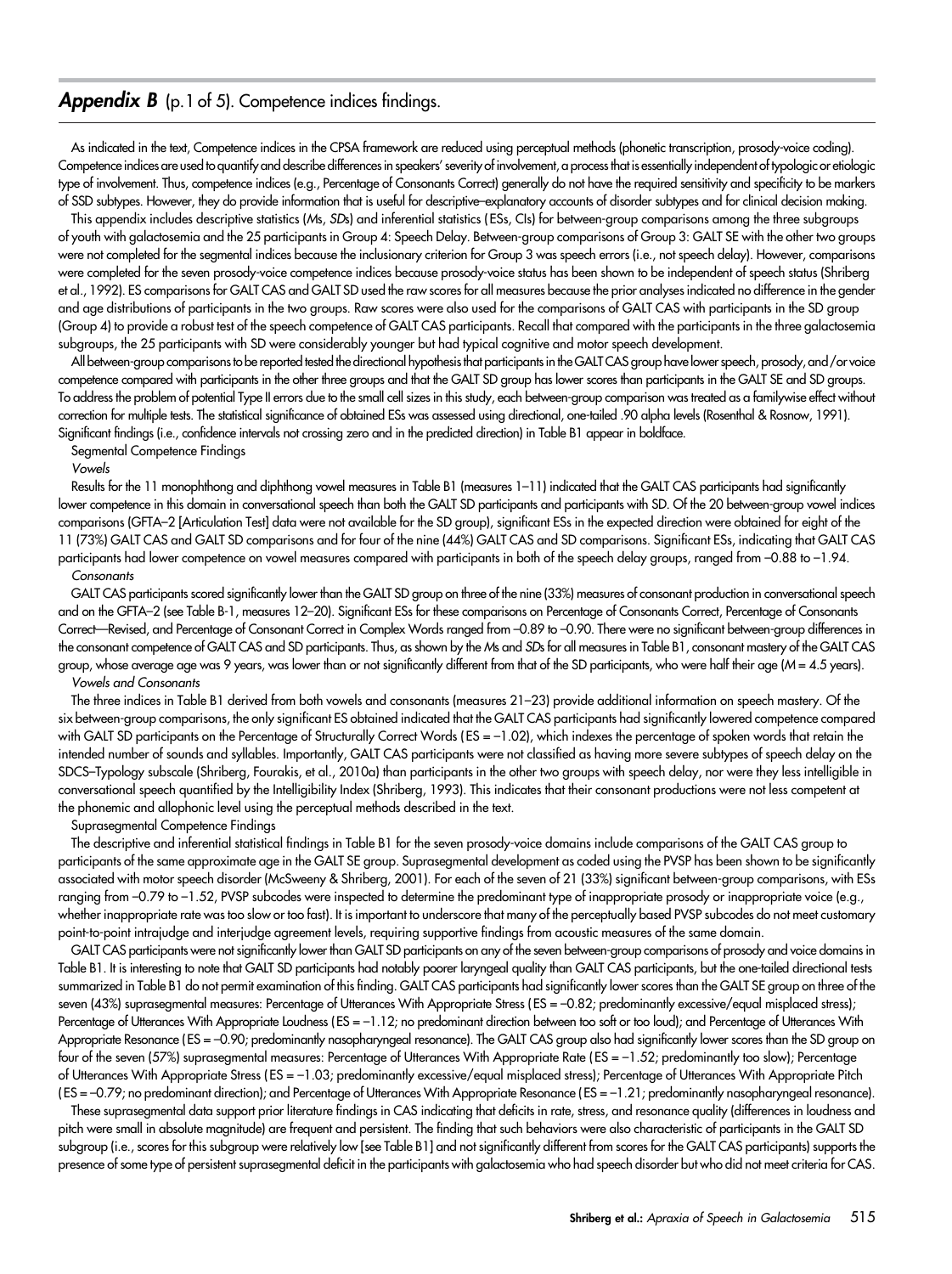# Appendix B (p. 2 of 5). Competence indices findings.

Table B1. Descriptive and inferential statistical findings for the <sup>30</sup> competence indices obtained from the three subgroups of participants with galactosemia (Groups 1, <sup>2</sup> and 3) and the comparison group of participants with Speech Delay (Group 4).

|             |               |                | Speech, Prosody, and<br><b>Voice Competence</b>                      | Group 1:<br><b>GALT CAS</b><br>$(n = 8)$ |           | Group 2:<br>$(n = 9)$ | <b>GALT SD</b> | Group 3:<br>$(n = 15)$ | <b>GALT SE</b> |                 | Group 4:<br>Speech Delay<br>$(n = 25)$ | $1 - 2$                  | $1 - 3$   | $1 - 4$                  |
|-------------|---------------|----------------|----------------------------------------------------------------------|------------------------------------------|-----------|-----------------------|----------------|------------------------|----------------|-----------------|----------------------------------------|--------------------------|-----------|--------------------------|
| <b>Tier</b> | <b>Domain</b> | No.            | <b>Indices Title</b>                                                 | M                                        | <b>SD</b> | $\boldsymbol{M}$      | <b>SD</b>      | $\boldsymbol{M}$       | <b>SD</b>      | M               | <b>SD</b>                              | <b>ES</b>                | <b>ES</b> | <b>ES</b>                |
| Segmental   | Vowels        | $\mathbf{1}$   | Percentage of<br>Non-Rhotic Vowels/<br>Diphthongs Correct            | 85.0                                     | 9.4       | 96.4                  | 2.7            | 98.3                   | 1.6            | 94.7            | 3.3                                    | $-1.70$ $(-2.62, -0.73)$ |           | $-1.82$ (-2.58, -1.04)   |
|             |               | 2              | Percentage of Rhotic<br>Vowels/Diphthongs<br>Correct                 | 25.6                                     | 38.6      | 38.2                  | 35.4           | 60.6                   | 45.8           | 6.5             | 21.0                                   | $-0.34$ $(-1.14, 0.47)$  |           | 0.73(0.04, 1.41)         |
|             |               | 3              | Percentage of Phonemic<br>Diphthongs Correct                         | 78.0                                     | 22.8      | 93.5                  | 11.1           | 98.9                   | 2.2            | 89.0            | 15.4                                   | $-0.88$ $(-1.71, -0.02)$ |           | $-0.63$ $(-1.31, 0.05)$  |
|             |               | $\overline{4}$ | Percentage of Vowels/<br>Diphthongs Correct                          | 83.1                                     | 9.6       | 94.3                  | 2.3            | 96.1                   | 3.8            | 91.6            | 3.2                                    | $-1.66$ $(-2.57, -0.69)$ |           | $-1.59$ $(-2.32, -0.83)$ |
|             |               | 5              | Percentage of Vowels/<br>Diphthongs Correct:<br>AT                   | 67.8                                     | 18.6      | 87.5                  | 4.2            | 93.1                   | 6.0            | $\qquad \qquad$ | $\equiv$                               | $-1.51$ $(-2.40, -0.57)$ |           |                          |
|             |               | 6              | Percentage of<br>Non-Rhotic Vowels/<br>Diphthongs Correct<br>Revised | 85.8                                     | 9.4       | 96.7                  | 2.7            | 98.5                   | 1.6            | 95.8            | 2.9                                    | $-1.62$ $(-2.53, -0.67)$ |           | $-1.94$ $(-2.71, -1.15)$ |
|             |               | $\overline{7}$ | Percentage of Rhotic<br>Vowels/Diphthongs<br><b>Correct Revised</b>  | 73.1                                     | 21.1      | 68.8                  | 22.5           | 91.2                   | 14.8           | 40.4            | 36.5                                   | $0.20$ (-0.61, 0.10)     |           | $0.97$ $(0.27, 1.66)$    |
|             |               | 8              | Percentage of Phonemic<br>Diphthongs Correct<br>Revised              | 78.4                                     | 22.8      | 94.3                  | 10.0           | 98.9                   | 2.2            | 9.03            | 14.6                                   | $-0.92$ (-1.76, -0.07)   |           | 4.13 (3.02, 5.20)        |
|             |               | 9              | Percentage of Vowels/<br>Diphthongs Correct<br>Revised               | 85.3                                     | 9.5       | 95.7                  | 2.5            | 98.0                   | 2.0            | 94.0            | 3.4                                    | $-1.54$ (-2.44, -0.60)   |           | $-1.61$ $(-2.34, -0.85)$ |
|             |               | 10             | Percentage of Vowels/<br>Diphthongs Correct<br>Revised: AT           | 72.7                                     | 16.9      | 90.6                  | 5.1            | 96.6                   | 3.3            | $\equiv$        | $\overline{\phantom{m}}$               | $-1.48$ $(-2.37, -0.54)$ |           |                          |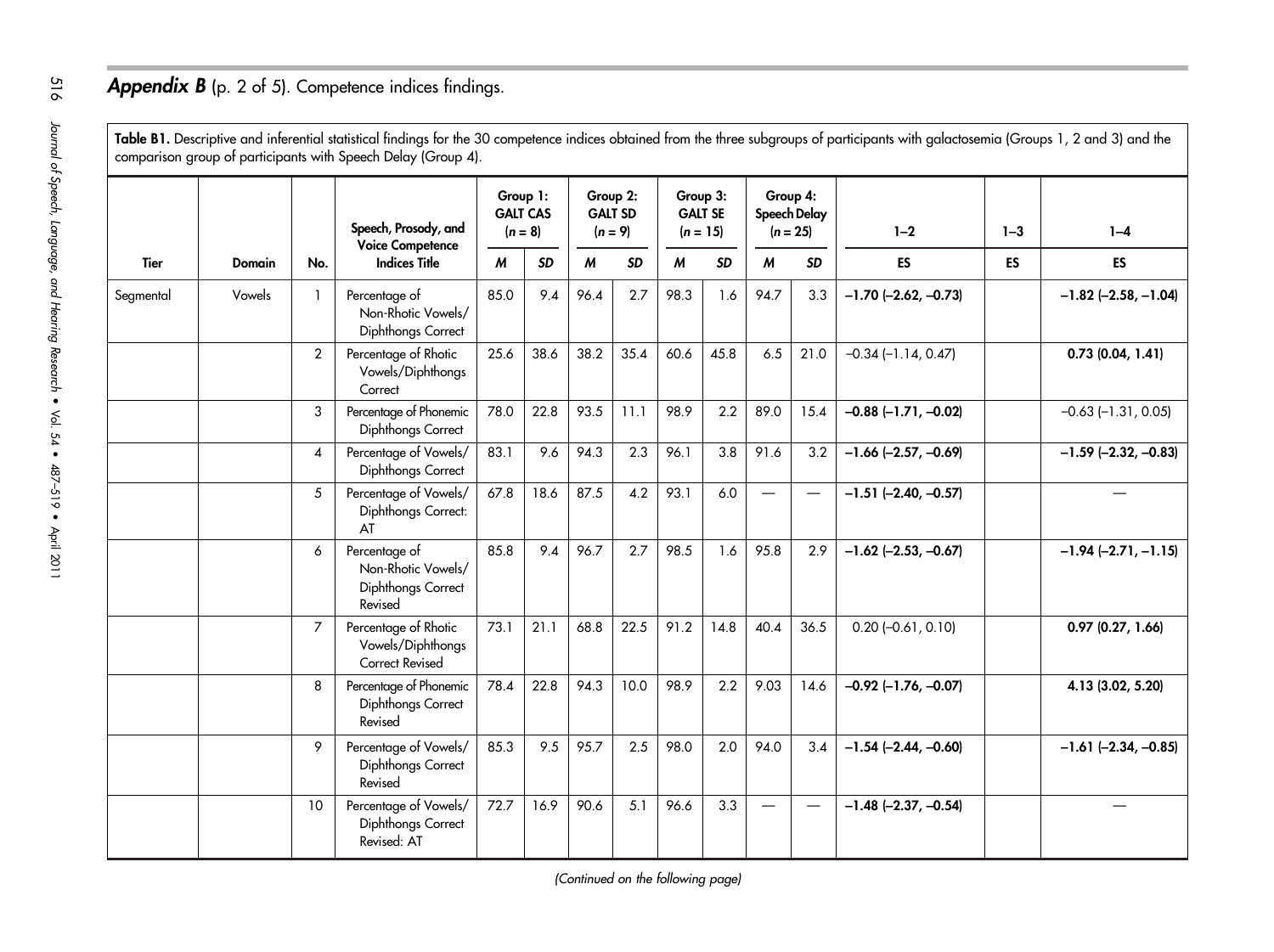### Appendix B (p. 3 of 5). Competence indices findings.

**Table B1** Continued. Descriptive and inferential statistical findings for the 30 competence indices obtained from the three subgroups of participants with galactosemia (Groups 1, 2 and 3) and the comparison group of participants with Speech Delay (Group 4). Tier Domain No.Speech, Prosody, and Voice Competence Indices TitleGroup 1: GALT CAS $(n - 9)$ Group 2: GALT SDo)  $(a - )$ Group 3: GALT SE $(n = 15)$ Group 4: Speech Delay (<sup>n</sup> <sup>=</sup> 25) 1–2 1–3 1–4 M SD M SD M SD M SDDIESIESTES <sup>11</sup> Percentage of Relative 13.0 | 22.4 | 12.7 | 15.1 | 15.0 | 21.2 | 19.5 | 22.0 | 0.02 (–0.78, 0.82) | | –0.29 (–0.96, 0.38)

|             |               |     | opocen, mosouy, unu<br><b>Voice Competence</b>                                | $(n = 0)$ |           |      | $(n = y)$ |      | $n = 13$  |                  | $n = 25$  | $I - 2$                   | <u> 1-ა</u> | $1 - 4$                 |
|-------------|---------------|-----|-------------------------------------------------------------------------------|-----------|-----------|------|-----------|------|-----------|------------------|-----------|---------------------------|-------------|-------------------------|
| <b>Tier</b> | <b>Domain</b> | No. | <b>Indices Title</b>                                                          | M         | <b>SD</b> | M    | <b>SD</b> | M    | <b>SD</b> | $\boldsymbol{M}$ | <b>SD</b> | ES                        | ES          | <b>ES</b>               |
|             |               | 11  | Percentage of Relative<br>Non-Rhotic Vowel/<br><b>Diphthong Distortions</b>   | 13.0      | 22.4      | 12.7 | 15.1      | 15.0 | 21.2      | 19.5             | 22.0      | $0.02$ (-0.78, 0.82)      |             | $-0.29$ $(-0.96, 0.38)$ |
|             | Consonants    | 12  | Percentage of<br>Consonants in<br>Inventory                                   | 87.2      | 14.7      | 92.9 | 7.8       | 98.9 | 2.7       | 80.6             | 15.4      | $-0.49$ ( $-1.30$ , 0.33) |             | $0.43$ (-0.25, 1.10)    |
|             |               | 13  | Percentage of<br><b>Consonants Correct</b>                                    | 68.2      | 19.4      | 81.3 | 8.5       | 91.9 | 6.7       | 61.4             | 11.3      | $-0.90$ $(-1.72, -0.04)$  |             | $0.50$ (-0.18, 1.17)    |
|             |               | 14  | Percent of Consonants<br>Correct: AT                                          | 55.1      | 30.1      | 74.9 | 16.5      | 91.1 | 8.2       | —                |           | $-0.83$ ( $-1.66$ , 0.02) |             |                         |
|             |               | 15  | Percentage of<br>Consonants<br>Correct-Revised                                | 73.8      | 17.5      | 85.8 | 8.3       | 96.2 | 3.1       | 68.1             | 12.1      | $-0.90$ $(-1.72, -0.04)$  |             | $0.42$ (-0.26, 1.09)    |
|             |               | 16  | Percentage of<br>Consonants<br>Correct-Revised:<br>AT                         | 61.1      | 30.5      | 81.6 | 16.7      | 96.4 | 5.1       |                  |           | $-0.85$ $(-1.67, 0.00)$   |             |                         |
|             |               | 17  | Percentage of<br><b>Consonants Correct</b><br>in Complex Words:<br><b>MWT</b> | 38.1      | 25.6      | 58.3 | 19.7      | 80.4 | 10.7      | —                |           | $-0.89$ (-1.72, -0.04)    |             |                         |
|             |               | 18  | <b>Relative Omission</b><br>Index                                             | 37.5      | 17.2      | 25.2 | 11.8      | 25.8 | 21.7      | 33.4             | 14.2      | $0.84 (-0.01, 1.67)$      |             | $0.28$ (-0.40, 0.94)    |
|             |               | 19  | <b>Relative Substitution</b><br>Index                                         | 41.3      | 11.9      | 49.6 | 16.9      | 29.0 | 15.5      | 47.2             | 13.1      | $-0.56$ ( $-1.37$ , 0.26) |             | $-0.46$ $(-1.13, 0.22)$ |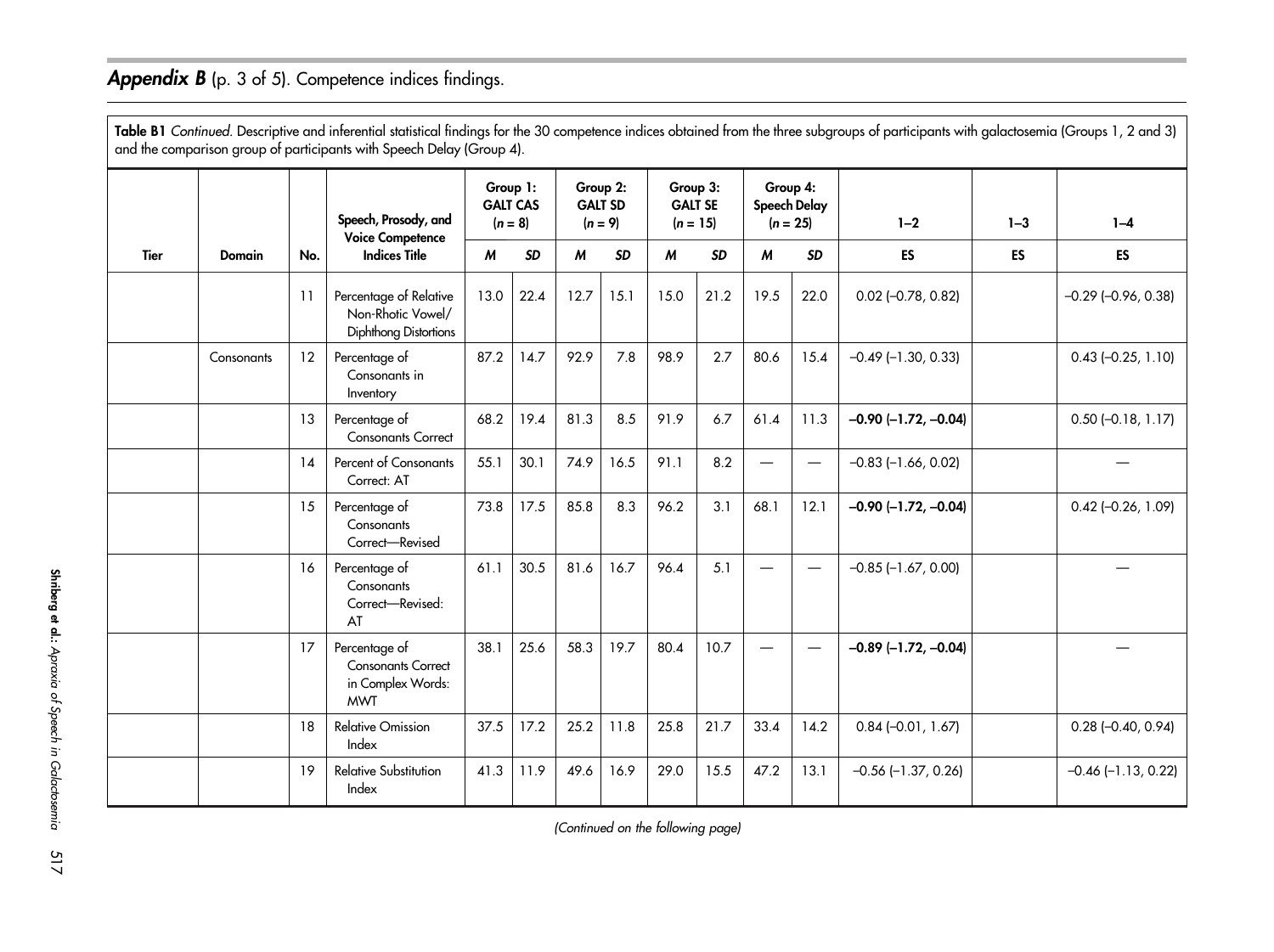### Appendix B (p. 4 of 5). Competence indices findings.

**Table B1** Continued. Descriptive and inferential statistical findings for the 30 competence indices obtained from the three subgroups of participants with galactosemia (Groups 1, 2 and 3) and the comparison group of participants with Speech Delay (Group 4).

|                |                          | No. | Speech, Prosody, and<br><b>Voice Competence</b><br><b>Indices Title</b> | Group 1:<br><b>GALT CAS</b><br>$(n = 8)$ |           | Group 2:<br><b>GALT SD</b><br>$(n = 9)$ |           | Group 3:<br><b>GALT SE</b><br>$(n = 15)$ |           | Group 4:<br>Speech Delay<br>$(n = 25)$ |           | $1 - 2$                   | $1 - 3$                 | $1 - 4$                       |
|----------------|--------------------------|-----|-------------------------------------------------------------------------|------------------------------------------|-----------|-----------------------------------------|-----------|------------------------------------------|-----------|----------------------------------------|-----------|---------------------------|-------------------------|-------------------------------|
| <b>Tier</b>    | Domain                   |     |                                                                         | M                                        | <b>SD</b> | M                                       | <b>SD</b> | M                                        | <b>SD</b> | M                                      | <b>SD</b> | <b>ES</b>                 | ES                      | ES                            |
|                |                          | 20  | <b>Relative Distortion</b><br>Index                                     | 21.2                                     | 13.7      | 25.1                                    | 12.4      | 45.2                                     | 26.6      | 19.4                                   | 11.7      | $-0.30$ $(-1.10, 0.51)$   |                         | $0.15(-0.52, 0.82)$           |
|                | Vowels and<br>Consonants | 21  | SDCS <sup>a</sup>                                                       | 1.75                                     | 0.71      | 1.44                                    | 0.53      | 0.33                                     | 0.49      | 1.68                                   | 0.47      | $0.47$ (-0.49, 1.44)      |                         | $0.13 (-0.67, 0.92)$          |
|                |                          | 22  | Intelligibility Index (II)                                              | 82.6                                     | 16.6      | 90.5                                    | 13.7      | 98.3                                     | 1.8       | 90.1                                   | 8.8       | $-0.52$ ( $-1.33$ , 0.30) |                         | $-0.68$ $(-1.36, 0.10)$       |
|                |                          | 23  | Percentage of<br>Structurally Correct<br>Words                          | 84.1                                     | 10.3      | 91.8                                    | 3.8       | 97.0                                     | 1.8       | 79.6                                   | 7.4       | $-1.02$ (-1.86, -0.15)    |                         | $0.55$ (-0.13, 1.23)          |
| Suprasegmental |                          |     |                                                                         |                                          |           |                                         |           |                                          |           |                                        |           |                           |                         |                               |
| Prosody        | Phrasing                 | 24  | Percentage of<br>Appropriate<br>Phrasing                                | 89.2                                     | 11.4      | 80.3                                    | 14.9      | 83.9                                     | 9.8       | 91.3                                   | 9.1       | $0.67$ (-0.17, 1.48)      | $0.51$ (-0.23, 1.24)    | $-0.22$ $(-0.89, 0.45)$       |
|                | Rate                     | 25  | Percentage of<br>Appropriate Rate                                       | 81.0                                     | 23.8      | 85.6                                    | 23.3      | 92.2                                     | 9.2       | 98.6                                   | 2.9       | $-0.20$ $(-0.99, 0.61)$   | $-0.72$ $(-1.45, 0.04)$ | $-1.52$ (-2.25, -0.77)        |
|                | <b>Stress</b>            | 26  | Percentage of<br><b>Appropriate Stress</b>                              | 79.8                                     | 13.0      | 76.5                                    | 12.9      | 87.5                                     | 6.9       | 91.2                                   | 10.5      | $0.26$ (-0.55, 1.05)      | $-0.82$ (-1.56, -0.06)  | $-1.03$ ( $-1.72$ , $-0.32$ ) |
| Voice          | Loudness                 | 27  | Percentage of<br>Appropriate<br>Loudness                                | 96.3                                     | 3.8       | 93.1                                    | 11.2      | 99.2                                     | 1.7       | 83.5                                   | 29.5      | $0.37$ $(-0.44, 1.17)$    | $-1.12$ (-1.88, -0.33)  | $0.49$ (-0.19, 1.16)          |
|                | Pitch                    | 28  | Percentage of<br>Appropriate Pitch                                      | 99.4                                     | 1.6       | 98.6                                    | 2.1       | 99.4                                     | 1.5       | 100.0                                  | 0.0       | $0.43$ (-0.39, 1.23)      | $0(-0.72, 0.72)$        | $-0.79$ $(-1.47, -0.10)$      |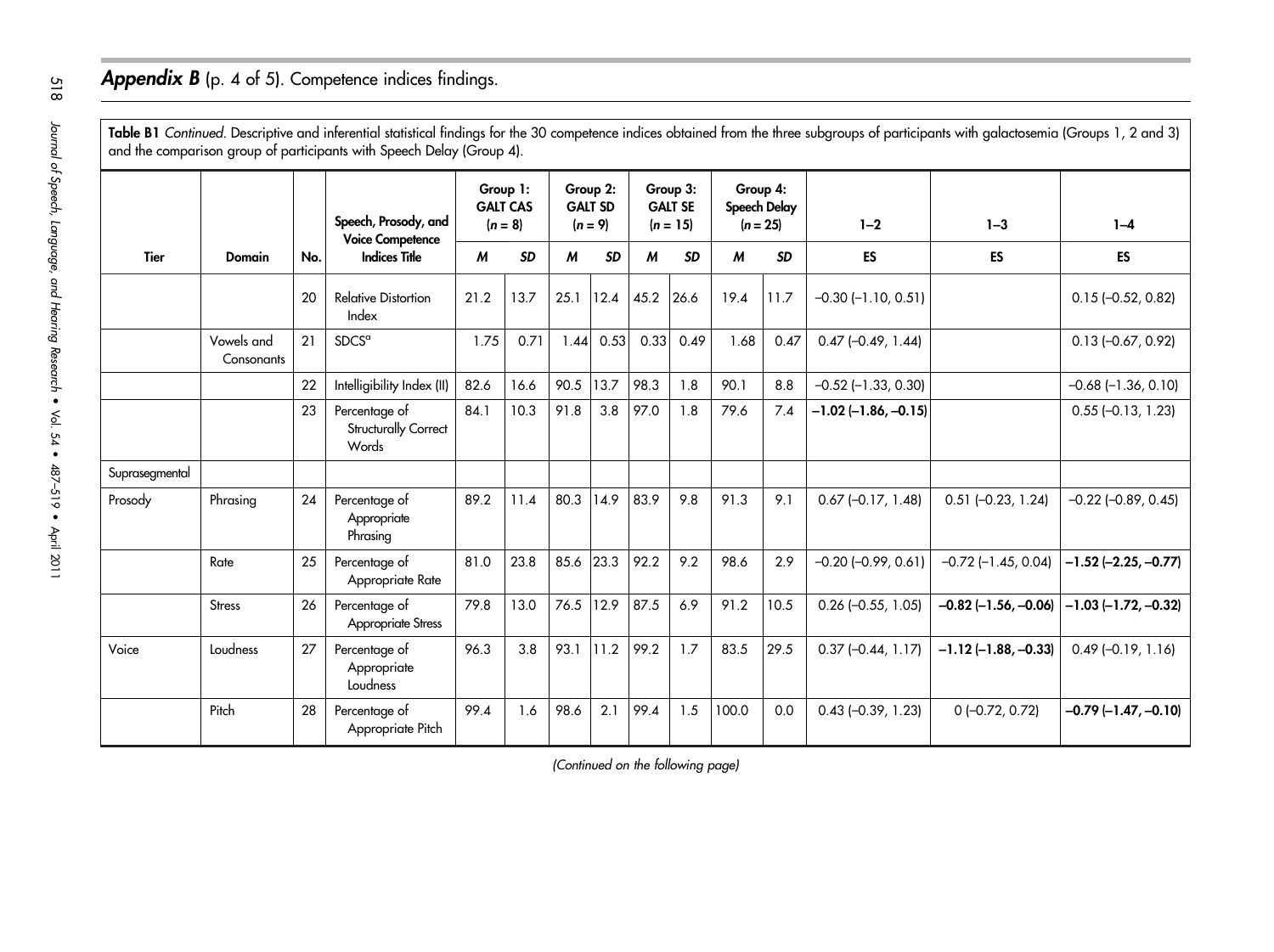### Appendix B (p. 5 of 5). Competence indices findings.

**Table B1** Continued. Descriptive and inferential statistical findings for the 30 competence indices obtained from the three subgroups of participants with galactosemia (Groups 1, 2 and 3) and the comparison group of participants with Speech Delay (Group 4). Tier Domain No.Speech, Prosody, and Voice Competence Indices TitleGroup 1: GALT CAS $(n = 8)$ Group 2: GALT SD $(n = 9)$ Group 3: GALT SE $(n = 15)$ Group 4: Speech Delay  $(n = 25)$  1–2 1–3 1–3 1–4 M SD M SD M SD M SD ES ES ES Laryngeal **Quality** 29 Percentage of Appropriate Laryngeal Quality  $84.4$  | 11.9 | 59.7 | 32.5 | 66.7 | 36.5 | 70.6 | 35.7 | 0.98 (0.12, 1.82) | 0.58 (-0.16, 1.31) | 0.43 (-0.25, 1.10) Resonance 30 Percentage of Appropriate Resonance Quality 74.6 33.6 86.4 10.6 94.4 12.5 96.4 9.6  $-0.49$  (-1.29, 0.33)  $\vert$   $-0.90$  (-1.65, -0.14)  $\vert$  -1.21 (-1.91, -0.48)

Note. AT <sup>=</sup> Articulation Test; MWT <sup>=</sup> Multisyllabic Words Task.

aThe SDCS (Shriberg, Austin, Lewis, McSweeny, & Wilson, 1997) is <sup>a</sup> typological system for speech sound disorders. For the presen<sup>t</sup> purposes, participants with one of seven subtypes of SSD were grouped into three classification subtypes coded using the following ordinal system: 0 = Normal or Normalized Speech Acquisition; 1 = Normal Speech Acquisition/Speech Delay, Residual Errors 1 (Distortions Only) or Questionable Residual Errors (for Participants Younger Than <sup>9</sup> Years);2= Speech Delay, Residual Errors 2, or Residual Errors <sup>3</sup> (Includes Residual Substitutions and/or Deletions).